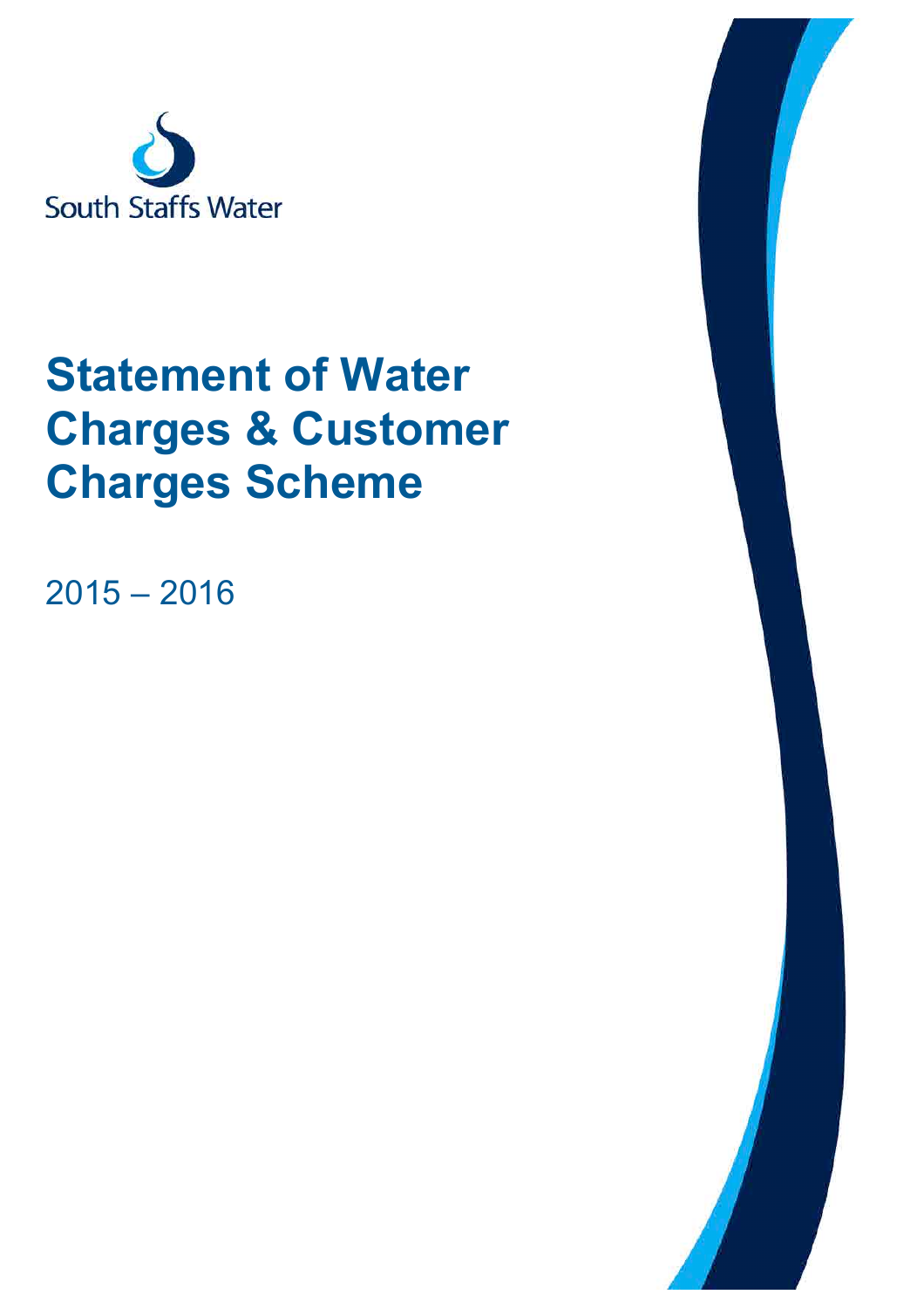# **Contents**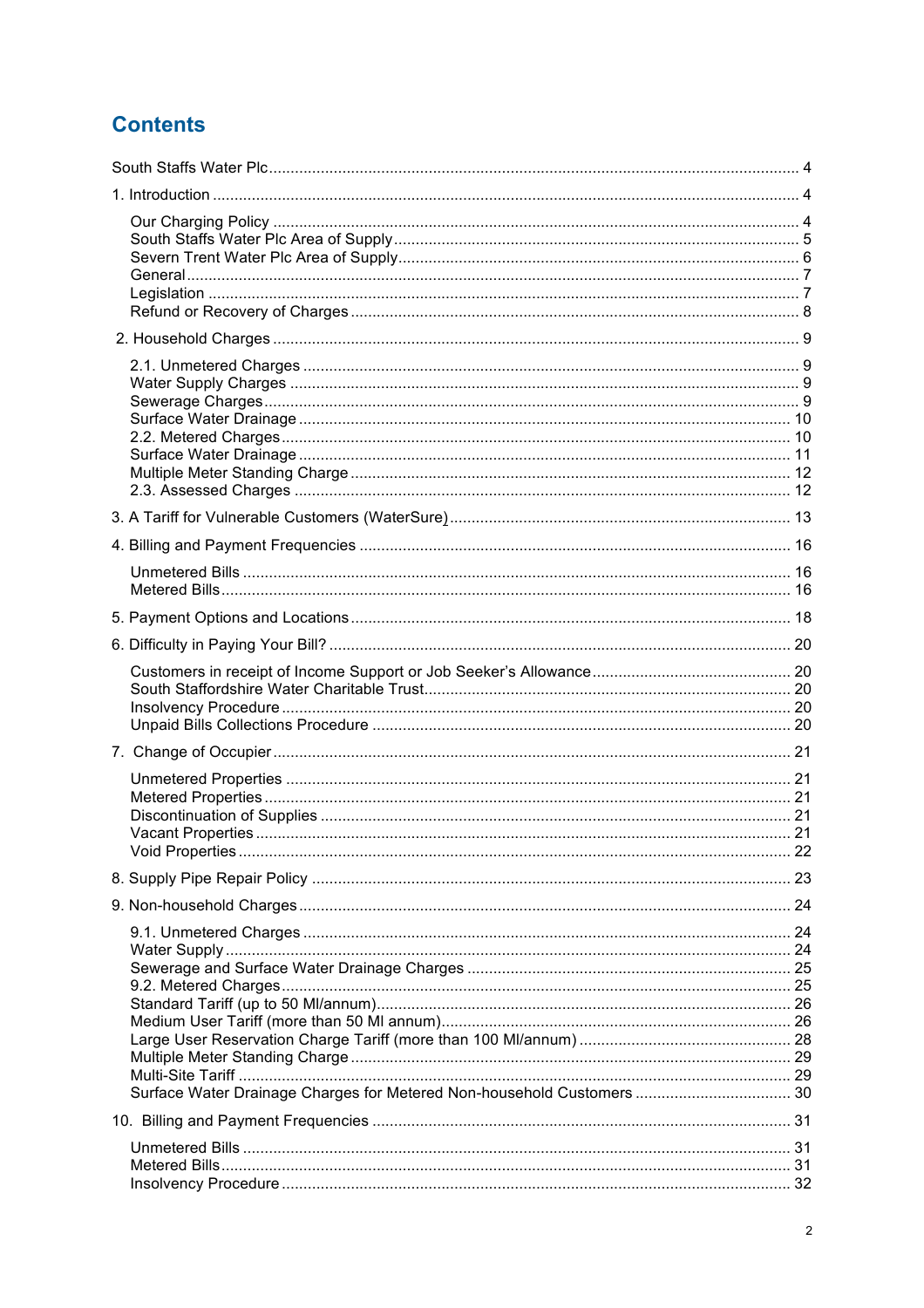Please note that our miscellaneous charges and developer services charges can be found in a separate document entitled 'Miscellaneous Water Charges and Developer Services Charges': http://www.south-staffs-water.co.uk/publi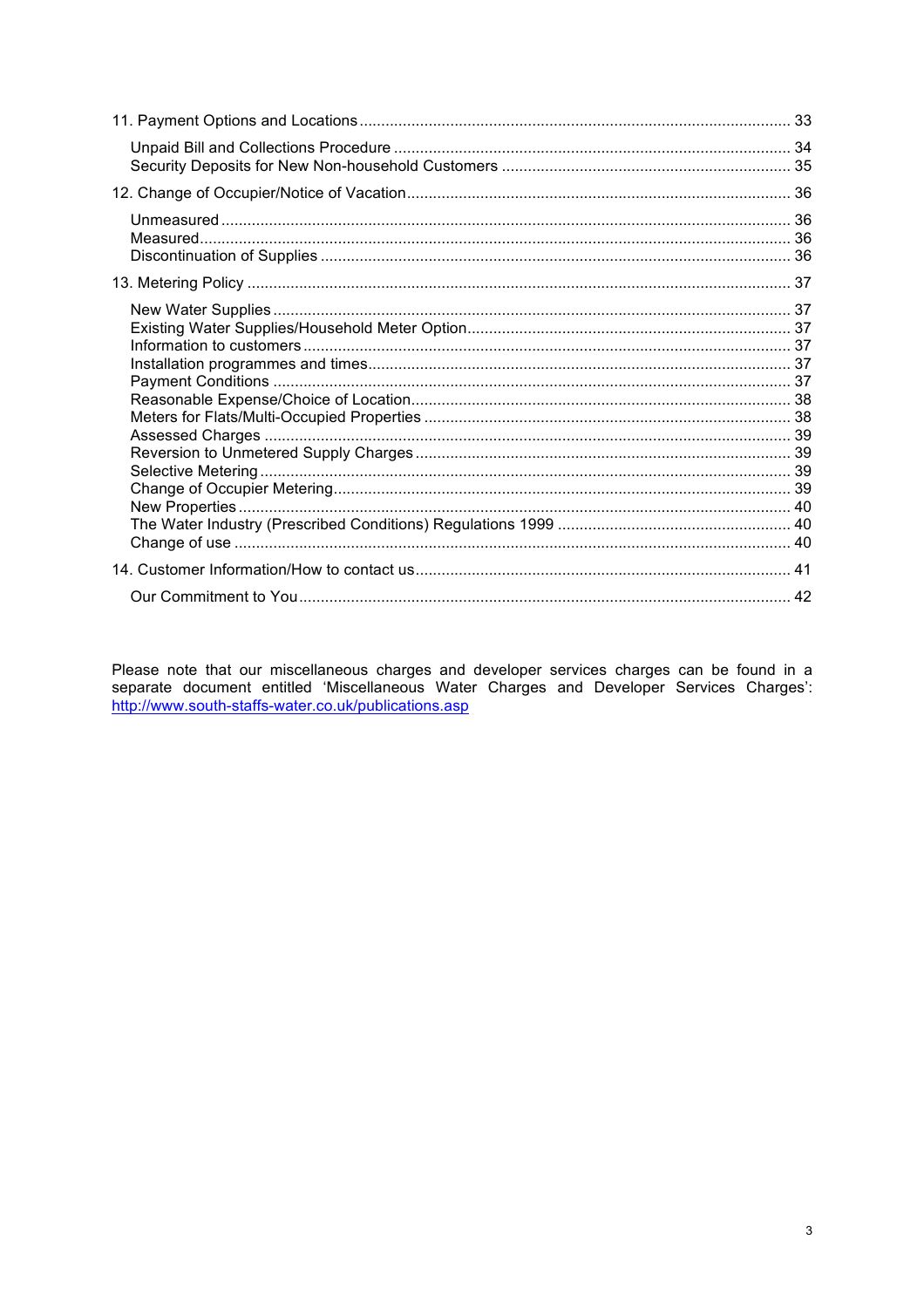### **South Staffs Water Plc**

South Staffs Water provides clean drinking water to a population of 1.29 million customers through a network of 6,000 km of mains. Almost half of our water is sourced from boreholes in the ground and the remainder from two major treatment works, one of which takes water from the River Severn. We currently have excellent service standards, have very efficient operations and our bills to customers are amongst the lowest in the country. Our area of supply incorporates the Black Country conurbation and stretches to Burton and Uttoxeter. We do not supply sewerage services; our customers receive these from Severn Trent Water Ltd. However, we bill for these on behalf of Severn Trent Water Ltd.

Our Vision as a company is to provide the best possible service and value for money of any water supplier in the UK.

### **1. Introduction**

This charges scheme sets out our charges and also those we collect on behalf of Severn Trent Water Ltd. All charges are effective from 1<sup>st</sup> April, 2015, unless otherwise stated. Please visit our website at www.south-staffs-water.co.uk for information on the following areas

- Your charges explained
- What you should do if you have moved into a property within our supply area
- Arrangements to pay your water services bill

Alternatively you can call 0845 60 70 456 or write to:

South Staffs Water PLC Green Lane Walsall WS2 7PD

#### **Our Charging Policy**

Our powers to charge for water supplies are contained in the relevant parts of the Water Industry Act (WIA) 1991, as amended by WIA 1999 and the Water Act 2003. We operate under an Instrument of

Appointment issued by the Secretary of State for the Environment in August 1989.

This Charges Scheme is made by South Staffs Water PLC under Section 143 of the 1991 Act, until amended by subsequent resolution of the company.

The charges contained within this Charges Scheme have been approved by Ofwat, the industry regulator, where this is applicable.

This Charges Scheme provides for charges in respect of the services performed, facilities provided and rights made available by us, in exercise of our water supply functions under Section 37 of the Water Industry Act 1991 other than the supply of water in bulk. In accordance with Section 143(5) of the 1991 Act, nothing in this scheme shall affect our power to enter into an agreement with any nonhousehold customer in any particular case as determines the charges to be made for the services provided.

This scheme shall come into effect on 1<sup>st</sup> April 2015 and remain in force until revoked, amended or modified by us. Consequently, our 2014-2015 charges scheme is hereby revoked with effect from the above charges scheme coming into operation.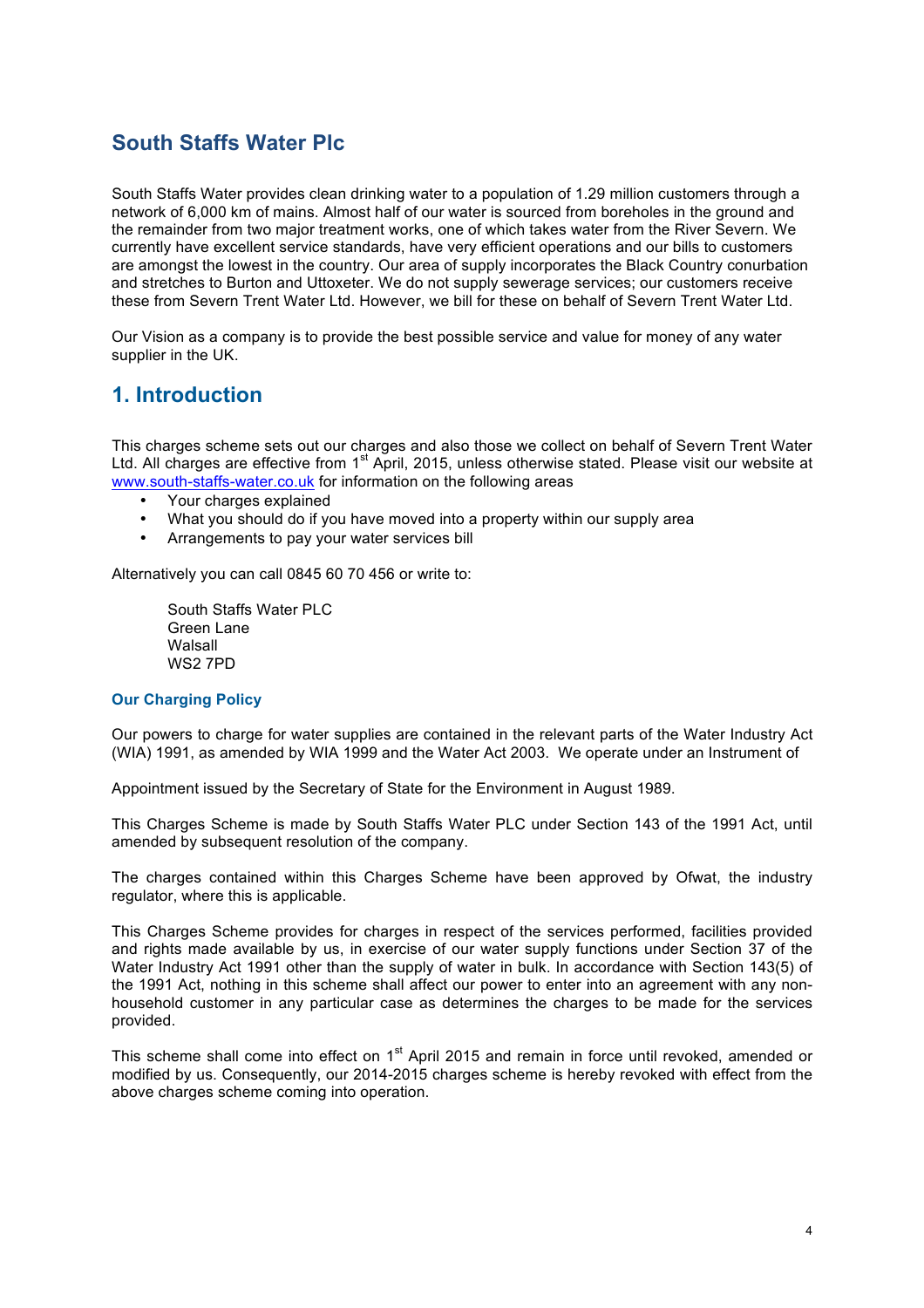#### **South Staffs Water Plc Area of Supply**

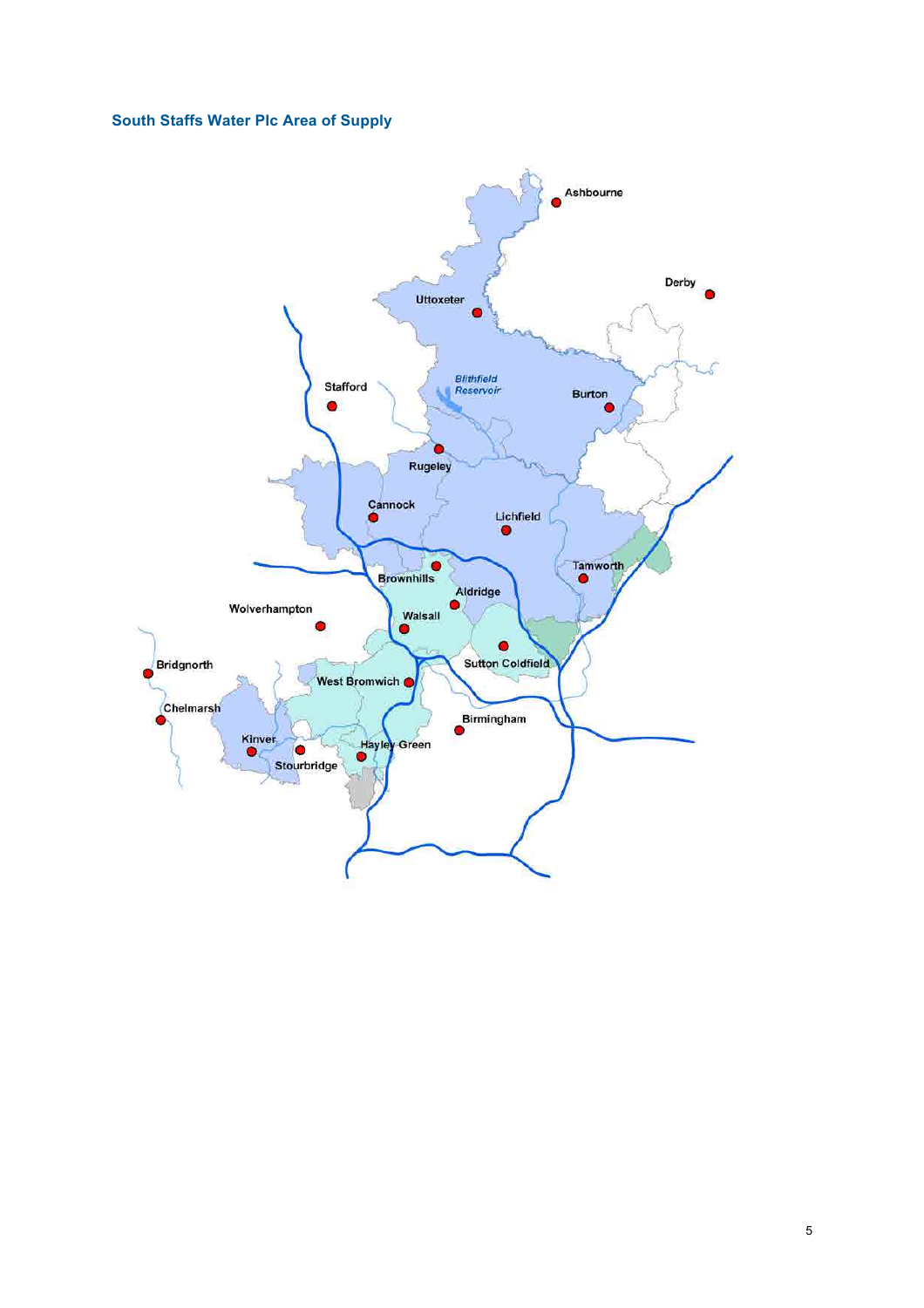#### **Severn Trent Water Plc Area of Supply**

We act as an agent on behalf of Severn Trent Water Ltd and are responsible for the collection of sewerage charges within the area of South Staffs Water PLC.

Their charging zones are detailed in the map below. For full details of sewerage charges, see the Statement of Water Charges publications by Severn Trent Water Ltd. Sewerage charges are collected in accordance with their charges scheme.

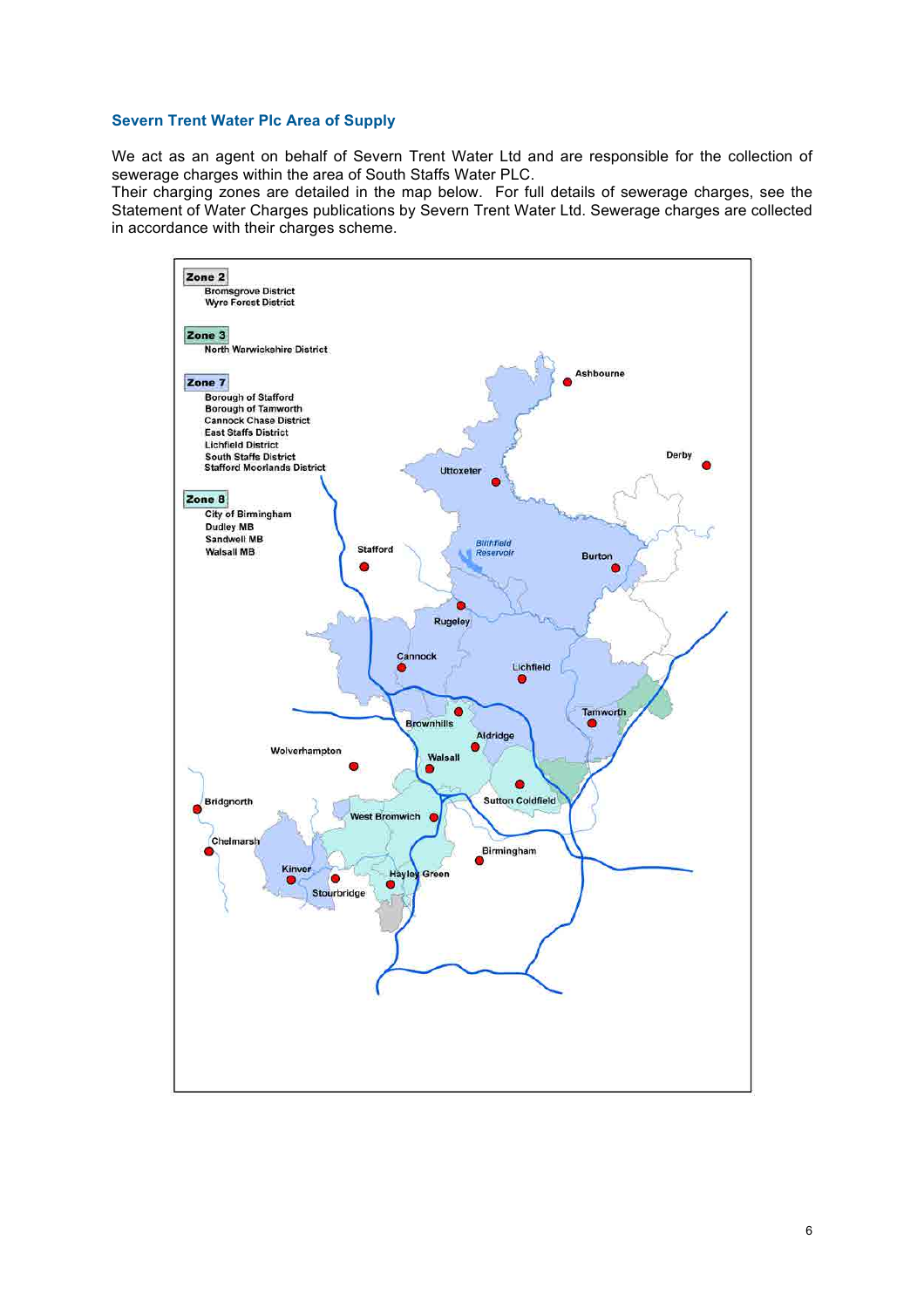#### **General**

#### **Interpretation**

In this Charges Scheme: "The Company", "we", "us" and "our" means South Staffs Water PLC. "Ofwat" means the Water Services Regulation Authority – the industry regulator.

"CCWater" means the Consumer Council for Water, an independent consumer organisation.

"The 1991 Act" and "WIA91" means the Water Industry Act 1991. "The 1999 Act" and "WIA99" means the Water Industry Act 1999.

"The 2003 Act" means the Water Act 2003.

"The Licence" means the Company's Instrument of the Appointment as a water undertaker for the area described.

"Unmetered Water Supply" means a supply of water that is not a metered supply of water.

"Metered Water Supply" means a supply of water on which a meter has been installed.

"Meter" means a meter owned and supplied by the Company.

"Rateable Value" (RV) means the value applicable to the property as at March 31 $^{\rm st}$  1990, after any subsequent amendments in the Valuation List provided by the District Valuer of the Inland Revenue.

"Household Premises" means properties that are used as domestic dwellings receiving water for domestic purposes that are not factories, offices or commercial premises.

"Non-Household Premises" means any properties receiving water, which may include water for domestic purposes but which are not occupied as domestic premises.

"Domestic Purposes" means drinking, washing, cooking, central heating and sanitary purposes for which water may be supplied. See Section 218 of the 1991 Act.

"Common billing agreement" means an agreement between the Company and any other person under which that person has undertaken to pay water and sewerage charges in respect of two or more properties which have a common supply pipe.

#### **Legislation**

The application, assessment and recovery of charges under this Scheme are subject to the provisions of relevant Acts of Parliament, regulations and directions made thereunder. Attention is drawn to various Codes of Practice under which we operate, especially:

- Code of Practice for Leakage<br>• Codes of Practice for Househ
- Codes of Practice for Household Customers
- Code of Practice for Debt (Household Customers)
- Code of Practice for Debt (Non-Household Customers)

Copies of these codes are available on our website www.south-staffs-water.co.uk.

Alternatively, please contact us on 0845 60 70 456.

If in this scheme of charges where there are any inconsistencies or variances with the powers and duties of Ofwat, or any omissions of Ofwat's powers and duties, then Ofwat's powers and duties shall be deemed to be incorporated herein as though they were set out in full and shall prevail over the Scheme of Charges in so far as they are inconsistent.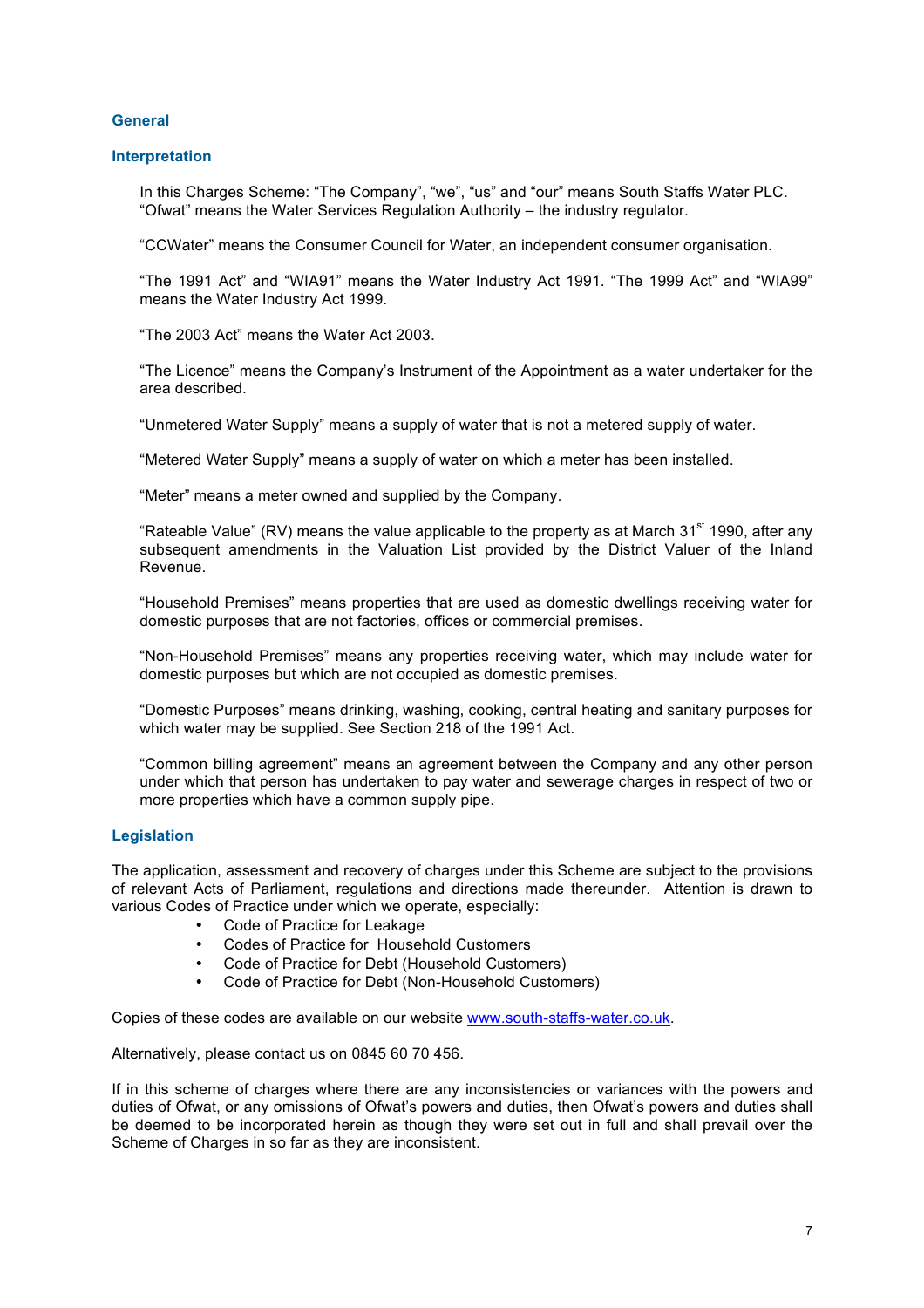#### **Refund or Recovery of Charges**

Whilst the company strives to ensure that all bills for charges are correct, in the case of an error, the company reserves the right to make retrospective adjustments. This will always happen if the adjustment is in the customers favour. The company will make retrospective adjustments:

- If there is clear evidence of a failure or error by the company; or<br>• The company could have reasonably been aware of the error at
- The company could have reasonably been aware of the error at an earlier date.

When we become aware of accounts that have been incorrectly charged, refunds to you or collection of unpaid charges from you will be backdated for a maximum of six years, not including the current charging year. This period of six years is consistent with The Limitations Act, 1980. We will only make interest payments to you when it is considered appropriate. Similarly, we may only seek to recover interest charges in cases where this is considered appropriate.

Where we are acting as an agent for Severn Trent Water in relation to the recovery or refund of monies due to them their current charges scheme shall apply.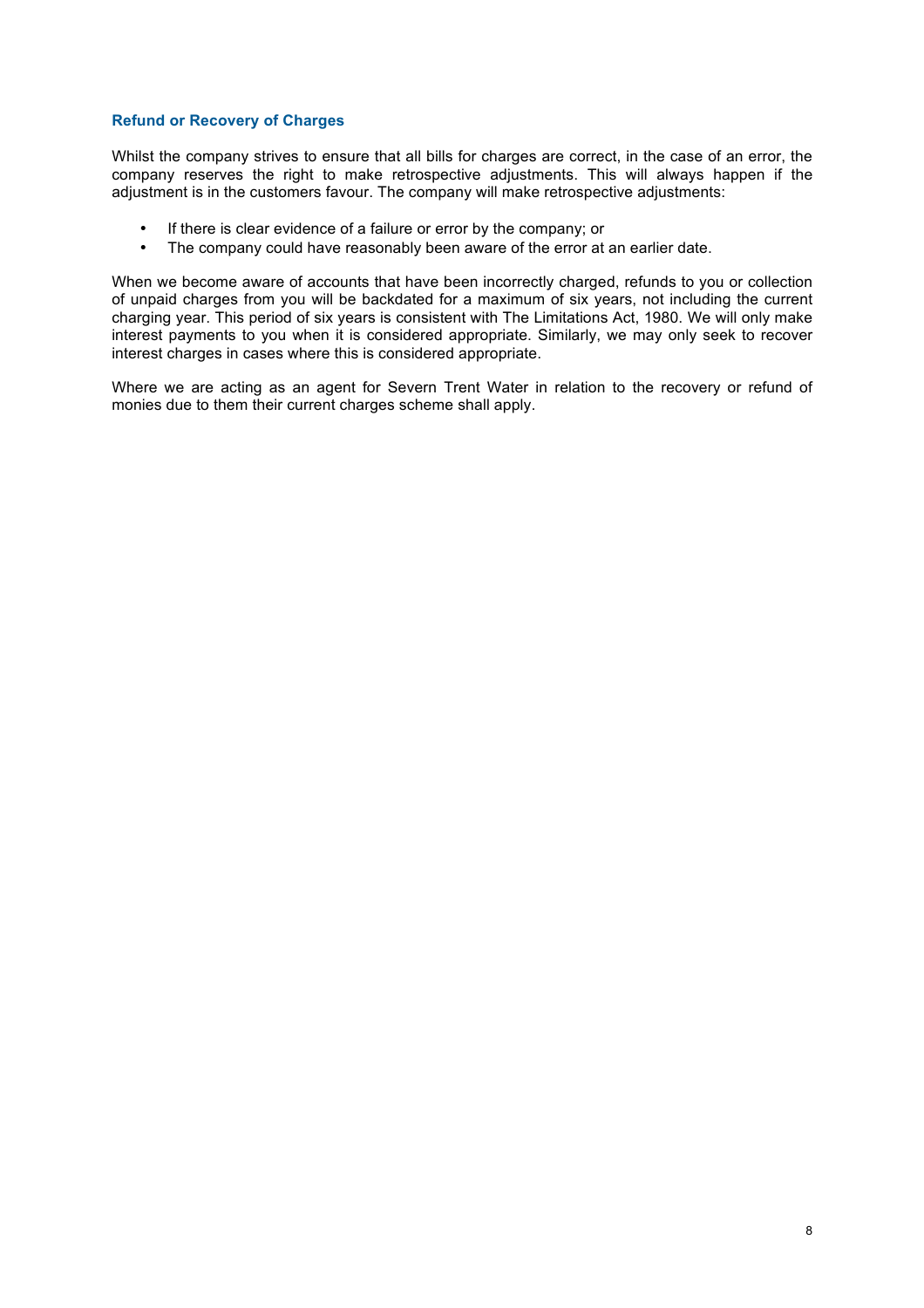# **2. Household Charges**

Household customers are charged by one of the following three methods:

- Unmetered based on the rateable value (RV) of the property;
- Metered based on the metered standing charges and the volumetric consumption charge, registered through a water meter;
- Assessed charge based on an average usage for certain property types.

We also collect sewerage and surface water drainage charges on behalf of Severn Trent Water Ltd. These will also be based on the method on which you are charged for your water supply, i.e. metered or unmetered.

#### **2.1. Unmetered Charges**

The unmetered charges are for:

- Water supply;
- Sewage disposal service; and
- Surface water drainage service.

#### **Water Supply Charges**

The charge is calculated by multiplying the rate in poundage by the RV of the property as fixed on 31 $\mathrm{^{st}}$ March 1990, this is not the same as the council tax band, and cannot be changed. The RV of your property is detailed on your bill.

South Staffs Water Supply £0.7349 per £/RV

Water charges of £0.7349 per £/RV are subject to a minimum charge of £70.92 per annum. There is no standing charge for unmetered charges.

| Miscellaneous Unmetered Water Charges                          |                      |
|----------------------------------------------------------------|----------------------|
| Taps at allotments, lock-up garages, canal towpaths,<br>etc    | £70.92 per<br>annum  |
| Household swimming pools - less than 10,000 litres<br>capacity | £80.54 per<br>annum  |
| Cattle troughs                                                 | £101.27 per<br>annum |
| Places of worship                                              | £70.92 per<br>annum  |

#### **Sewerage Charges**

| <b>Severn Trent Water</b>                          |                                                 |                                        |                                |  |
|----------------------------------------------------|-------------------------------------------------|----------------------------------------|--------------------------------|--|
| Charging zones<br>(refer to page 6<br>for details) | Sewerage and<br>surface water<br>charges (£/RV) | Surface water<br>only charge<br>(E/RV) | Sewerage only<br>charge (£/RV) |  |
| $\overline{2}$                                     | 0.8367                                          | 0.3103                                 | 0.5533                         |  |
| 3                                                  | 0.8814                                          | 0.3293                                 | 0.5803                         |  |
| 6                                                  | 1.0802                                          | 0.4023                                 | 0.7126                         |  |
|                                                    | 1.0526                                          | 0.3918                                 | 0.6945                         |  |
| Զ                                                  | 0.8755                                          | 0.3293                                 | 0.5742                         |  |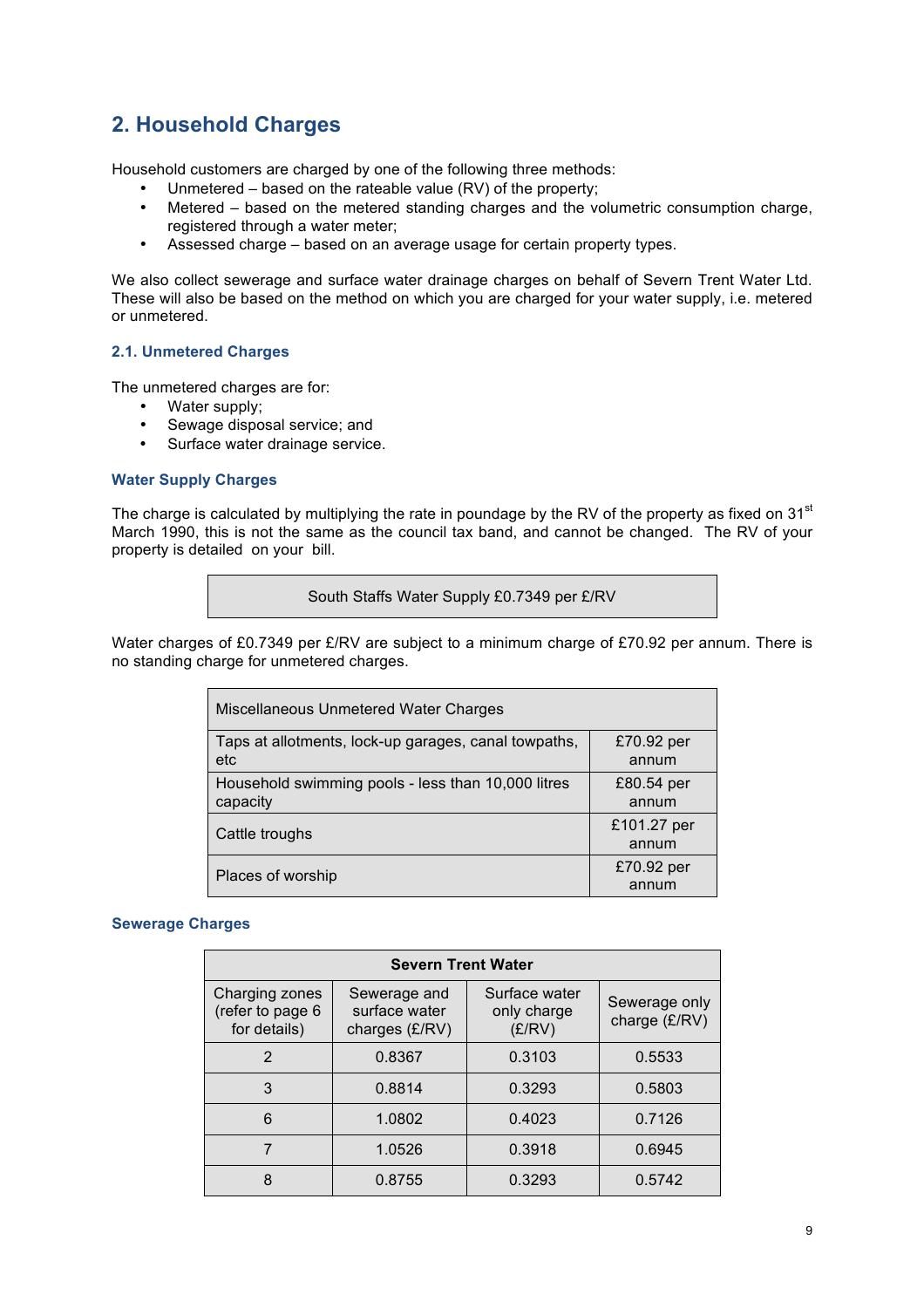#### **Surface Water Drainage**

For most customers, the rain that falls onto the roof, yard and other parts of their property drains into the public sewers. However, there are some properties where water does not drain to the public sewer, for example if it drains into a septic tank or soak-away, and so you may be able to get a reduction in your charges. More information is available in the leaflet 'Surface Water Drainage'. To obtain a copy visit our website at: www.south-staffs-water.co.uk or contact 0845 60 70 456.

Separate additional charges will be payable for supplies of water to taps at allotments, lock-up garages and household swimming pools with a capacity of less than 10,000 litres. For unmetered household swimming pools or ponds with a capacity greater than 10,000 litres, the charge only applies up to the date at which the premises are selectively metered.

These charges will be raised annually and will only be apportioned on change or commencement of use.

#### **2.2 Metered Charges**

All houses built since 1<sup>st</sup> April 1990 have a water meter. Some customers have opted to have a water meter fitted and meters may have been fitted in some circumstances, as detailed in our Metering Policy. If you have a meter, your charge is based on the water registered through the meter. Sewerage charges are also based on the water registered through the meter. For most customers, it is assumed that 'water in' equals 'water out'.

The charges for a metered water and sewerage service to any premises are comprised of:

- A standing charge that varies with the size of your supply pipe and covers the extra costs not incurred with an unmetered water supply. These costs include reading, maintaining and replacing defective meters.
- A consumption charge calculated by multiplying the volume of water supplied by the rate per cubic metre.

| South Staffs Water    |                                              |                                 |                                                                                               | <b>Severn Trent Water</b>             |
|-----------------------|----------------------------------------------|---------------------------------|-----------------------------------------------------------------------------------------------|---------------------------------------|
| Size of meter<br>(mm) | Water supply £<br>per cubic metre<br>$(m^3)$ | Water standing<br>charge (£/pa) | Sewerage<br>volumetric<br>charge £ per<br>cubic metre<br>$(m3)$ up to<br>$50,000 \text{ m}^3$ | Sewerage<br>standing charge<br>(E/pa) |
| 15                    | 1.0806                                       | 31.25                           | 0.8808                                                                                        | 13.89                                 |
| 20                    | 1.0806                                       | 96.29                           | 0.8808                                                                                        | 20.35                                 |
| 25                    | 1.0806                                       | 148.45                          | 0.8808                                                                                        | 27.34                                 |
| 35                    | 1.0806                                       | 207.63                          | 0.8808                                                                                        | 38.42                                 |
| 40                    | 1.0806                                       | 257.79                          | 0.8808                                                                                        | 38.42                                 |
| 50                    | 1.0806                                       | 314.96                          | 0.8808                                                                                        | 52.71                                 |
| 80                    | 1.0806                                       | 446.36                          | 0.8808                                                                                        | 81.82                                 |
| 100                   | 1.0806                                       | 616.85                          | 0.8808                                                                                        | 138.23                                |
| 150                   | 1.0806                                       | 792.37                          | 0.8808                                                                                        | 318.24                                |
| 200                   | 1.0806                                       | 1046.13                         | 0.8808                                                                                        | 401.20                                |
| 300                   | 1.0806                                       | 1922.75                         | 0.8808                                                                                        | 527.55                                |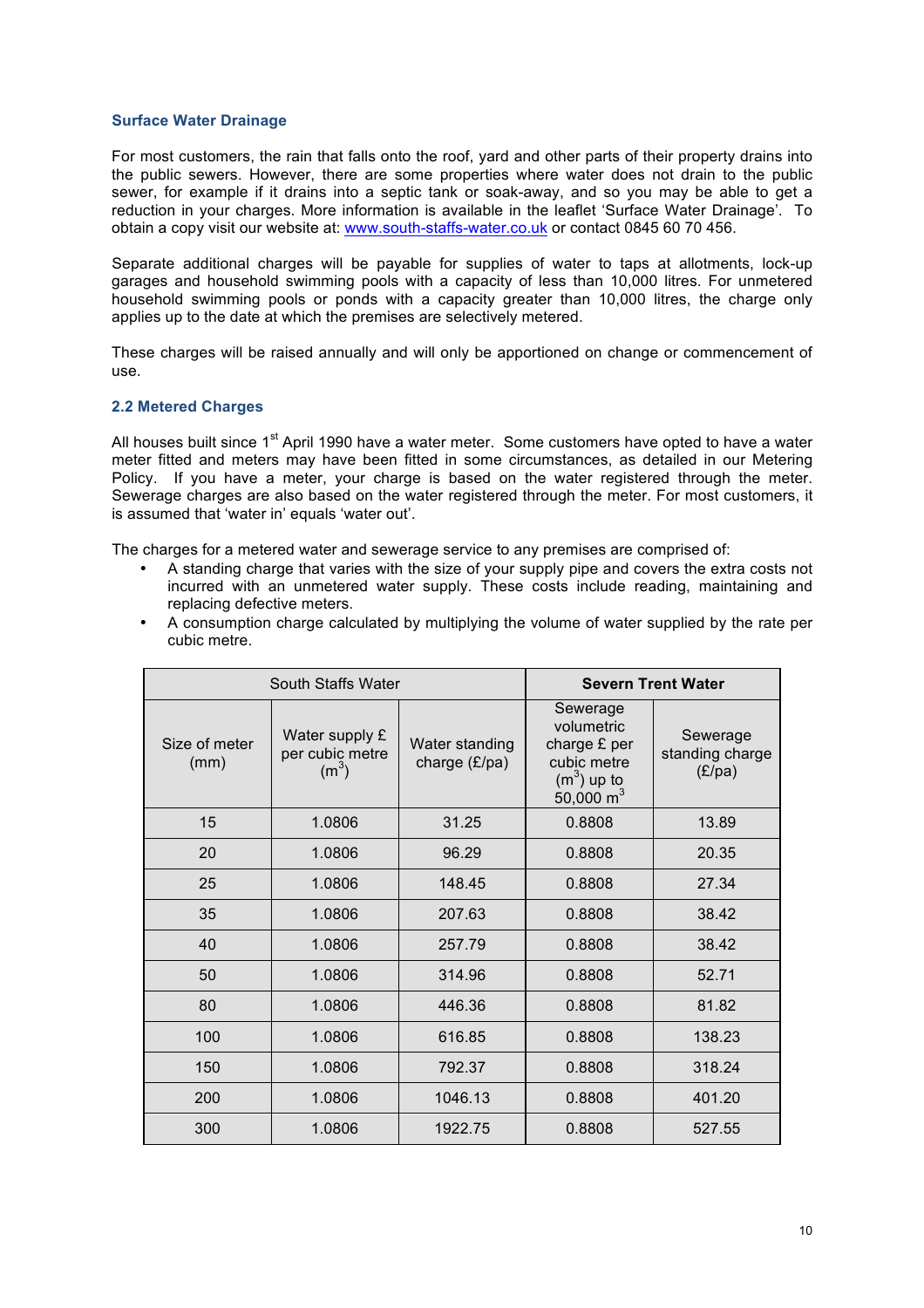• A surface water drainage charge. The vast majority of metered customers pay for surface water drainage based on the type of property they occupy. These are shown in the table below.

| <b>Severn Trent Water</b> |                              |  |  |
|---------------------------|------------------------------|--|--|
| Category                  | Surface water<br>(full) £/pa |  |  |
| 1. Flat / terrace         | 33.08                        |  |  |
| 2. Semi-detached          | 56.99                        |  |  |
| 3. Detached<br>80.70      |                              |  |  |

However, some metered customers pay for their surface water drainage based on the RV of their property, where one exists. The charges for this are shown in the table below:

| <b>Severn Trent Water</b>                          |                              |  |  |  |
|----------------------------------------------------|------------------------------|--|--|--|
| Charging zones<br>(refer to page 5 for<br>details) | Surface water<br>(full) £/pa |  |  |  |
| 2                                                  | 0.3103                       |  |  |  |
| 3                                                  | 0.3293                       |  |  |  |
| 6                                                  | 0.4023                       |  |  |  |
|                                                    | 0.3918                       |  |  |  |
|                                                    | 0.3293                       |  |  |  |

It is possible to change this to the property-type charge shown above. Please contact 0845 60 70 456 for details.

If you elect to change, the charge will be applied from the date of request and will be included in your normal metered water bill. You will then receive bills in accordance with metered water.

#### **Surface Water Drainage**

For most customers, the rain that falls onto the roof, yard and other parts of their property drains into the public sewers. However, there are some properties where water does not drain to the public sewer, for example if it drains into a septic tank or soak-away, and so you may be able to get a reduction in your charges. More information is available in the leaflet 'Surface Water Drainage'. To obtain a copy visit our website at: www.south-staffs-water.co.uk or contact 0845 60 70 456.

Separate additional charges will be payable for supplies of water to taps at allotments, lock-up garages and household swimming pools with a capacity of less than 10,000 litres. For unmetered household swimming pools or ponds with a capacity greater than 10,000 litres, the charge only applies up to the date at which the premises are selectively metered.

These charges will be raised annually and will only be apportioned on change or commencement of use.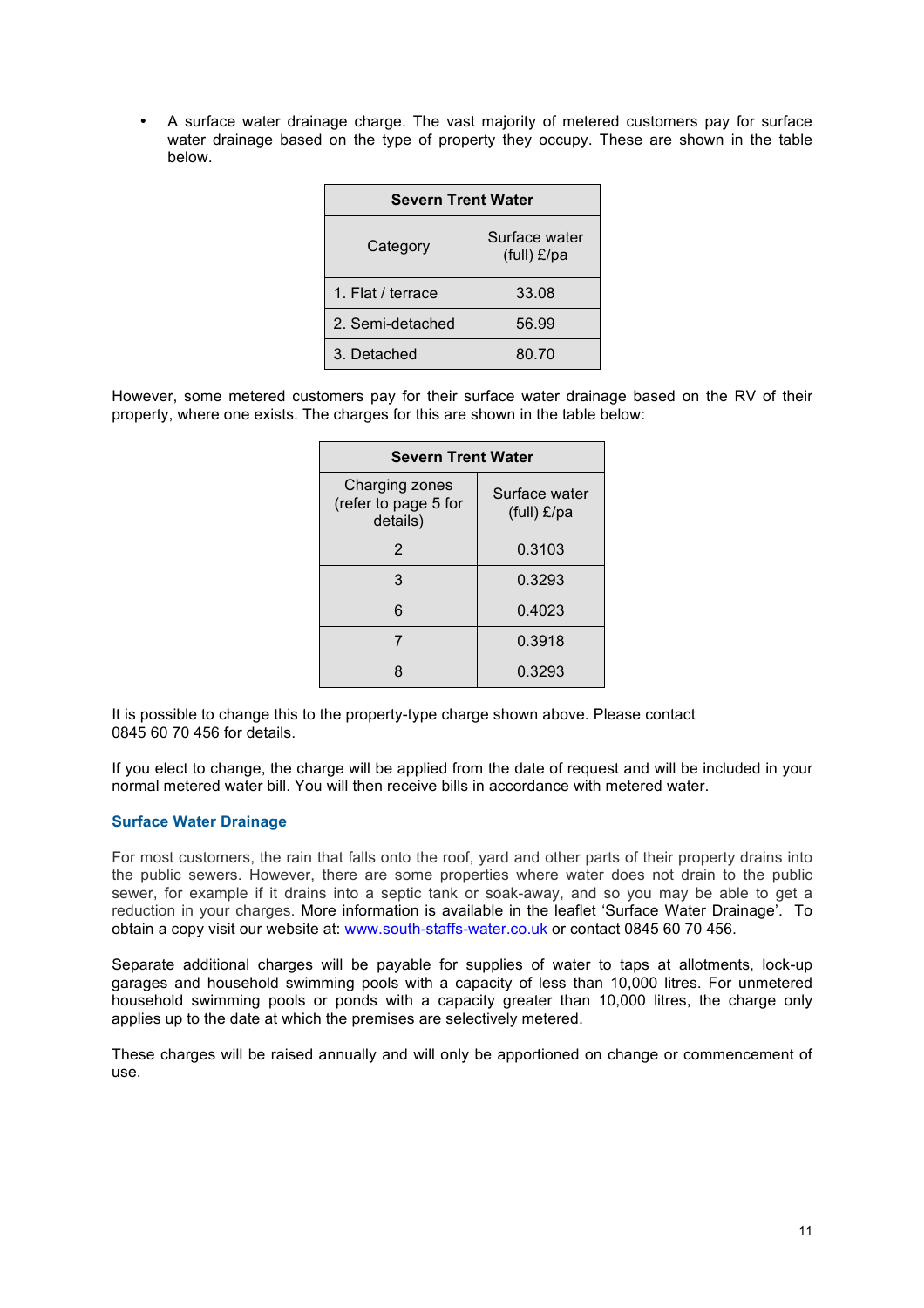#### **Multiple Meter Standing Charge**

Where customers have more than one meter that is actively supplying water to their premises, we reserve the right to charge a standing charge for each meter. If, however the surplus meters are no longer required, the customer can request to have these meters disconnected free of charge.

#### **2.3. Assessed Charges**

An assessed charge can be applied in two situations

- For unmetered household premises that do not have a rateable value at March  $31<sup>st</sup>$ , 1990.
- For unmetered household premises where the occupier requests a meter, but cannot be metered – for example because it is too costly or technically difficult to fit a meter.

Subject only to the representations made by CCWater and any determination made by Ofwat.

In both cases, the assessed charge will be based on an estimated average use for the type of property the occupier lives in – for example, detached, semi-detached, flat/terrace.

If a person is the sole occupier of a property, they may be entitled to a single person assessed charge. Proof of single occupancy, for example a council tax bill showing single person discount, will be required before a customer can be considered eligible for the tariff. We will require an annual renewal notice showing single occupier status for this discount to continue.

If there is a change of occupancy at the property, the customer will be required to let us know in advance. Upon notification, the property will then revert to the original property-type based charge until either the circumstances change or a new occupier makes a successful application for single person status. Fraudulent claims will also result in the property reverting to the original property-type based charge.

In instances where a customer requests a meter but cannot have one fitted, the assessed charge will apply from the date of the meter installation survey.

|                | <b>South Staffs</b><br>Water      | <b>Severn Trent Water</b>          |                                                      |  |
|----------------|-----------------------------------|------------------------------------|------------------------------------------------------|--|
| Category       | Assessed charge<br>water $(E/pa)$ | Assessed charge<br>sewerage (£/pa) | Assessed charge surface<br>water drainage (£/pa)     |  |
| Flat / terrace | 133.71                            | 100.77                             | 33.08                                                |  |
| Semi-detached  | 186.84                            | 108.07                             | 56.99                                                |  |
| Detached       | 236.54                            | 129.81                             | 80.70                                                |  |
| Single person  | 106.18                            | 52.16                              | Applicable property type<br>charge as detailed above |  |

An assessed charge will not be offered in cases where a meter can be fitted at reasonable cost. If the customer requests and alternative meter location but will not pay the additional costs associated with fitting in the alternative location, the customer will remain on an unmetered charge

Where the RV charge is less than the assessed charge, the RV charge will continue to be applied. Where a customer moves into a property and the previous occupier was charged the assessed charge, the new occupier's water charges will continue to be based on the assessed charge. The new occupier cannot choose to have their charges based upon RV.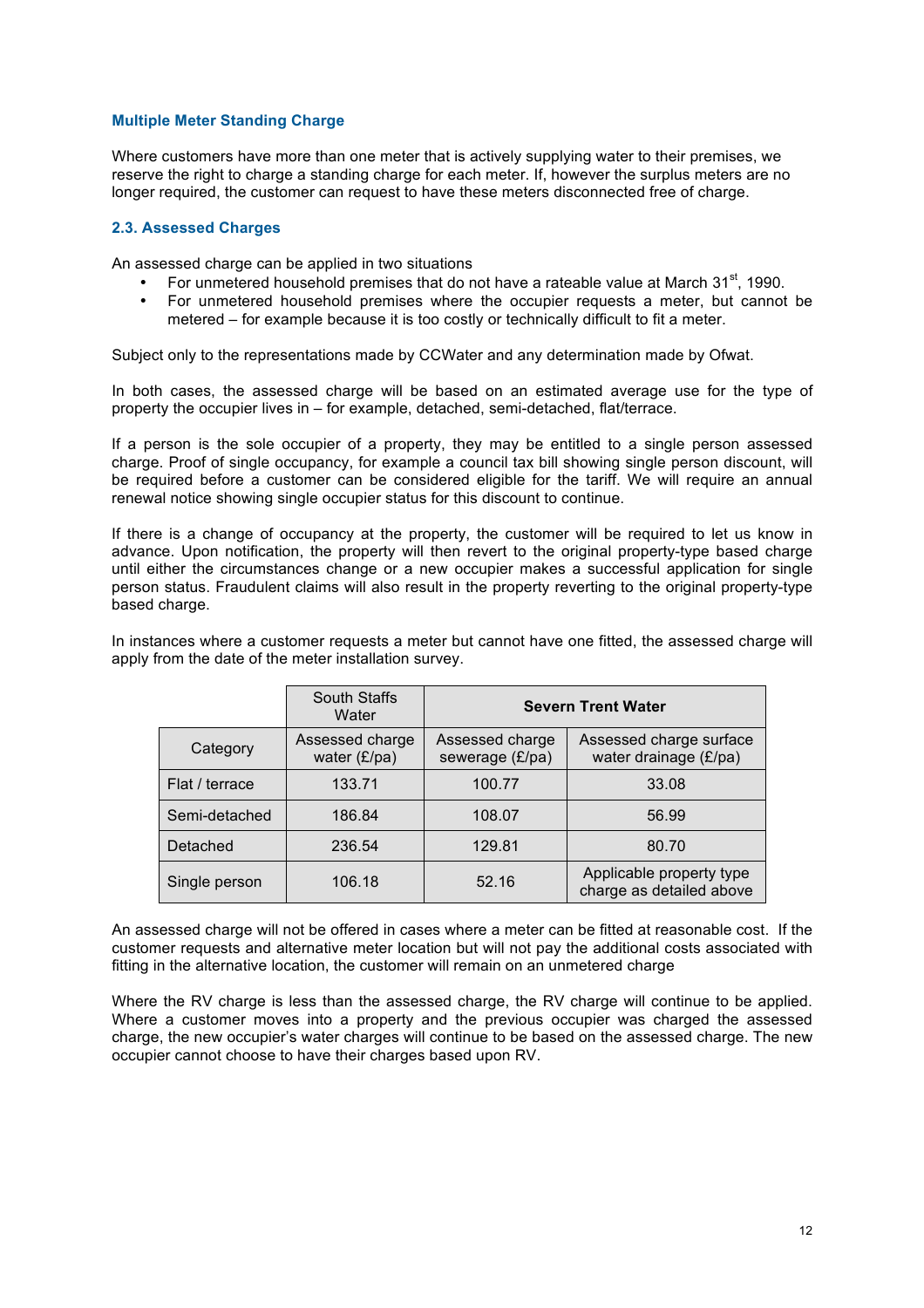# **3. A Tariff for Vulnerable Customers (WaterSure)**

WaterSure is a scheme intended to help household customers with a water meter that have low incomes and use higher than average amounts of water due to a large family or medical conditions.

You can apply, on an annual basis, for the WaterSure scheme if you or any other person living with you in the premises ("the qualifying person") satisfies the criteria and conditions of eligibility set out below.

Our scheme allows eligible household customers charges to be capped. Your bills will be prorated to the actual number of days in the billing period

The WaterSure tariff - is equivalent to the average household water and sewerage bills in 2015-16.

|                          | <b>South Staffs</b><br>Water | <b>Severn Trent</b><br>Water |
|--------------------------|------------------------------|------------------------------|
| Tariff type              | Water charge<br>(E/pa)       | Sewerage<br>charge (£/pa)    |
| WaterSure tariff<br>rate | 142.04                       | 155.00                       |

If you are eligible your entitlement will begin at the start of the billing period in which you successfully apply, metered charges will apply up to that date. Where you are no longer eligible, your period of entitlement ends at the end of the billing period in which this occurs.

The Water Industry (Charges) (Vulnerable Groups) Regulations 1999 (as amended) defines the eligibility criteria as follows:

- (a) The qualifying person receives any of the following benefits or tax credits:
	- housing benefit;<br>• income support:
	- income support:
	- income-based job seeker's allowance;
	- working tax credit;
	- child tax credit (you must be receiving more than the family element);
	- pension credit;
	- income related employment and support allowance
	- universal credit the impact of introduction of Universal Credit: When appropriate, this document will be amended to reflect the impact of Universal Credit on the eligibility criteria for the WaterSure tariff.

#### and either

- (b) the qualifying person receives child benefit for three or more children under the age of 19 who live in the premises; or
- (c) the qualifying person is diagnosed as suffering from any of the following medical conditions:
	- desquamation (flaky skin loss);
	- weeping skin disease (eczema, psoriasis, varicose ulceration);incontinence;
	- abdominal stoma;
	- renal failure requiring dialysis at home (customers with renal failure requiring dialysis at home who already receive financial assistance towards water charges from the health authority are not eligible for the WaterSure scheme);
	- crohn's disease;
	- ulcerative colitis;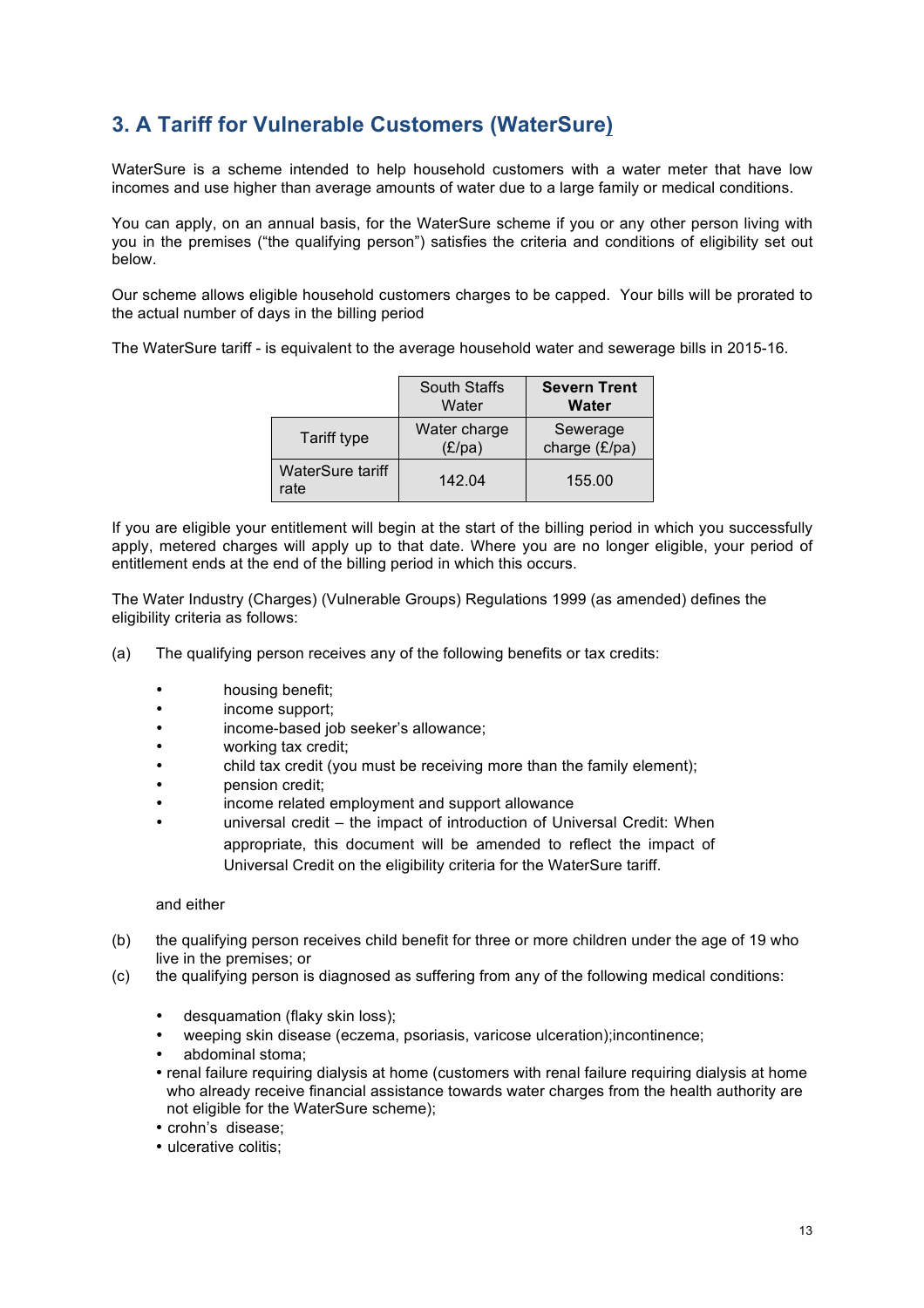• or any other medical condition for which a qualified medical practitioner has provided a certificate or written evidence confirming the requirement for additional water use.and as a result of that condition uses a significant additional amount of water.

In addition you must also satisfy the following conditions:

- (i) the qualifying person occupies the whole or part of the premises as their only main house;
- (ii) in the case of a premises which are not used solely as a person's house, the other use is not the main use of the premises;
- (iii) water supplied to the premises is not used for:
	- watering a garden (other than by hand) by means of any apparatus; or
	- automatically replenishing a pond or swimming pool with a capacity of greater than 10,000 litres; and
- (iv) the qualifying person has applied for assistance and established their eligibility to it.

If you answer yes to **all** three of these questions it may be worthwhile you completing the application form:

1. Are you on a water meter?

2. Are you receiving benefit or tax credits as listed above\*?

3. Either:

Does anyone in your household have any of the medical conditions listed above\* that means they have to use extra water?

Or

Do you receive child benefit for 3 or more children under the age of 19?

To apply for the scheme, you must use our application form and provide evidence of eligibility. Application forms are available from us by calling 0845 60 70 456 or by visiting our website at www.south-staffs-water.co.uk

Applications may be declined if documentation to support your application is not supplied to us.

If your application claims:

- You have three of more children under the age of 19, we will need to see:
	- latest notice of entitlement to qualifying benefit or tax credit; and
	- a copy of a recent bank statement (which must be less than 3 months old) which shows your current entitlement to child benefit and the payment you receive.
- You have a listed medical condition, we will need to see:
	- details of the listed medical condition and how it requires the patient to use a significant quantity of water;
	- the name and address of the medical practitioner:
	- latest notice of entitlement to qualifying benefit or tax credit.
- *A non-listed medical condition:* 
	- a certificate provided by a registered general medical practitioner containing the following information: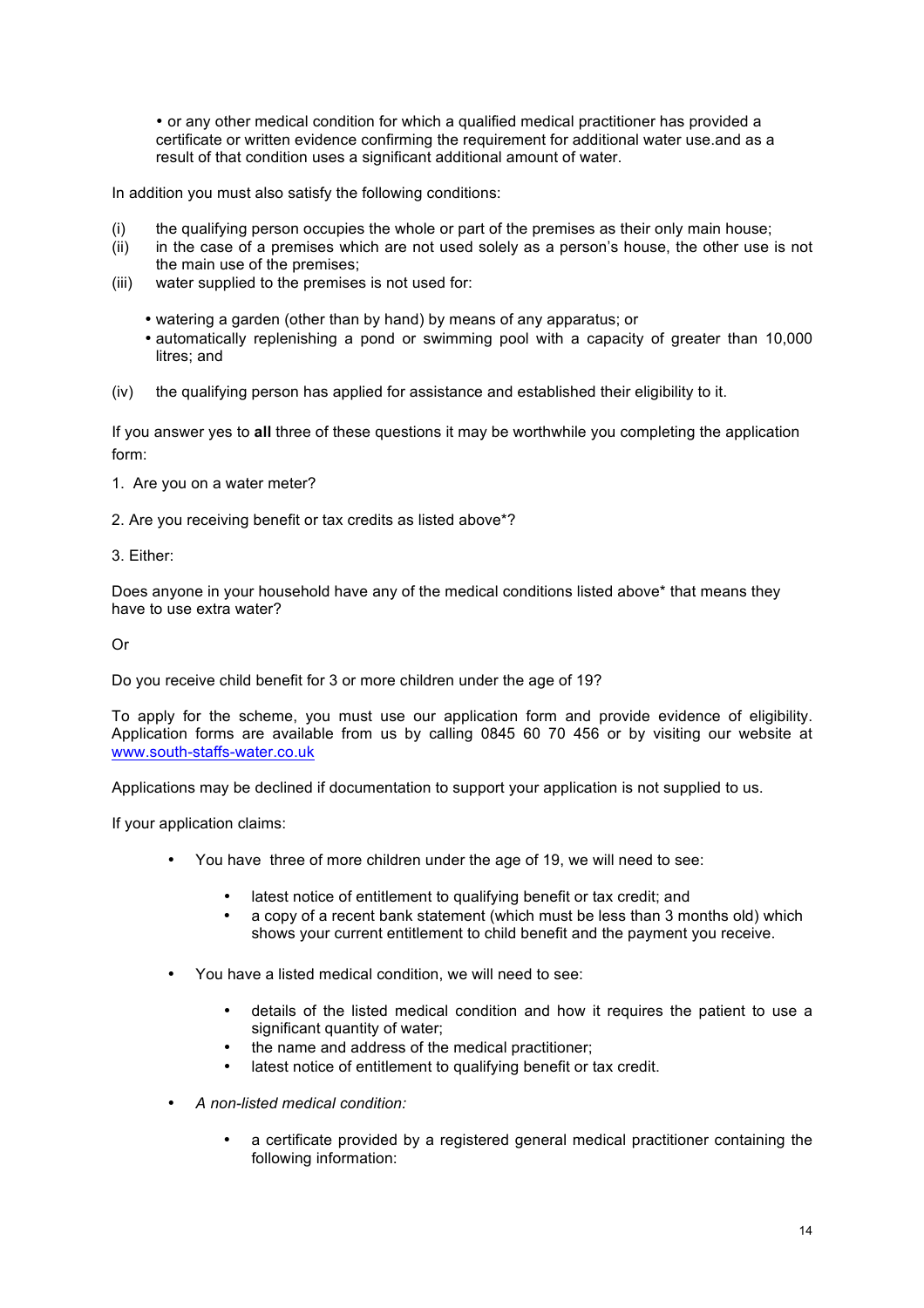- o confirmation of the condition and how it requires the patient to use a significant quantity of water;
- o the patient's name and address;
- $\circ$  the date the certificate is given;
- o the name and address of the medical practitioner; and
- latest notice of entitlement to qualifying benefit or tax credit.

The latest notice of entitlement in the case of:

- (a) benefit must be dated no more than 12 months before the date of the application; or
- (b) tax credit must be dated no more than 6 months before the date of the application.

We may check the validity of your claim with third parties.

You are responsible for advising us of any change in circumstances that may affect your eligibility.

If you wish to remain in the Watersure scheme you must apply to renew your claim. We will remind you of the need to re-apply at the due time.

If you are no longer eligible, or fail to renew your application by the end of the following billing period, your charges will revert to our standard measured tariff.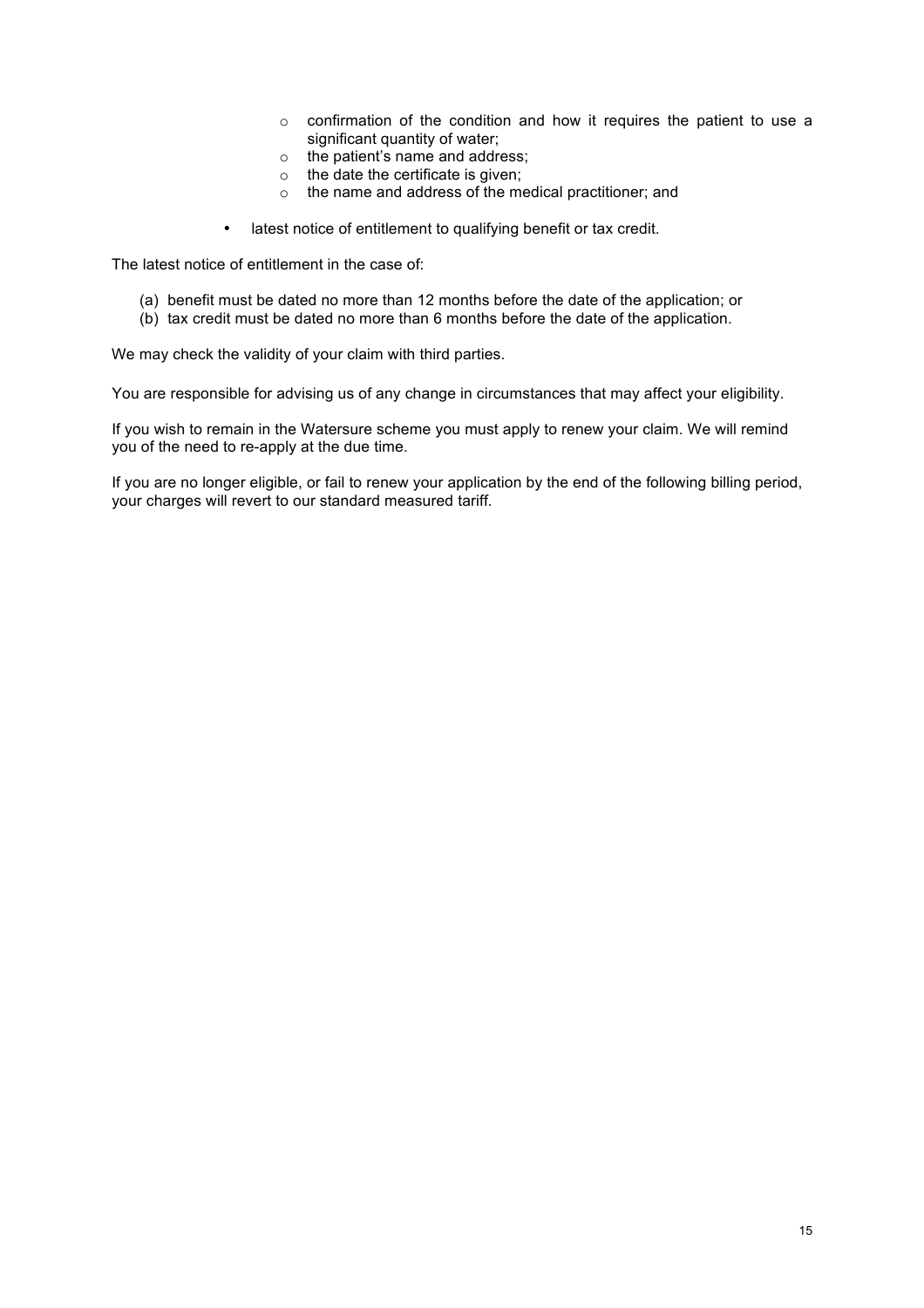### **4. Billing and Payment Frequencies**

Charges are normally payable by the occupier of the property receiving the supply or any other persons the supply is available to.

Except where:

- The owner of the property who is not the occupier is liable by or under any statutory enactment
- By agreement of any person who has agreed to pay the charges
- By agreement with us

Where a tenancy is for a period less than 12 months the owner may be liable to pay the water service charges. Where we are unaware of any tenants, we shall continue to bill the owner as occupier until such time as details of the tenancy are evidenced to us. In any event, the owner shall remain liable for the charges to such date. Billing and payment times will vary dependent upon whether you are a metered or an unmetered household customer.

#### **Unmetered Bills**

Bills for unmetered water charges will be sent annually during February or March. Payment is due in advance for the whole year on April 1<sup>st</sup>. If your bill is sent out later than March, payment will be due on the date shown on your bill. You can view your bill electronically as part of web self serve service. Visit our website www.south-staffs-water.co.uk to register. All references to payment by Direct Debit should be read in conjunction with the Direct Debit Guarantee Scheme, which we subscribe to. A copy can be obtained from any bank.

If you pay by Direct Debit, cash or cheque and prefer to spread your bills over the year, you can pay by instalments. For further information and to set up an instalment plan, please contact us on 0845 60 70 456.

For unmetered household customers, we currently offer the following instalment options:

- Two half-yearly instalments usually  $1^{\text{st}}$  April and  $1^{\text{st}}$  October.<br>• Fight instalments over a vear usually  $1^{\text{st}}$  April to  $1^{\text{st}}$  November
- Eight instalments over a year usually  $1<sup>st</sup>$  April to  $1<sup>st</sup>$  November.
- Fortnightly or weekly instalments- usually 1<sup>st</sup> April to 1<sup>st</sup> February.

If an instalment or Direct Debit collection due date falls on a bank holiday or during a weekend, we will take payment on the next working day. If you pay by instalments, we will notify you in advance of the amount you need to pay. As with all payment arrangements offered, if payments are not made on or by the due dates, the arrangement may be cancelled and any outstanding charges will then be due in full. We may also withdraw the option to pay by instalments in the future.

#### **Metered Bills**

We will send our metered household customers a bill at least twice per year.

At least one bill each financial year ( $1<sup>st</sup>$  April to  $31<sup>st</sup>$  March) will be based on an actual meter reading. Where we do not have an actual reading, bills will be based on an estimate. The estimated bills are calculated by averaging the daily consumption between two Company readings, then multiplying this by the number of days in the billing period. In the absence of any Company readings the consumption from the previous billing period will normally be used as the basis for the estimated usage. When you receive an estimated bill from us you can provide us with an actual reading by visiting our website at www.south-staffs-water.co.uk or by calling 0845 60 70 456. An amended bill will be issued.

Where for any reason the quantity of water supplied for any period has not been ascertained, we may demand payment in respect of that period on the basis of an estimate of the quantity of water supplied. Any estimated charges maybe adjusted, at your request, if the actual volume of water supplied is different from the estimate.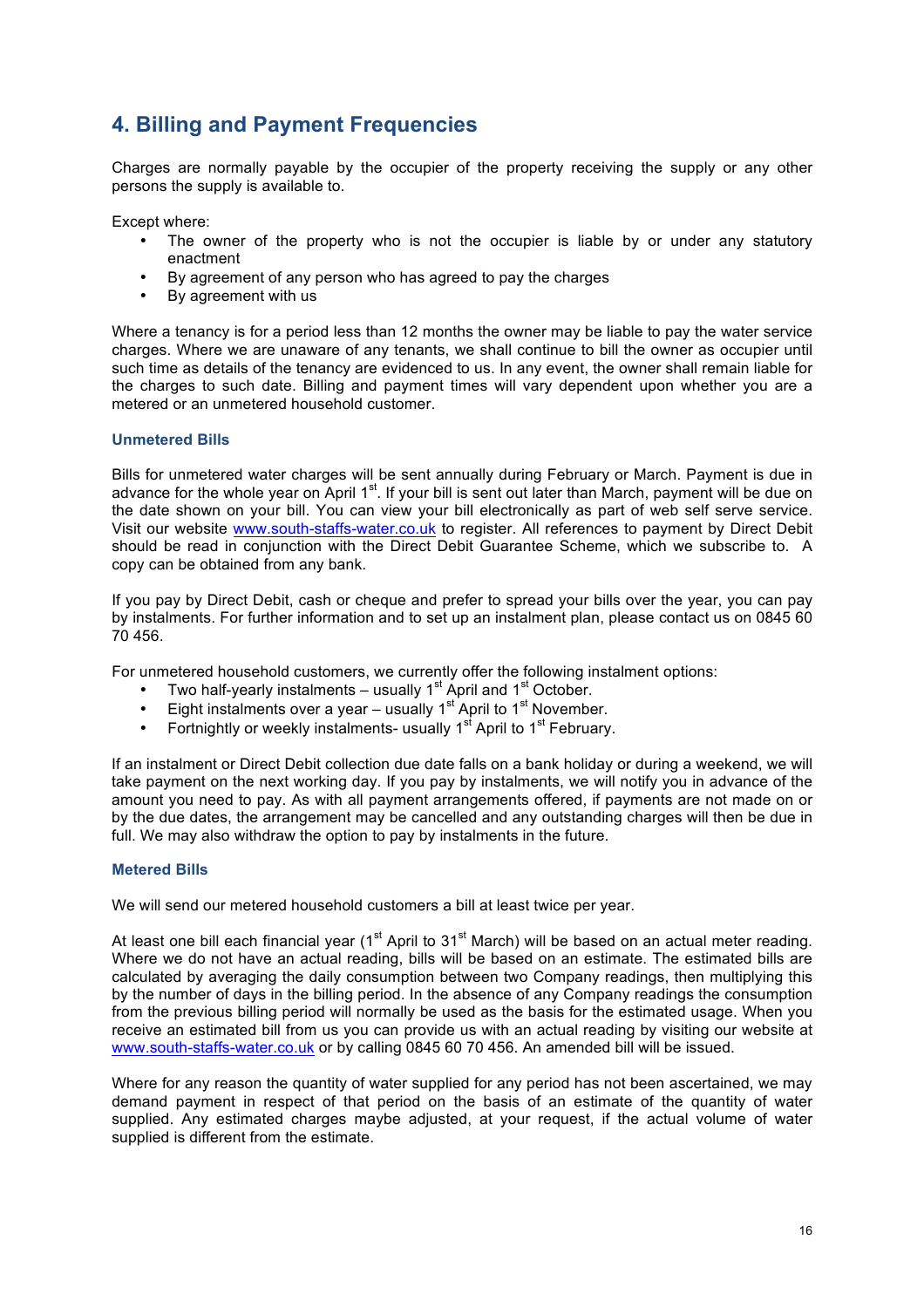2015/16 water and sewerage charges will be applied from the first bill after 1<sup>st</sup> April 2015. Where this bill covers a billing period up to and after  $1<sup>st</sup>$  April 2015 we will calculate charges by:

- Averaging the daily consumption and applying this figure to the number of days in the billing period prior to April 1<sup>st</sup> 2015 and applying the old water and sewerage charges.
- Averaging the daily consumption and applying this figure to the number of days in the billing period after March 31<sup>st</sup> 2015 and applying the new water and sewerage charges.

Payment is due on the date shown on the bill.

For metered household customers, we currently offer the following instalment options;

- Twelve monthly payments<br>• Fortnightly or weekly install
- Fortnightly or weekly instalments

Customers who select to pay by twelve monthly instalments may only receive one bill a year, showing their estimated charges for the following year.

If an instalment or Direct Debit collection due date falls on a bank holiday or during a weekend, we will take payment on the next working day. If you pay by instalments, we will notify you in advance of the amount you need to pay. As with all payment arrangements offered, if payments are not made on or by the due dates, the arrangement may be cancelled and any outstanding charges will then be due in full. We may also withdraw the option to pay by instalments in the future.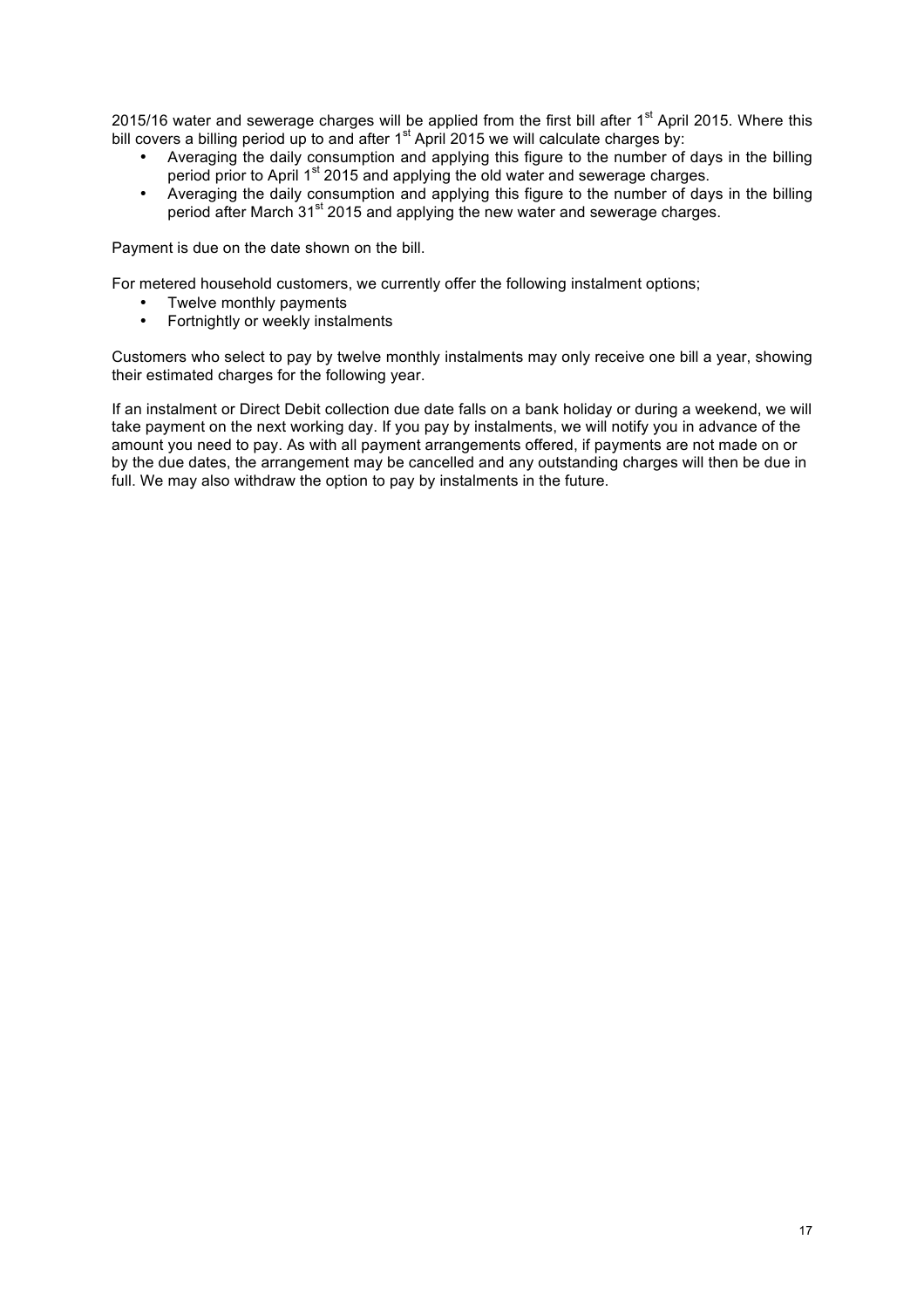# **5. Payment Options and Locations**

We offer a wide range of payment options to suit our customers. These are summarised in the table below. Please be aware that some payment methods may take longer than others to process and clear.

| <b>Locations for payments (free</b>                           | <b>Payment Options</b> |               |                        |      |                        |                                         |
|---------------------------------------------------------------|------------------------|---------------|------------------------|------|------------------------|-----------------------------------------|
| of charge unless stated)                                      | <b>Direct</b><br>debit | <b>Cheque</b> | <b>Postal</b><br>order | Cash | Debit /<br>credit card | <b>DWP</b><br><b>Direct</b><br>payments |
| Customers' own bank or some<br>building societies             |                        |               |                        |      |                        |                                         |
| At any other bank (there may be<br>a charge for this service) |                        |               |                        |      |                        |                                         |
| PayPoint                                                      |                        |               |                        |      |                        |                                         |
| Post Office (a counter fee will be<br>charged)                |                        |               |                        |      |                        |                                         |
| South Staffs Water (online &<br>telephone)                    |                        |               |                        |      |                        |                                         |
| South Staffs Water (postal)                                   |                        |               |                        |      |                        |                                         |
| Water Direct via DWP                                          |                        |               |                        |      |                        |                                         |
| Moneyway (there may be a<br>charge for this service)          |                        |               |                        |      |                        |                                         |

Please note that there will be an administrative charge of 0.955% applied for Visa credit cards and 0.985% applied for Mastercard credit cards. Debit cards will be processed free of charge.

#### Direct Debit

You can pay your water bill by Direct Debit if you hold a bank account or certain building society accounts. A Direct Debit can be set up by calling 0845 60 70 456 This service is free of charge. However, should a Direct Debit be dishonoured, we will charge you £5 to cover our administration charges. If you receive a refund that you are not entitled to you must pay it back when we request it.

Payments can be taken when your bill is due. If there is a change to the amount, date or frequency of the payment we will send notification 10 working days before we take the payment,. If one of these dates is a bank holiday, or falls over a weekend, we will take payment on the next working day. We are also able to offer various payment dates to suit you – choose from  $1<sup>st</sup>$ ,  $14<sup>th</sup>$  or 21<sup>st</sup> of the month.

#### At any PayPoint outlet

If you are paying in cash, PayPoint is the most convenient way to pay your water bill. Look out for the distinctive purple and yellow signs located in newsagents, convenience stores, supermarkets, garage forecourts and off licences across the UK. Hand your bill and payment card with your cash to the assistant who will process your payment. You will receive a printed receipt as proof of payment, which should detail your customer reference number. This service is free of charge. The minimum PayPoint payment is £2 and must be made in cash.

#### Debit and Credit Card Payments

We can accept debit and credit card payments over the telephone by calling us on 0845 60 70 456. All you need to do is quote your card details and we will do the rest. Debit card payments will be processed free of charge. However, for credit card payments an administrative charge of 0.955% is applied for Visa and 0.985% for Mastercard credit cards.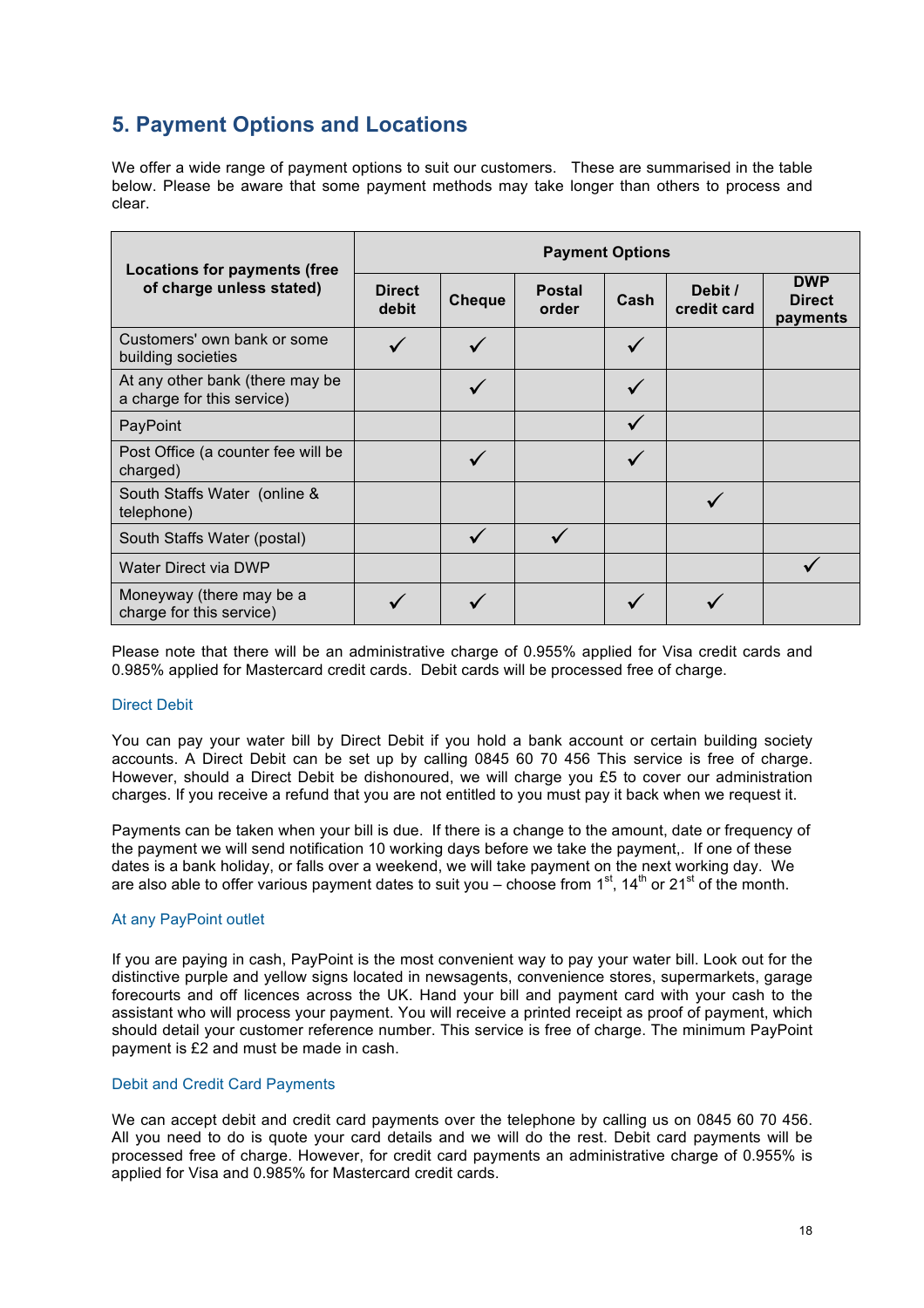#### Pay Online

We offer a free and convenient way to manage your account and pay your bills online**.** Please visit our website www.south-staffs-water.co.uk for more details.

#### At any Post Office

Sign and date the payment slip, and take the whole bill with your payment. You can pay by either cash or cheque. Make cheques payable to Post Office Counters Ltd. The Post Office will charge you for this service. You should receive a printed receipt as proof of payment, which should detail your customer reference number.

#### By Post

Send your cheque or postal order with the completed payment slip (no receipt will be issued). The address to send your payment to is:

South Staffs Water PLC P.O. Box 63 Walsall **WS2 7PJ** 

Make cheques payable to South Staffs Water PLC and write your name, address and customer reference number on the back of the cheque. Please do not send post-dated cheques. Please do not send cash through the post - we do not accept any responsibility for cash sent by post. This service is free of charge. However, should a cheque be dishonoured, we will make a charge of £5 to cover bank administration charges.

#### At Banks and Building Societies

Using the payment slip at the bottom of your bill you can pay at any bank and most building societies. Cheques are to be made payable to South Staffs Water PLC. This service is free at your own bank or building society. If you do not hold a bank account at the bank where you make a payment, you may be charged by the bank.

#### Department for Work and Pensions (DWP)

If you are in receipt of any of the following benefits, you may be able to apply to have payment made directly to us from your benefit by the DWP via the Water Direct payment method.

- Income Support
- Jobseeker's Allowance
- Income-related Employment and Support Allowance
- Pension Credit
- Universal Credit

The DWP will only do this if you are more than 6 weeks in arrears with your water charges, have failed to budget for the charges and it is in your interest, or that of your family, that direct payments are made. To arrange this you must contact your DWP office directly with details of your outstanding arrears. Alternatively, contact us on 0845 60 70 456 and advise us of your National Insurance number and we will contact the DWP on your behalf. This service is free of charge.

#### Internet or phone banking

Please quote sort code 40-11-18, our bank account number 40770132 and your customer reference number, which can be found on your bill. Payments can take up to 5 working days to reach us. The bank may charge you for this service

#### **Moneyway**

You can spread the payment of your water bill over 12 months or 52 weeks through Moneyway. For more information about this, call 08000 92 99 81. You may incur an administration charge for paying by this method.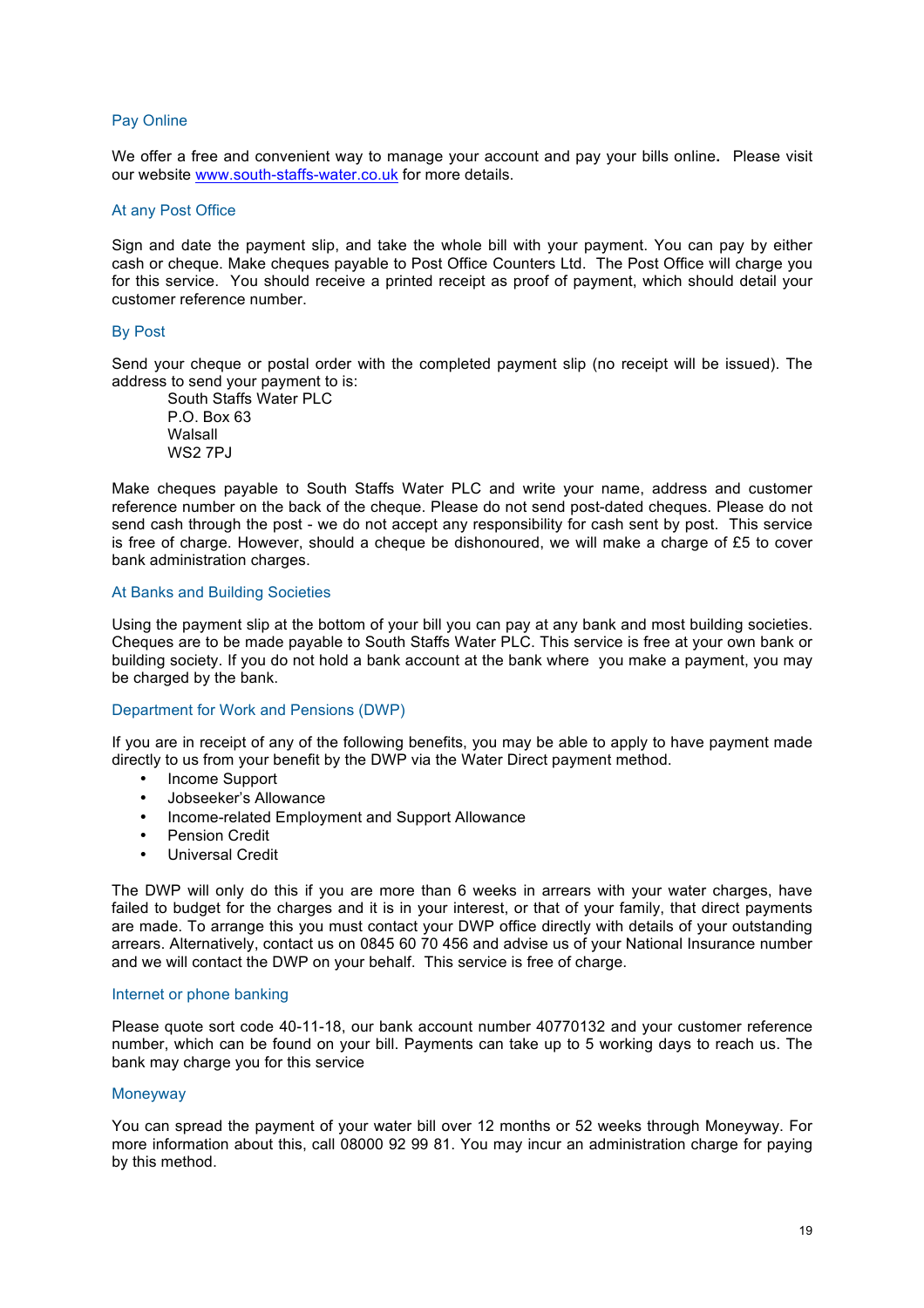# **6. Difficulty in Paying Your Bill?**

We understand that sometimes you may have difficulty in paying your bill. Please tell us straightaway if you can't pay your bill. Ring us on 0800 09 30 610.

#### **Customers in receipt of Income Support or Job Seeker's Allowance**

If you are in financial difficulty and in receipt of certain benefits (income support, pension credit, income-related employment and support allowance, Jobseeker's allowance or Universal Credit) you can apply to have payments made directly to us from your benefit by the Department for Work and Pensions (DWP).This scheme is called Water Direct. The DWP will deduct an agreed amount from your benefit on a weekly basis and pay it directly to us until the outstanding bill is paid or your circumstances change. The DWP will only do this if you are more than 6 weeks in arrears with your water charges, have failed to budget for the charges and it is in your interest, or that of your family, that direct payments are made. To arrange this, you must contact your DWP office directly with details of your outstanding arrears, or provide us with details of your National Insurance number and we can liaise with them on your behalf. It is important that you let us know if you are facing severe financial difficulty or hardship.

#### **South Staffordshire Water Charitable Trust**

If you are experiencing extreme financial difficulties and water is amongst several outstanding debts then you can make an application to the South Staffordshire Charitable Trust. For an application form, please contact us by telephoning 0800 09 30 610 or visiting www.south-staffswater.co.uk. Alternatively you can contact the Citizens Advice Bureau (CAB), Welfare Rights Services, Stepchange or other free debt advice agencies. It is recommended you contact one of these organisations to receive impartial free debt advice.

By agreeing to, and maintaining, a low-value payment arrangement, the Charitable Trust may be able to make a grant towards your water charges arrears. As part of the application process, we will go through your financial circumstances with you or the debt advice service may do this and then contact us on your behalf if they feel that you will meet our Charitable Trust criteria. If you are unsure how to contact the CAB or other agencies listed above, or you have any worries about your financial circumstances and your ability to pay your water charges then please telephone us on 0800 09 30 610.

Further information can also be found by visiting www.sswct.org

#### **Insolvency Procedure**

If you enter into a formal insolvency procedure, we will apportion all rate based charges on a daily basis up to the day immediately preceding the effective date of the relevant insolvency procedure ("the insolvency date"). Any apportioned charges after the insolvency date will not be affected by the insolvency procedure

#### **Unpaid Bills Collections Procedure**

We will send a reminder 14 days after the bill was due. We may also call you. If your account still remains unpaid after we have sent the reminder, we will seek to recover the outstanding charges. We may:

- Employ the services of a carefully selected debt collection agency who will have details of the money owed and who will contact you regarding payment. They may also pass on your details to one of their local collectors who may call at your home to collect the debt. For accounts passed onto a debt collection agency we may charge an amount equivalent to 10% of the outstanding arrears to cover our costs. We will inform you when we intend to pass your account details onto a debt collection agency.
- Seek to recover the charges through the County Court. If we choose to do this, we will notify you at least 10 days before a claim is issued of our intention to do so and will also tell you the minimum amount of costs you would incur. If we use the County Court to pursue the claim, we may issue a warrant that could result in a bailiff seizing goods from your property. We may also use the services of a bailiff or other court enforcement procedures such an Attachment of Earnings order whereby your employer will be instructed to make deductions from your wages.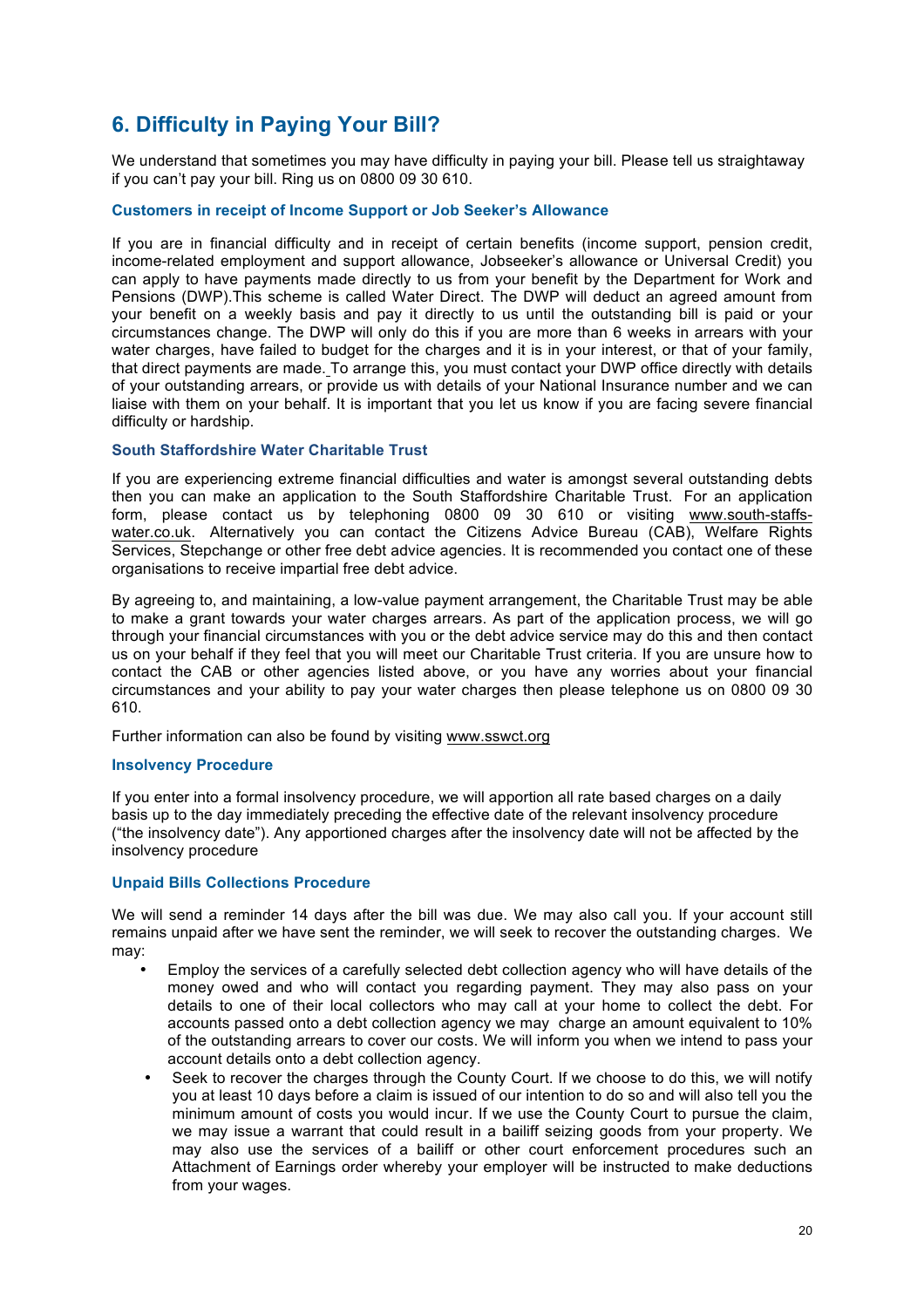# **7. Change of Occupier**

#### **Unmetered Properties**

If you are moving out of your property and a new occupier is moving in, you should notify us of the date on which you are intending to move. Accordingly, the new customer should notify us of the date on which they are intending to move in. If there has been a complete change in occupation of a household property and no unmetered charges have been demanded from the new occupier, we may install a meter and charge that property by reference to volume. We shall provide full details of charges, the location of the meter and of the WaterSure vulnerable groups tariff, if this is applicable.

#### **Metered Properties**

Where charges are fixed in relation to any premises by reference to volume of water supplied, the person made chargeable in relation to those premises as occupier may be liable to pay such charges after they have ceased to be the occupier of the premises. This applies where the customer fails to notify the Company of the ending of the occupation of the premises at least two working days before they cease to occupy them, in accordance with Section 144 of the 1991 Act.

The charges for which the customer will be liable will be those for the period ending in terms of whichever of the following first occurs after they cease to occupy the premises:

(a) Where the customer informs the Company of the ending of the occupation of the premises less than two working days before, or at any time after the customer ceases to occupy them, the twenty-eighth day after the Company has been informed;

(b) Any day on which any meter would normally have been read in order for the amount of the charges to be determined;

(c) Any day on which any other person informs the Company that they have become the new occupier of the premises.

References to two working days are references to the period of forty-eight hours, calculated after disregarding any time falling on a Saturday or Sunday or on any day which is a Bank Holiday. Where the person chargeable is not the occupier of the metered premises, the customer may be held liable until the expiry of twenty-eight days' notice in writing that he no longer resides at the property and does not require a supply.

The twenty-eight days commence from the date the notice is received at the Company's head office in Walsall. This provision will apply when the occupier vacates the premises, but remains the owner of the premises without giving the Company notice of vacation.

#### **Discontinuation of Supplies**

If you want your water supply to be disconnected when you vacate your property, you must advise us. Under certain circumstances, you may be liable for charges if you fail to inform us of the change. See the separate document 'Miscellaneous Water and Developer Services Charges' for details of the miscellaneous charges which may be applied.

#### **Vacant Properties**

#### **Unmeasured**

If an unmetered property is vacant – i.e. furnished but unoccupied - the full unmetered charge will be due unless the customer asks for the property to be disconnected. There is no charge for the property to be disconnected, but there will be a charge for re-connection. This charge will be £63.

No charges will be levied in respect of furnished but unoccupied premises where the non-occupation is due to exceptional circumstances such as death or long-term hospitalisation of the customer.

#### **Measured**

If a metered property is vacant  $-$  i.e. furnished but unoccupied  $-$  any water usage registered on the meter, along with the full metered standing charges will be due unless the customer asks for the property to be disconnected. There is no charge for the property to be disconnected, but there will be a charge for re-connection. This charge will be £63.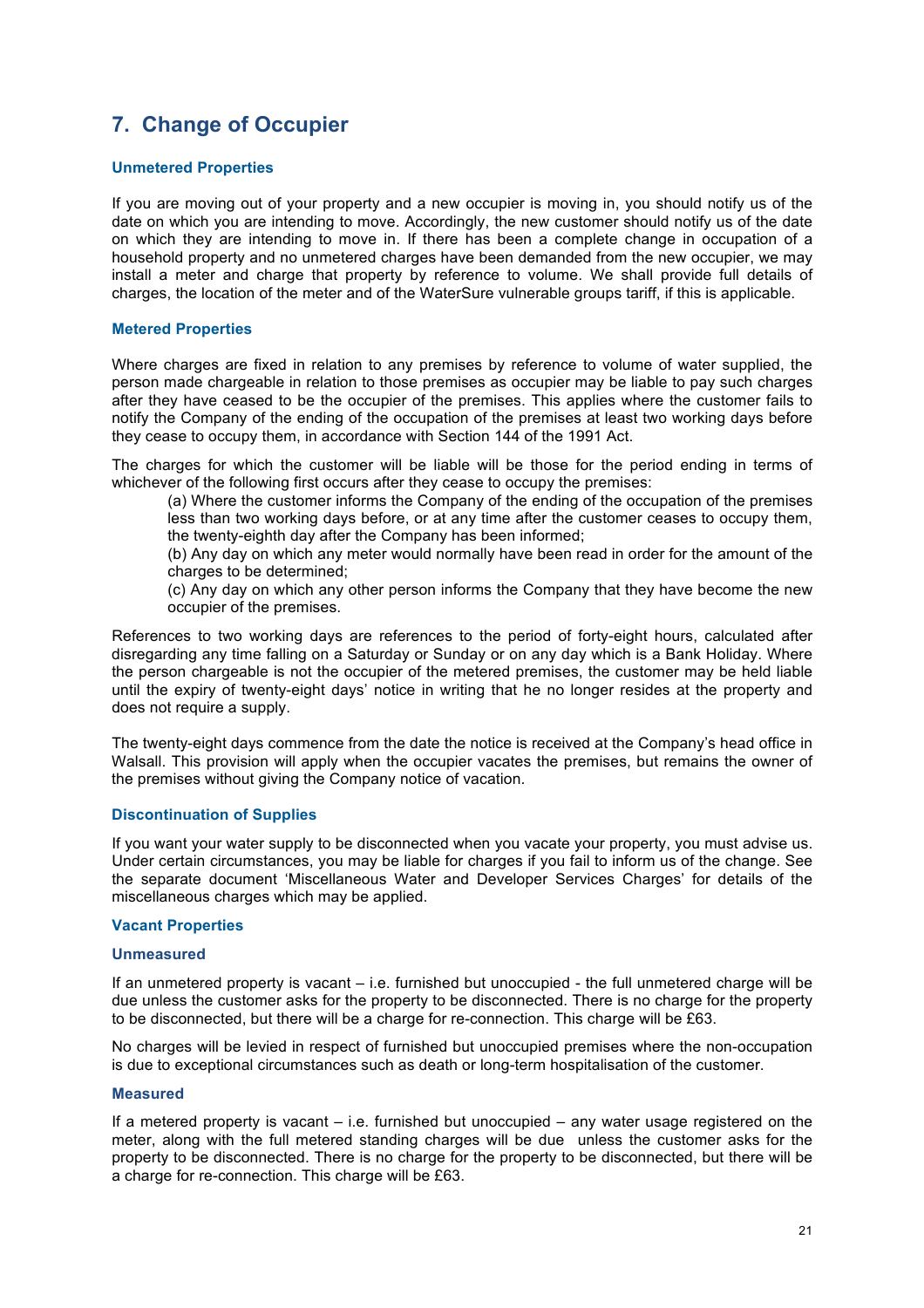#### **Void Properties**

#### **Unmeasured**

The Company will not levy a charge on premises which are unfurnished and unoccupied. Premises that are undergoing refurbishment or being used for storage will be considered occupied for the purposes of this scheme by the owners of the premises, with charges payable. Where premises are temporarily unoccupied the water supply and sewerage charges are still payable.

#### **Measured**

If a metered property is void – i.e. unfurnished and unoccupied - standing charges will be withdrawn if there is no consumption. Where consumption has been recorded, the property owner will be billed the full charges. Where a property remains void, to prevent leakage and water damage to the property, we may choose to seal or shut the supply off. Where there is evidence that customers have tampered with a seal, we reserve the right to charge for this and any damage caused.

South Staffs Water will disclose your details and/or the property address to third parties who will carry out searches, including credit and electoral role searches, to confirm who has been, is, or may be resident at the property. South Staffs Water will use the information provided by third parties to manage your account, or the account for the property address, for identity verification, billing, debt collection, credit checking and keeping your details or the property details up to date. For further details of how we use your information please read our privacy policy which can be found at www.south-staffs-water.co.uk.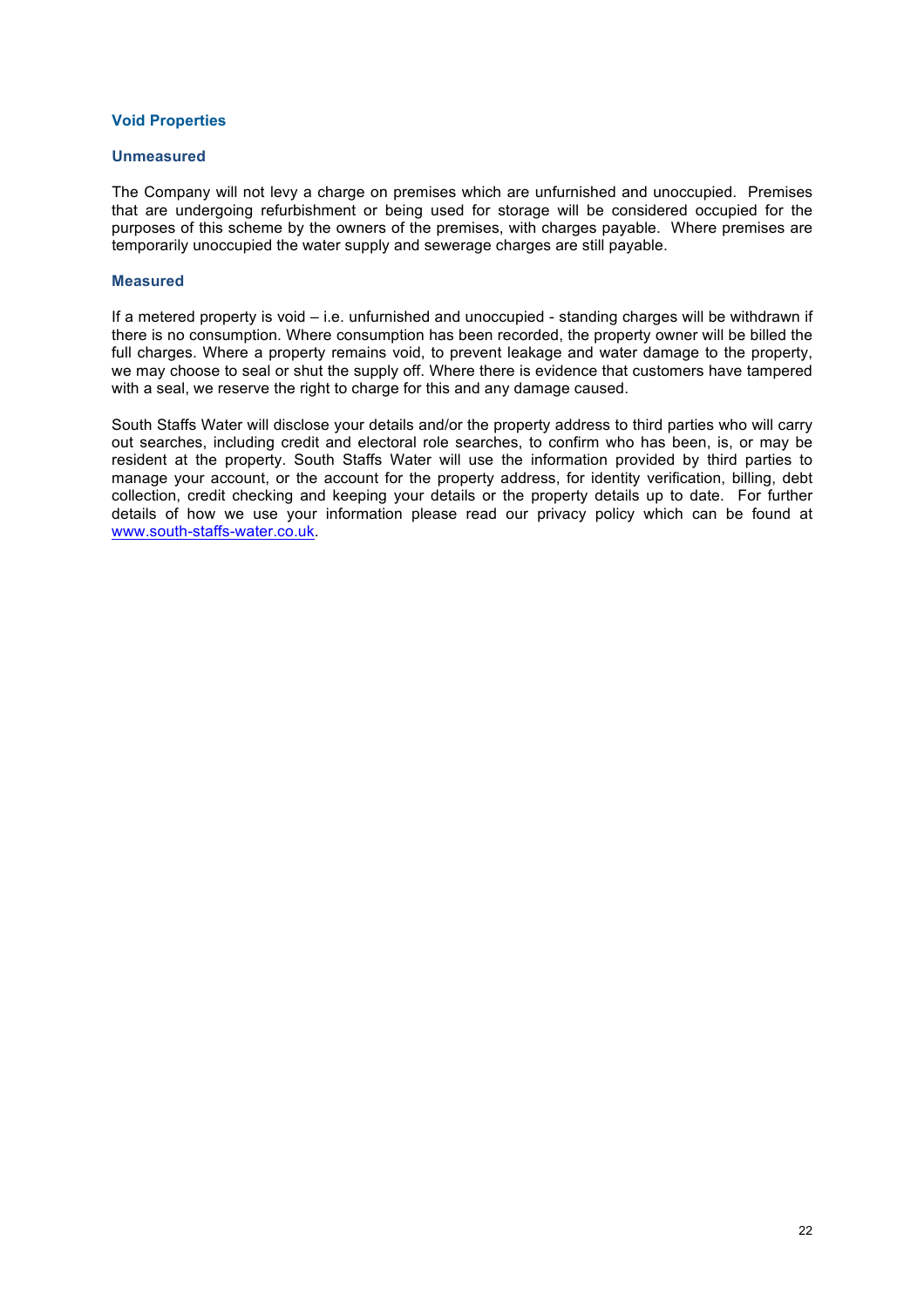### **8. Supply Pipe Repair Policy**

It is the property owner's responsibility to repair or replace any leaking supply pipe on their property, even if the supply pipe crosses third-party land. In the case of a leak on a shared supply pipe, all of the properties that receive water from the leaking supply pipe are responsible for the repair or replacement. The Company offers leak repair assistance to eligible homeowners, details of which can be found at www.south-staffs-water.co.uk.

For measured customers to qualify for a leakage allowance, you must carry out a repair on your supply pipe within 14 days of being notified of the leak. If you fail to do so, a leakage allowance will not be granted. This allowance is for household customers only and is a "once only" offer per customer for external leakage. Non-household customers are not entitled to a leakage allowance for lost water. However Severn Trent Water may grant an allowance against sewerage charges, if the water has not returned to the public sewer.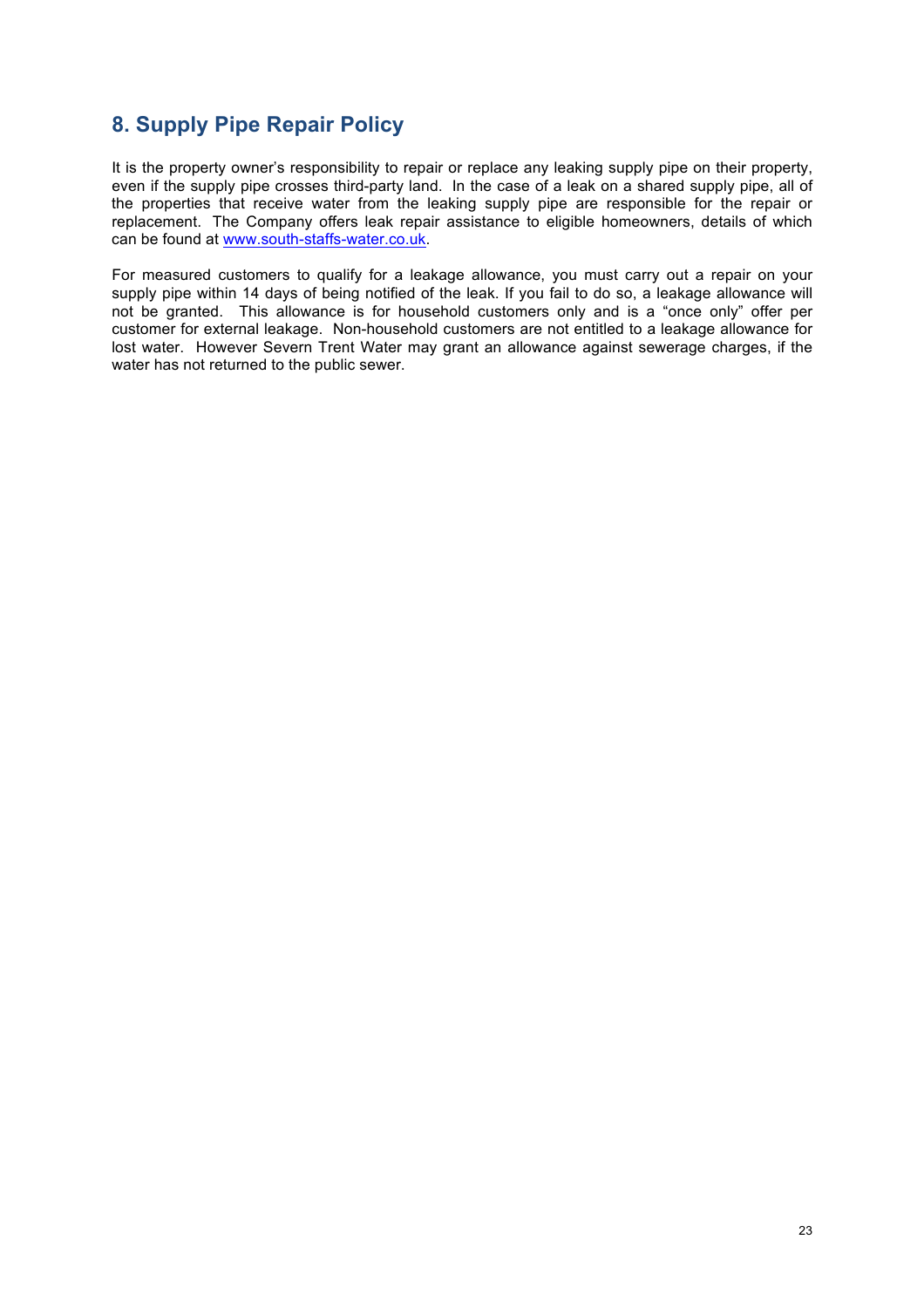# **9. Non-household Charges**

Non-household customers are charged by either of the following ways:

- Unmetered based on the RV of the property; or
- Metered based on the metered standing charges and the volumetric consumption charge. The majority of non-households are charged for their water on a metered basis, in line with standard industry practice.

We also collect sewerage and surface water drainage charges on behalf of Severn Trent Water Ltd. These will also be based on the method in which you pay for your water supply.

Value added tax (VAT) is payable by some non-household customers. From 1<sup>st</sup> July 1990, VAT was added to water charges for payers who fall into categories  $1 - 5$  of the 1980 edition of Standard Industrial Classifications. The following table demonstrates these divisions:

| Division | Title                                                                                                     |
|----------|-----------------------------------------------------------------------------------------------------------|
|          | Energy and water supply industries                                                                        |
| 2        | Extraction of minerals and ores other than fuels, manufacture of<br>metal, mineral products and chemicals |
| 3        | Metal goods, engineering and vehicle industries                                                           |
| 4        | Other manufacturing industries                                                                            |
| 5        | Construction                                                                                              |

Although VAT is generally applied in the manner outlined above it is not straightforward as its application can vary.

We will send any new non-household customer a VAT declaration form, asking them to confirm their VAT status. It is the customer's responsibility to declare their correct status. There are HM Revenue and Customs penalties for making false declarations and for fraudulent evasion of VAT.

#### **9.1. Unmetered Charges**

The unmetered charges are for:

- Water supply;
- Sewage disposal service; and
- Surface water drainage service.

To a non-household premises are all based on an amount in the pound, as published by us for the year, multiplied by the RV of the property at the year ended 31<sup>st</sup> March 1990. This is subject to an annual minimum charge.

#### **Water Supply**

The RV of your property is detailed on your bill.

Those non-household customers still being charged on an unmetered basis may be contacted and notified that where practicable, a water meter will be fitted and their water charges will be based on the volume of water recorded by the meter. There will be no meter installation costs to customers where meters are fitted compulsorily.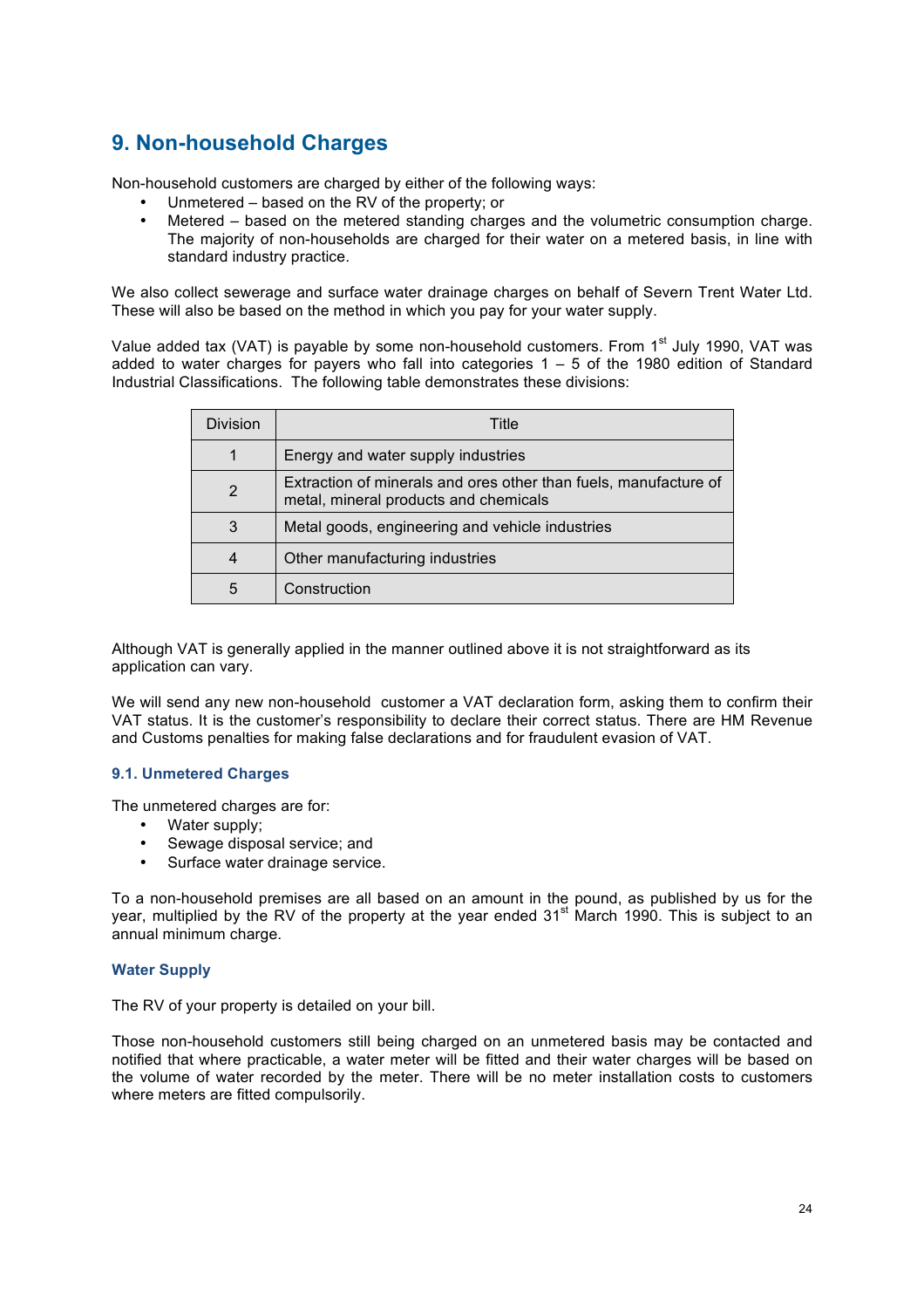#### South Staffs Water Supply £ 0.7349 per £/RV

Notes: Water charges of £0.7349 per £ RV are subject to a minimum charge of £70.92 per annum. There is no standing charge for unmetered charges.

| Miscellaneous Unmetered Water Charges                       |                      |
|-------------------------------------------------------------|----------------------|
| Taps at allotments, lock-up garages, canal towpaths,<br>etc | £70.92 per<br>annum  |
| Cattle troughs                                              | £101.27 per<br>annum |
| Places of worship                                           | £70.92 per<br>annum  |

#### **Sewerage and Surface Water Drainage Charges**

| <b>Severn Trent Water</b>                          |                                                 |                                        |                                |  |  |  |  |
|----------------------------------------------------|-------------------------------------------------|----------------------------------------|--------------------------------|--|--|--|--|
| Charging zones<br>(refer to page 5<br>for details) | Sewerage and<br>surface water<br>charges (£/RV) | Surface water<br>only charge<br>(E/RV) | Sewerage only<br>charge (£/RV) |  |  |  |  |
| $\mathcal{P}$                                      | 0.8537                                          | $0.3291*$                              | 0.5766                         |  |  |  |  |
| 3                                                  | 0.8994                                          | $0.3495*$                              | 0.6048                         |  |  |  |  |
| 6                                                  | 1.1022                                          | $0.4269*$                              | 0.7432                         |  |  |  |  |
|                                                    | 1.0737                                          | $0.4157*$                              | 0.7238                         |  |  |  |  |
| 8                                                  | 0.8933                                          | $0.3493*$                              | 0.5985                         |  |  |  |  |

\* Maximum charge is £123,341.63

For most customers, the rain that falls onto the roof, yard and other parts of their property drains into the public sewers. However there are some properties where water does not drain to the public sewer, for example if it drains into a septic tank or soak-away, and so you may be able to get a reduction in your charges. More information is available in the leaflet 'Surface Water Drainage'. To obtain a copy visit our website at: www.south-staffs-water.co.uk or contact 0845 60 70 456 The above charges may be subject to VAT.

#### **9.2. Metered Charges**

If you have a meter, your charge is based on the water registered through the meter. We also collect sewerage charges on behalf of Severn Trent Water Ltd. Sewerage charges are also based on the water registered through the meter. For most customers, it is assumed that 'water in' equals 'water out'. We also collect Surface Water Drainage Charges on behalf of Severn Trent Water Ltd, for more information please see page 30.

We currently offer three metered non-household tariffs:

- Standard tariff for customers who use up to 50 Ml (50,000 cubic metres) of water per annum.
- Medium User tariff for customers who use more than 50 Ml (50,000 cubic metres) of water per annum.
- Large User Reservation Charge tariff for customers who use more than 100 Ml (100,000 cubic metres) of water per annum.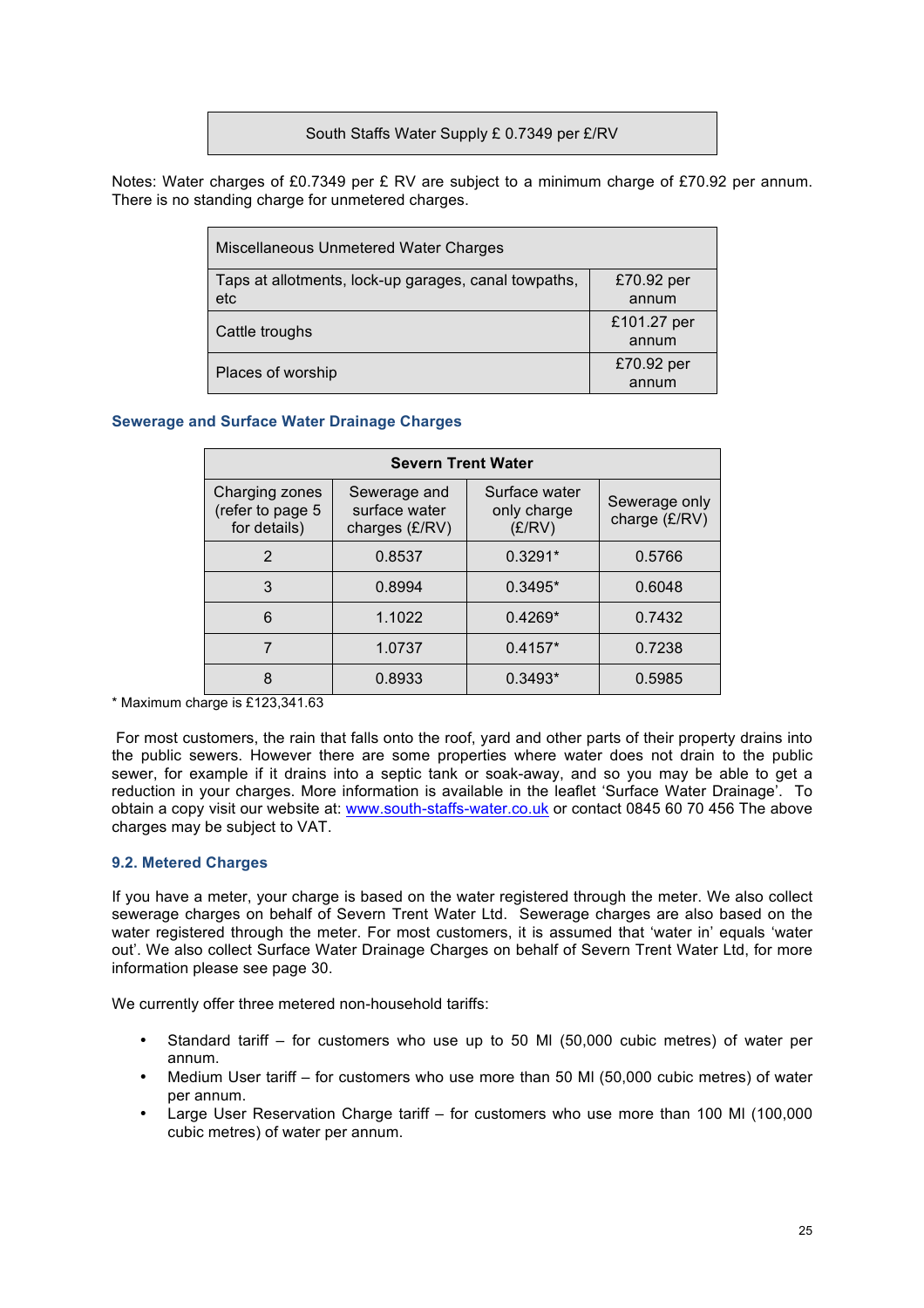#### **Standard Tariff (up to 50 Ml/annum)**

The charges for a standard metered supply to any premises shall comprise:

- Water and Sewerage standing charges. These are fixed charges that vary with the size of your supply pipe and cover the extra costs not incurred with an unmetered supply. These costs include reading, maintaining and replacing defective meters.
- A consumption charge calculated by multiplying the volume of water supplied and sewerage treated by the rate per cubic metre(as shown in the table below)
- A surface water drainage charge is a fixed charge, which varies based on the drainable site area of your property.

|                       | South Staffs Water                                     | <b>Severn Trent Water</b>       |                                                                                      |                                       |
|-----------------------|--------------------------------------------------------|---------------------------------|--------------------------------------------------------------------------------------|---------------------------------------|
| Size of meter<br>(mm) | Water supply £<br>per cubic metre<br>(m <sup>3</sup> ) | Water standing<br>charge (£/pa) | Sewerage<br>volumetric<br>charge £ per<br>cubic metre<br>$(m3)$ up to<br>50,000 $m3$ | Sewerage<br>standing charge<br>(E/pa) |
| 15                    | 1.0297                                                 | 31.25                           | 0.8835                                                                               | 19.11                                 |
| 20                    | 1.0297                                                 | 86.36                           | 0.8835                                                                               | 24.15                                 |
| 25                    | 1.0297                                                 | 133.15                          | 0.8835                                                                               | 29.20                                 |
| 35                    | 1.0297                                                 | 186.22                          | 0.8835                                                                               | 43.79                                 |
| 40                    | 1.0297                                                 | 231.21                          | 0.8835                                                                               | 43.79                                 |
| 50                    | 1.0297                                                 | 282.48                          | 0.8835                                                                               | 51.37                                 |
| 80                    | 1.0297                                                 | 400.34                          | 0.8835                                                                               | 78.86                                 |
| 100                   | 1.0297                                                 | 553.27                          | 0.8835                                                                               | 132.13                                |
| 150                   | 1.0297                                                 | 710.71                          | 0.8835                                                                               | 302.10                                |
| 200                   | 1.0297                                                 | 938.32                          | 0.8835                                                                               | 380.44                                |
| 300                   | 1.0297                                                 | 1724.60                         | 0.8835                                                                               | 499.76                                |

The above charges may be subject to VAT. Please refer to the start of section 9, page 24 for further details.

#### **Medium User Tariff (more than 50 Ml annum)**

Non-household customers using more than 50 Ml/annum (50,000 cubic metres) can opt for the Medium User tariff. Eligibility for this discounted tariff is based on the following criteria:

- You must agree to pay your account by Direct Debit in twelve monthly instalments;
- You must agree to receive a single water statement for all supplies to your premises or site;
- Consumption cannot be aggregated to reach the 50 Ml/annum threshold from premises/sites in different geographic localities; and
- Peak month consumption in a year is no more than 40% above the annual average consumption level.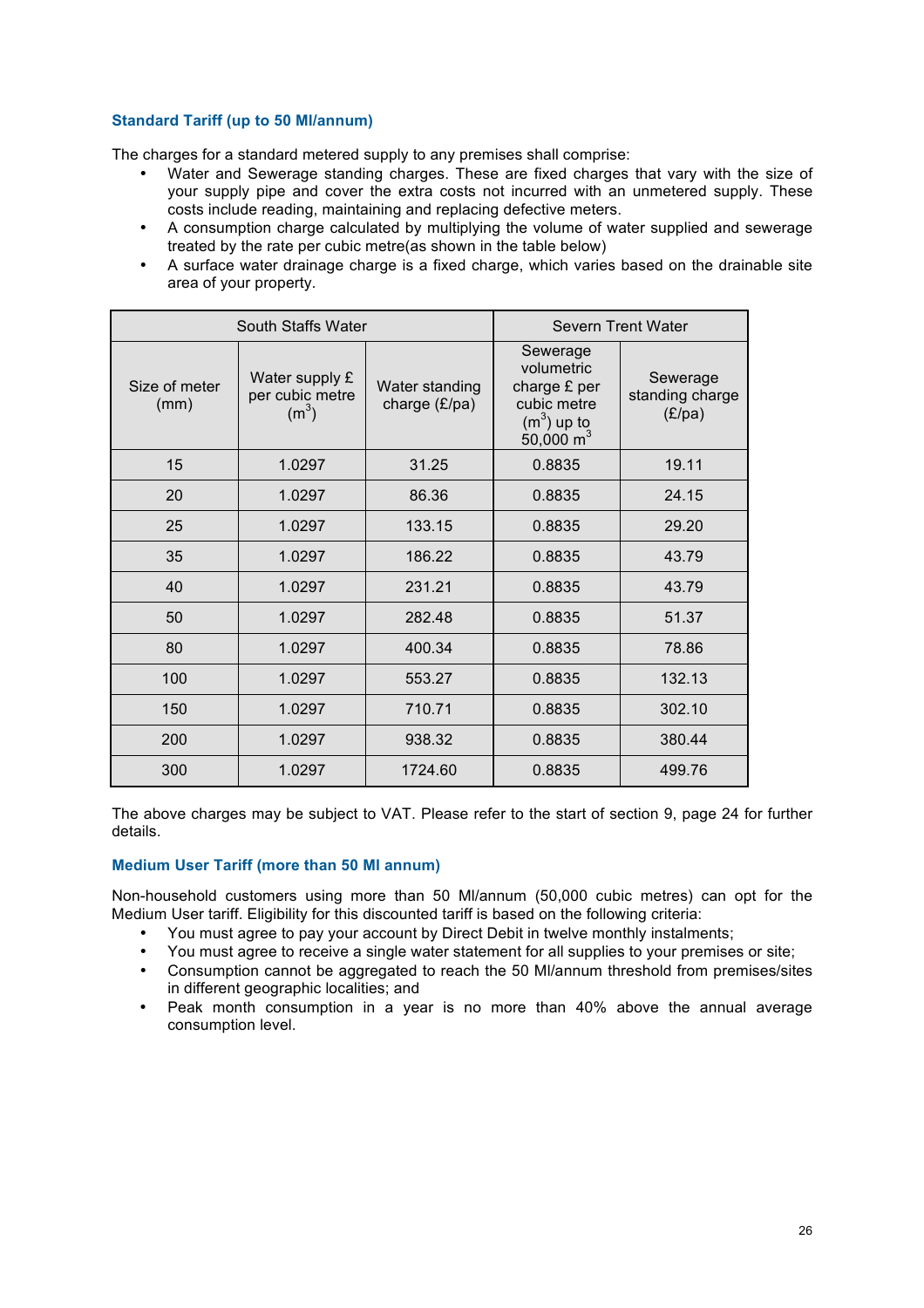For water, this tariff comprises of the following elements:

- One flat rate water standing charge. This replaces the standard metered standing charges, irrespective of the number and size of meters; and
- A discounted water volumetric rate

| South Staffs Water                                                             |          |        |  |  |  |
|--------------------------------------------------------------------------------|----------|--------|--|--|--|
| Water fixed<br>Water volumetric charge<br>Tariff<br>$(E/m^3)$<br>charge (£/pa) |          |        |  |  |  |
| Medium user                                                                    | £2127.05 | 0.9724 |  |  |  |

Sewerage comprises of the following elements:

- A sewerage standing charge based on the size and number of meters.
- A sewerage volumetric rate, which varies depending on the customer's consumption.

| Severn Trent Water |                                    |  |  |  |  |
|--------------------|------------------------------------|--|--|--|--|
| Size of meter (mm) | Sewerage standing<br>charge (£/pa) |  |  |  |  |
| 15                 | 19.11                              |  |  |  |  |
| 20                 | 24.15                              |  |  |  |  |
| 25                 | 29.20                              |  |  |  |  |
| 35                 | 43.79                              |  |  |  |  |
| 40                 | 43.79                              |  |  |  |  |
| 50                 | 51.37                              |  |  |  |  |
| 80                 | 78.86                              |  |  |  |  |
| 100                | 132.13                             |  |  |  |  |
| 150                | 302.10                             |  |  |  |  |
| 200                | 380.44                             |  |  |  |  |
| 300                | 499.76                             |  |  |  |  |

| Severn Trent Water                 |  | Severn Trent Water              |                                         |  |
|------------------------------------|--|---------------------------------|-----------------------------------------|--|
| Sewerage standing<br>charge (£/pa) |  | Consumption $(m^3)$             | Sewerage volumetric<br>charge $(E/m^3)$ |  |
| 19.11                              |  | 50,000 - 249,999 m <sup>3</sup> | 0.8497                                  |  |
| 24.15                              |  | 250,000 and above               | 0.8137                                  |  |
|                                    |  |                                 |                                         |  |

The above charges may be subject to VAT. Please refer to the start of section 9, page 24 for further details.

Surface water drainage charge is also payable. This is a fixed charge, which varies based on the drainable site area of your property.

Some Medium User tariff customers pay trade effluent charges instead of sewerage charges. These charges are paid direct to Severn Trent Water – we do not bill for them. For information on trade effluent charges, please contact Severn Trent Water Ltd on 08457 500 500.

Non-household customers using more than 100 Ml a year are advised to opt for the Large User reservation charge described on the following page.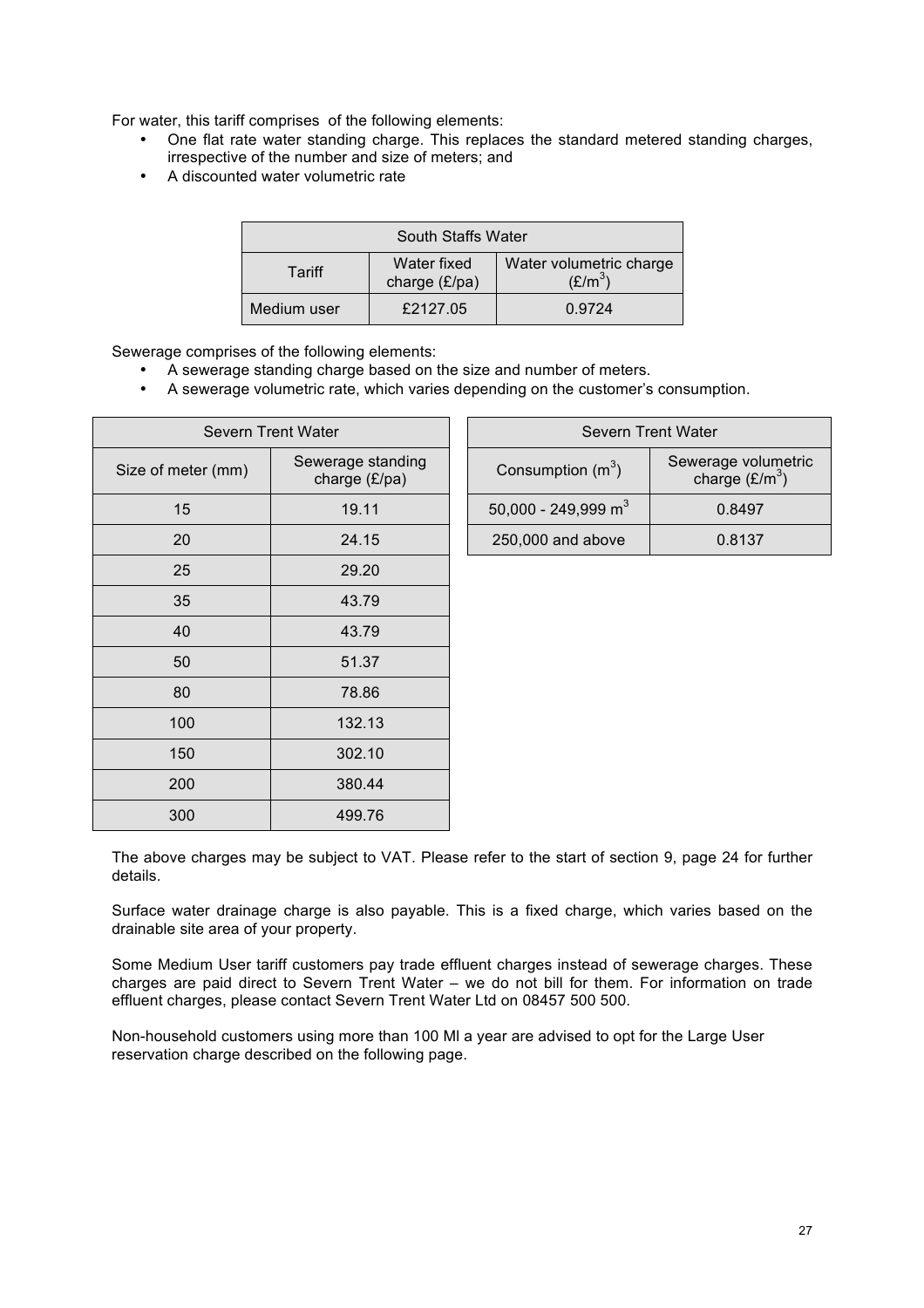#### **Large User Reservation Charge Tariff (more than 100 Ml/annum)**

If you occupy a single site that consumes more than 100 Ml/annum through one or multiple meters, you can opt for the Large User Reservation Charge tariff. This tariff allows you to 'reserve' the peak demand quantity of water (in Ml/day) you think you will use in one of the summer months (April-September) and one of the winter months (October-March).

It is subject to the following conditions:

- It is agreed in advance with us;
- We reserve the right to restrict the size of your supply to ensure maximum flow is the same as the volume reserved for the year;
- Once applied, the optional volume tariff will remain in force unless written notice is given by April 1<sup>st</sup> of each future year; and
- All bills must be settled by Direct Debit.

For water, this tariff comprises:

• An annual reservation charge payable in instalments on each monthly bill throughout the 12 month period.

| South Staffs Water          |                                                         |                                                         |  |  |  |  |
|-----------------------------|---------------------------------------------------------|---------------------------------------------------------|--|--|--|--|
| Peak monthly<br>demand (MI) | Summer reservation<br>charge (April -<br>September) (£) | Winter reservation<br>charge (October -<br>March) $(f)$ |  |  |  |  |
| 0.3                         | 31,729                                                  | 21,152                                                  |  |  |  |  |
| 0.4                         | 34,109                                                  | 22,740                                                  |  |  |  |  |
| 0.5                         | 36,490                                                  | 24,326                                                  |  |  |  |  |
| 0.6                         | 38,867                                                  | 25,913                                                  |  |  |  |  |
| 0.7                         | 41,249                                                  | 27,498                                                  |  |  |  |  |
| 0.8                         | 43,629                                                  | 29,084                                                  |  |  |  |  |
| 0.9                         | 46,008                                                  | 30,673                                                  |  |  |  |  |
| 1.0                         | 50,092                                                  | 33,395                                                  |  |  |  |  |
| Each additional 0.1         | 4,175                                                   | 2,783                                                   |  |  |  |  |

• A volumetric charge paid monthly in arrears. The volumetric rate applies to all consumption up to the total reserved quantity. Any consumption in excess of the reserved quantity will be billed at a premium rate. Customers using over 350Ml/annum receive a 5% discount on the standard volumetric rate.

| South Staffs Water                                         |        |        |  |  |  |
|------------------------------------------------------------|--------|--------|--|--|--|
| Standard $(E/m^3)$<br>Premium $(E/m^3)$<br>Volumetric rate |        |        |  |  |  |
| Up to 350 MI                                               | 0.4820 | 1.3537 |  |  |  |
| Over 350 MI                                                | 0.4638 | 1.3705 |  |  |  |

In a worked example, a customer reserving 0.3 Ml/d in both the summer and winter periods will over the year pay reservation charges of £52,881. In the summer months they will pay a monthly charge of £5,288 and in the winter months they will pay a monthly charge of £3,525.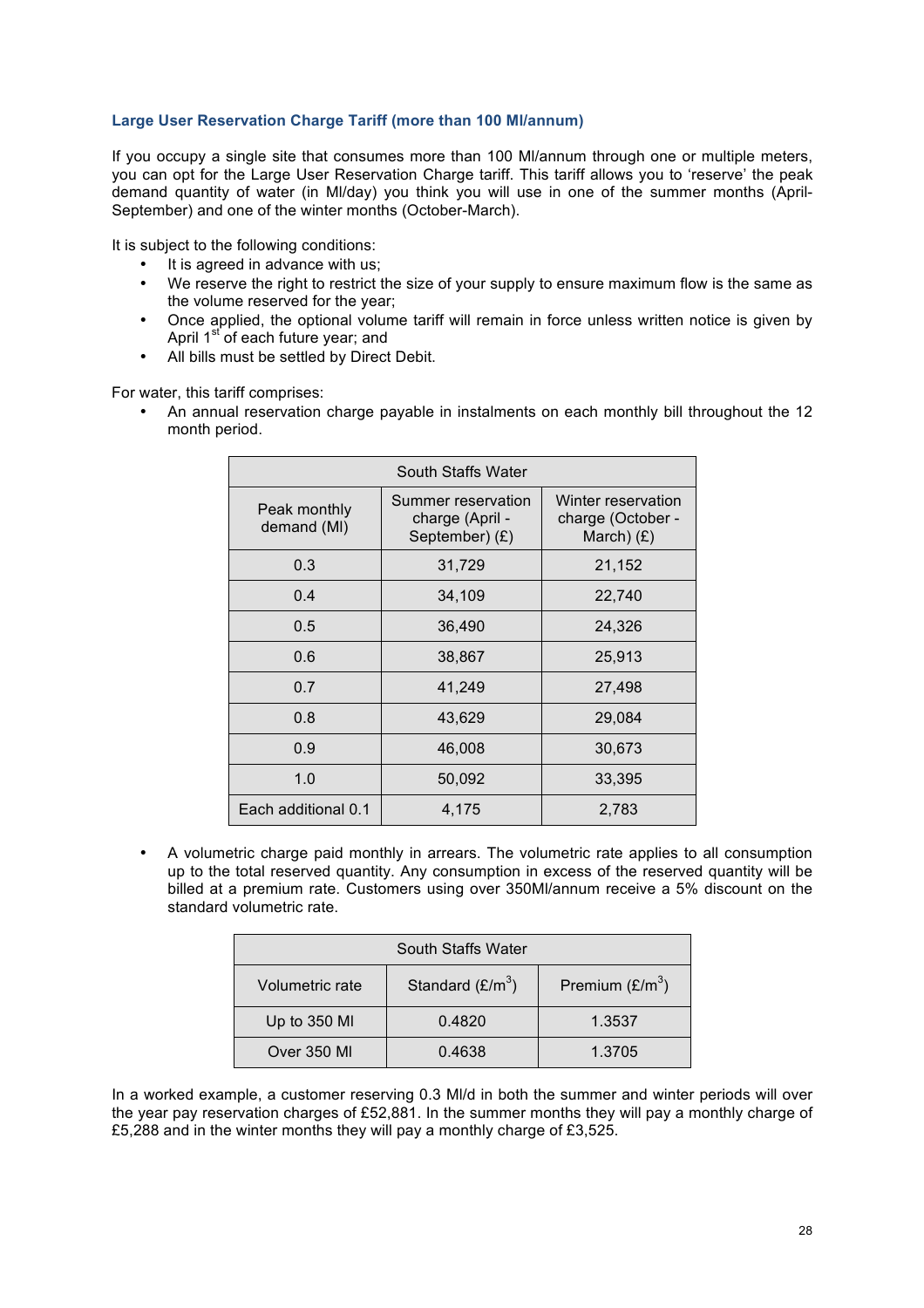For sewerage, it comprises of the following elements:

- A sewerage standing charge based on the size and number of meters, and
- A sewerage volumetric rate, which varies depending on the customer's consumption.

| <b>Severn Trent Water</b> |                                    |  |  |  |  |
|---------------------------|------------------------------------|--|--|--|--|
| Size of meter (mm)        | Sewerage standing<br>charge (£/pa) |  |  |  |  |
| 15                        | 19.11                              |  |  |  |  |
| 20                        | 24.15                              |  |  |  |  |
| 25                        | 29.20                              |  |  |  |  |
| 35                        | 43.79                              |  |  |  |  |
| 40                        | 43.79                              |  |  |  |  |
| 50                        | 51.37                              |  |  |  |  |
| 80                        | 78.86                              |  |  |  |  |
| 100                       | 132.13                             |  |  |  |  |
| 150                       | 302.10                             |  |  |  |  |
| 200                       | 380.44                             |  |  |  |  |
| 300                       | 499.76                             |  |  |  |  |

| Severn Trent Water |                                    | Severn Trent Water              |                                         |  |
|--------------------|------------------------------------|---------------------------------|-----------------------------------------|--|
| neter (mm)         | Sewerage standing<br>charge (£/pa) | Consumption $(m^3)$             | Sewerage volumetric<br>charge $(E/m^3)$ |  |
| 15                 | 19.11                              | 50,000 - 249,999 m <sup>3</sup> | 0.8497                                  |  |
| 20                 | 24.15                              | 250,000 and above               | 0.8137                                  |  |

The above charges may be subject to VAT. Please refer to the start of section 9, page 24 for further details.

Surface water drainage charge is also payable. This is a fixed charge, which varies based on the drainable site area of your property.

Some Large User Reservation tariff customers pay trade effluent charges instead of sewerage charges. These charges are paid direct to Severn Trent Water – we do not bill for them. For information on trade effluent charges, contact Severn Trent Water Ltd on 08457 500 500.

You may be contacted by our dedicated Key Account team. The team is able to provide you with a range of specialist billing, technical, account management and engineering services to assist organisation in many different sectors to optimise water use and recycling. If you would like to talk to us about this Key Account service please contact us on 0845 60 70 456 or email water@south-staffs-water.co.uk

#### **Multiple Meter Standing Charge**

Where customers have more than one meter that is actively supplying water to their premises, we reserve the right to charge a standing charge for each meter. If, however the surplus meters are no longer required, the customer can request to have these meters disconnected free of charge.

#### **Multi-Site Tariff**

Non-household metered customers that have more than one chargeable property within our supply area may receive a £5 discount on their water account, for each additional property that is within our supply area. The discount will take the form of a reduction in the meter related standing charge. The following conditions each apply:

- You agree to receive one account and hence one bill for all properties concerned.
- You agree to opt for Direct Debit as the means of payment.
- All properties are for non-household use.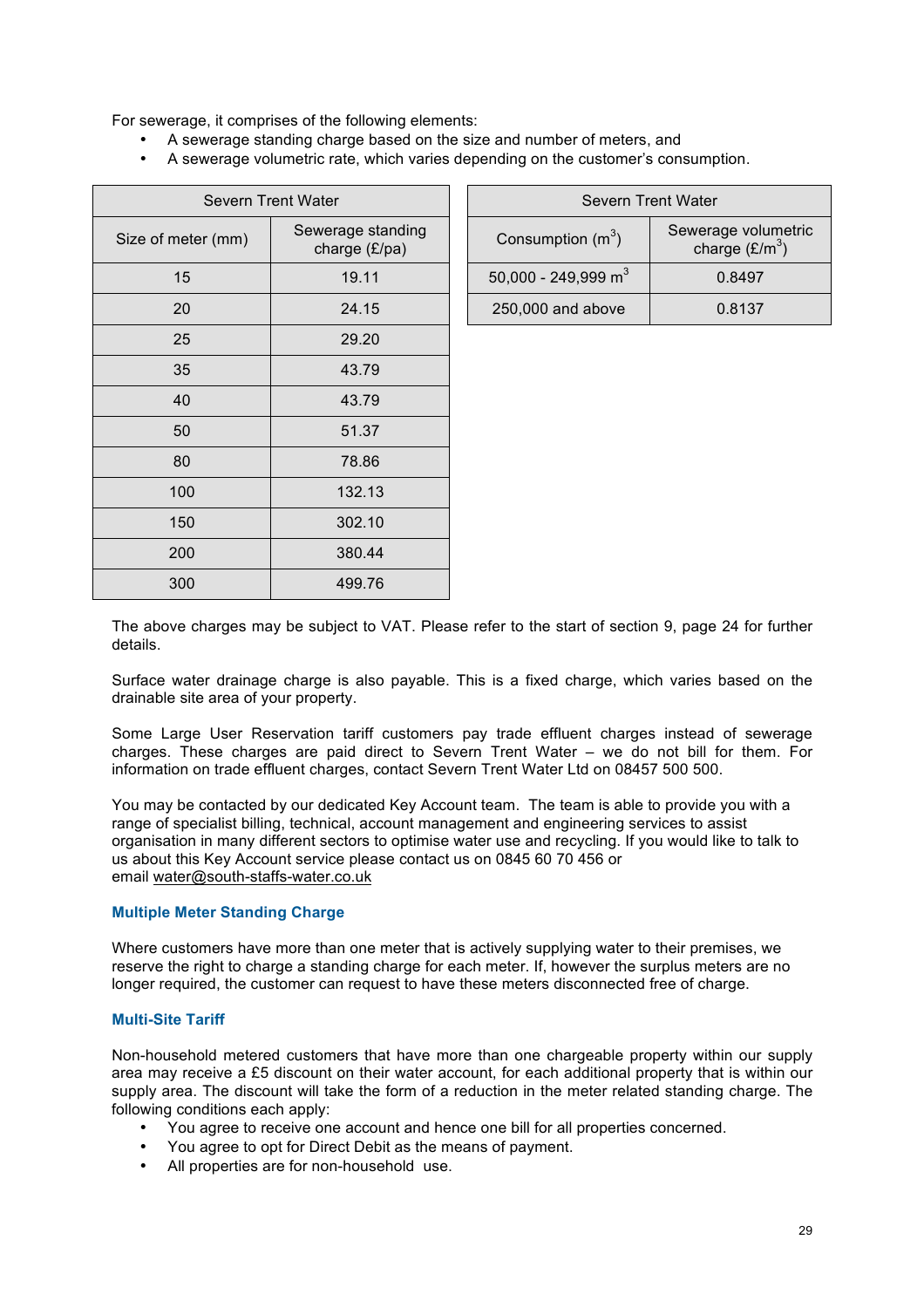There is no consumption threshold to qualify for this discount. Should any of the above conditions be breached then, with immediate effect, this agreement will cease and you will once again need to pay at the standard rate for each property.

To apply please call us on 0845 60 70 456

#### **Surface Water Drainage Charges for Metered Non-household Customers**

In addition to the metered water and sewerage charges detailed above, all metered non-household customers pay a fixed, surface water drainage charge based on the drainable site area of their property. The table below shows the charges for this.

| <b>Severn Trent Water</b> |                |                                |  |  |  |  |
|---------------------------|----------------|--------------------------------|--|--|--|--|
| Area $m2$                 | <b>Band</b>    | Surface Water (full)<br>(E/pa) |  |  |  |  |
| $0 - 20$                  | $\overline{1}$ | 14.75                          |  |  |  |  |
| $21 - 99$                 | $\overline{2}$ | 61.62                          |  |  |  |  |
| 100 - 199                 | 3              | 119.21                         |  |  |  |  |
| 200 - 299                 | $\overline{4}$ | 184.24                         |  |  |  |  |
| $300 - 499$               | 5              | 290.38                         |  |  |  |  |
| $500 - 749$               | 6              | 460.09                         |  |  |  |  |
| 750 - 999                 | $\overline{7}$ | 645.18                         |  |  |  |  |
| $1,000 - 1,499$           | 8              | 903.25                         |  |  |  |  |
| 1,500 - 1,999             | 9              | 1,210.89                       |  |  |  |  |
| 2,000 - 3,999             | 10             | 2,063.94                       |  |  |  |  |
| 4,000 - 7,499             | 11             | 3,967.70                       |  |  |  |  |
| 7,500 - 9,999             | 12             | 6,050.87                       |  |  |  |  |
| 10,000 - 14,999           | 13             | 8,627.84                       |  |  |  |  |
| 15,000 - 19,999           | 14             | 12,099.35                      |  |  |  |  |
| 20,000 - 24,999           | 15             | 15,560.40                      |  |  |  |  |
| 25,000 - 29,999           | 16             | 19,030.20                      |  |  |  |  |
| 30,000 - 34,999           | 17             | 22,471.10                      |  |  |  |  |
| 35,000 - 39,999           | 18             | 26,137.44                      |  |  |  |  |
| 40,000 - 44,999           | 19             | 29,775.11                      |  |  |  |  |
| 45,000 - 49,999           | 20             | 33,409.98                      |  |  |  |  |
| 50,000 - 99,999           | 21             | 52,222.58                      |  |  |  |  |
| 100,000 plus              | 22             | 123,341.63                     |  |  |  |  |

For most customers, the rain that falls onto the roof, yard and other parts of their property drains into the public sewers. However there are some properties where water does not drain to the public sewer, for example if it drains into a septic tank or soak-away, and so you may be able to get a reduction in your charges. More information is available in the leaflet 'Surface Water Drainage'. To obtain a copy visit our website at: www.south-staffs-water.co.uk or contact 0845 60 70 456. The above charges may be subject to VAT.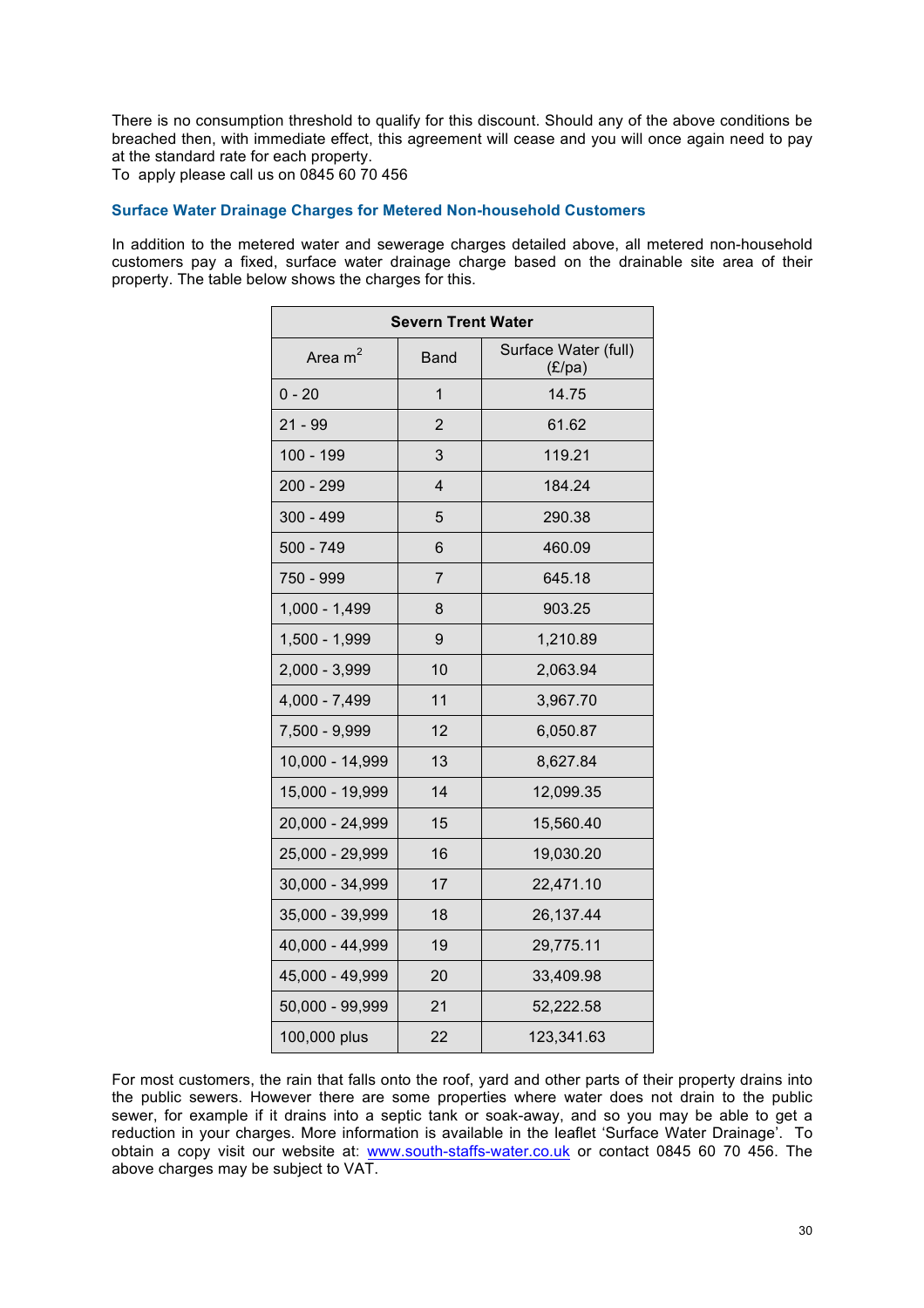### **10. Billing and Payment Frequencies**

Charges are normally payable by the occupier of the property receiving the supply or any other persons the supply is available to.

Except where:

- The owner of the property who is not the occupier is liable by or under any statutory enactment
- By agreement of any person who has agreed to pay the charges
- By agreement with us

Where a tenancy is for a period less than 12 months the owner may be liable to pay the water service charges. Where we are unaware of any tenants, we shall continue to bill the owner as occupier until such time as details of the tenancy are evidenced to us. In any event, the owner shall remain liable for the charges to such date

Billing and payment times will vary and depend upon whether you are an unmetered or a metered non-household customer.

#### **Unmetered Bills**

Bills for unmetered water charges will be sent annually during March. Payment is due in advance for the whole year on 1<sup>st</sup> April. If your bill is sent out later than March, payment will be due on the date shown on your bill. Alternatively, your bill may be paid in two half-yearly instalments. This will normally be 1<sup>st</sup> April and 1<sup>st</sup> October.

#### **Metered Bills**

If you are a metered non-household customer on the standard non-household tariff, you will normally receive a bill either:

- At least every six months or
- Every month.

We will determine the frequency of your bill. At least one bill each financial year ( $1<sup>st</sup>$  April to  $31<sup>st</sup>$ March) will be based on an actual meter reading. Where we do not have an actual reading, bills will be based on an estimate. The estimated bills are calculated by averaging the daily consumption between two Company readings, then multiplying this by the number of days in the billing period. In the absence of any Company readings the consumption from the previous billing period will normally be used as the basis for the estimated usage. When you receive an estimated bill from us you can provide us with an actual reading by visiting our website at www.south-staffs-water.co.uk or calling 0845 60 70 456. An amended bill will be issued.

If you are a metered non-household customer either on the

- Medium User tariff<br>• Large User Resery
- Large User Reservation Charge tariff

We will read your meter every month and you will receive a monthly bill accordingly, which must be settled by Direct Debit.

If an instalment date falls on a bank holiday, or during a weekend, we will take payment on the next working day. We will notify you in advance of the amount you need to pay.

As with all payment arrangements offered, if payments are not made on or by the due dates, the arrangement may be cancelled and any outstanding charges will then be due in full. We may also withdraw the option to pay by instalments in the future.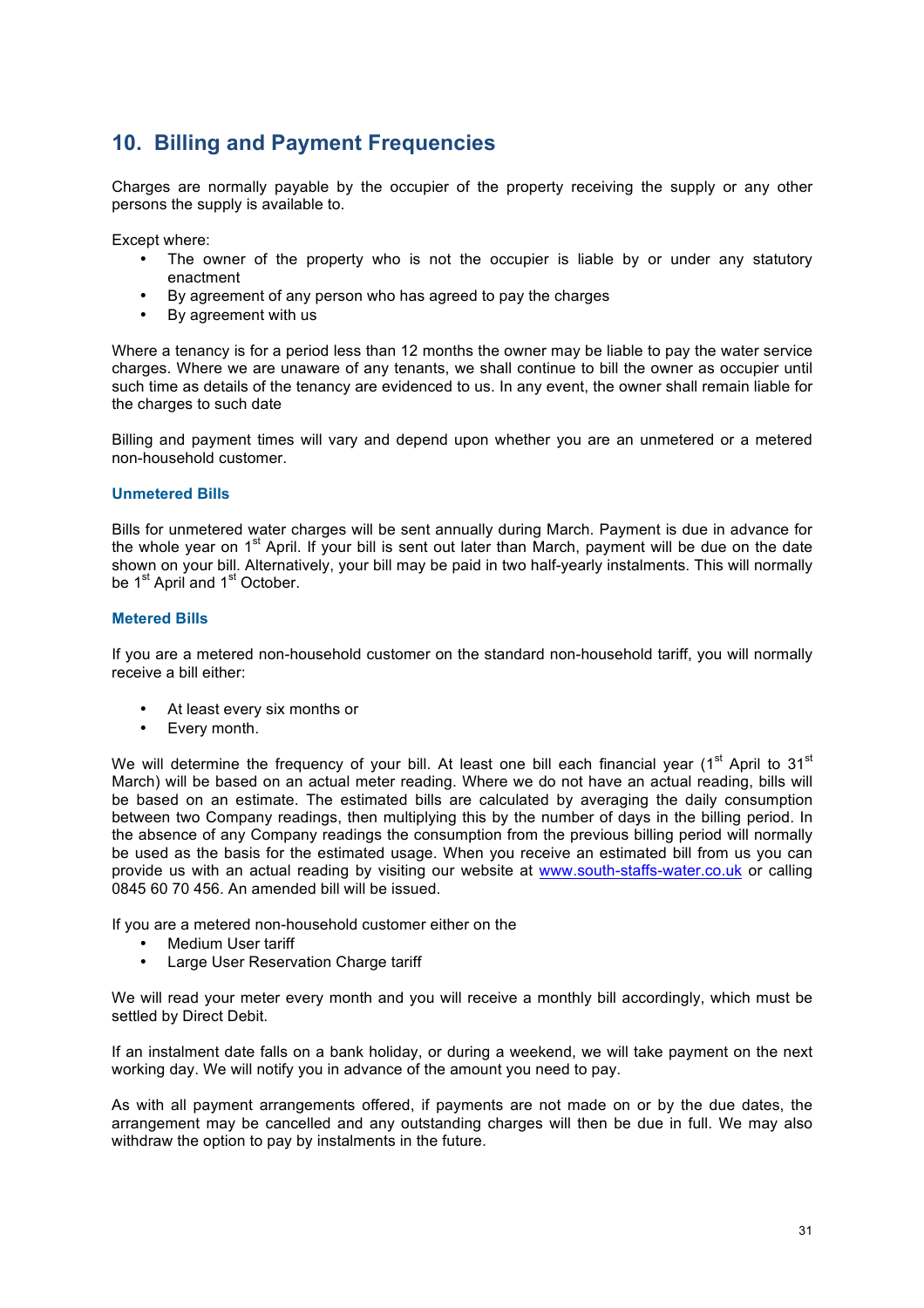Where for any reason the quantity of water supplied for any period has not been ascertained, we may demand payment in respect of that period on the basis of an estimate of the quantity of water supplied. Any estimated charges may be adjusted, at your request, if the actual volume of water supplied is different from the estimate. New water and sewerage charges will be applied from the first bill after 1<sup>st</sup> April, 2015. Where this bill covers a billing period prior to and after 1<sup>st</sup> April, 2015 we will calculate charges by:

- Averaging the daily consumption and applying this figure to the number of days in the billing period prior to 1<sup>st</sup> April, 2015 and applying the old water and sewerage charges.
- Averaging the daily consumption and applying this figure to the number of days in the billing period after 31<sup>st</sup> March, 2015 and applying the new water and sewerage charges.

#### **Insolvency Procedure**

If you enter into a formal insolvency procedure, we will apportion all rate based charges on a daily basis up to the day immediately preceding the effective date of the relevant insolvency procedure ("the insolvency date"). Any apportioned charges after the insolvency date will not be affected by the insolvency procedure.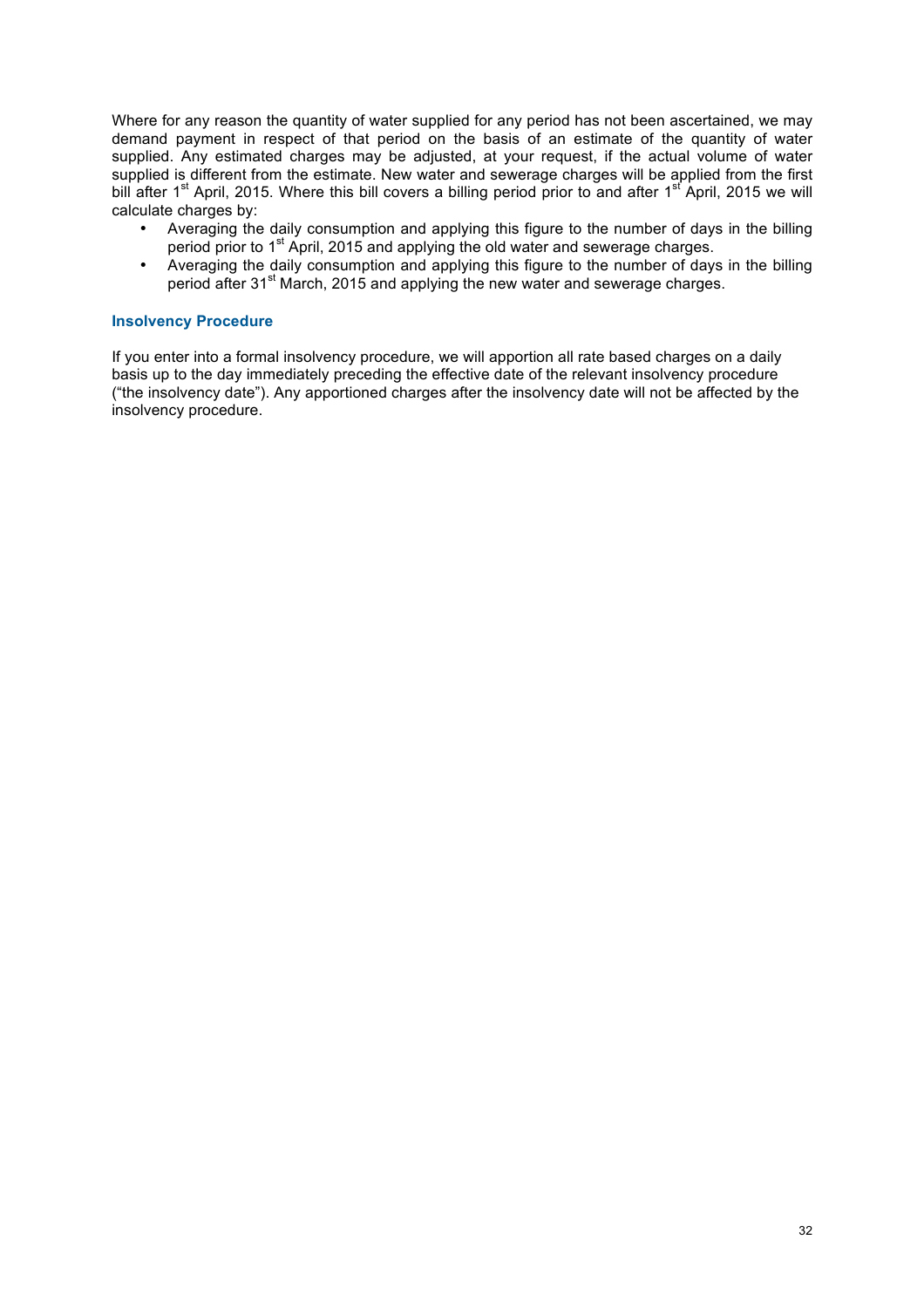### **11. Payment Options and Locations**

We offer a wide range of payment options to suit our customers These are summarised in the table below. Please be aware that some payment methods may take longer than others to process and clear.

| Locations for payments (free of                               | Payment options |        |      |                        |  |
|---------------------------------------------------------------|-----------------|--------|------|------------------------|--|
| charge unless stated)                                         | Direct<br>debit | Cheque | Cash | Debit /<br>credit card |  |
| Customers' own bank or some<br>building societies             |                 |        |      |                        |  |
| At any other bank (there may be<br>a charge for this service) |                 |        |      |                        |  |
| PayPoint                                                      |                 |        |      |                        |  |
| Post Office (A counter fee will be<br>charged)                |                 |        |      |                        |  |
| South Staffs Water (online or<br>telephone)                   |                 |        |      |                        |  |
| South Staffs Water (postal)                                   |                 |        |      |                        |  |

Please note that there will be an administrative charge of 0.955**%** applied for Visa credit cards and 0.985**%** applied for Mastercard credit cards. Debit cards will be processed free of charge.

#### Direct Debit

You can pay your water bill by Direct Debit if you hold a bank account or certain building society accounts. A Direct Debit can be set up by calling 0845 60 70 456. This service is free of charge. However, should a Direct Debit be dishonoured, we will charge you £5 to cover our administration charges. If you receive a refund that you are not entitled to you must pay it back when we request it.

Payments can be taken when your bill falls due. We will send notification 10 working days before we take the payment if there is a change to the amount, date or frequency of the payment. If one of these dates is a bank holiday, or falls over a weekend, we will take payment on the next working day. We are also able to offer various payment dates to suit you – choose from  $1<sup>st</sup>$ ,  $14<sup>th</sup>$  or  $21<sup>st</sup>$  of the month.

#### At any PayPoint outlet

If you are paying in cash, PayPoint is the most convenient way to pay your water charges.. Look out for the distinctive purple and yellow signs located in newsagents, convenience stores, supermarkets, garage forecourts and off licences across the UK. Hand your bill with your cash to the assistant who will process your payment. You will receive a printed receipt as proof of payment. This service is free of charge. The minimum PayPoint payment is **£2** and must be made in cash.

#### Debit and Credit Card Payments

We can accept debit and credit card payments over the telephone by calling us on 0845 60 70 456. All you need to do is quote your card details and we will do the rest. Debit cards will be processed free of charge, however for credit card payments an administrative charge of 0.955% is applied for Visa and 0.985% for Mastercard credit cards.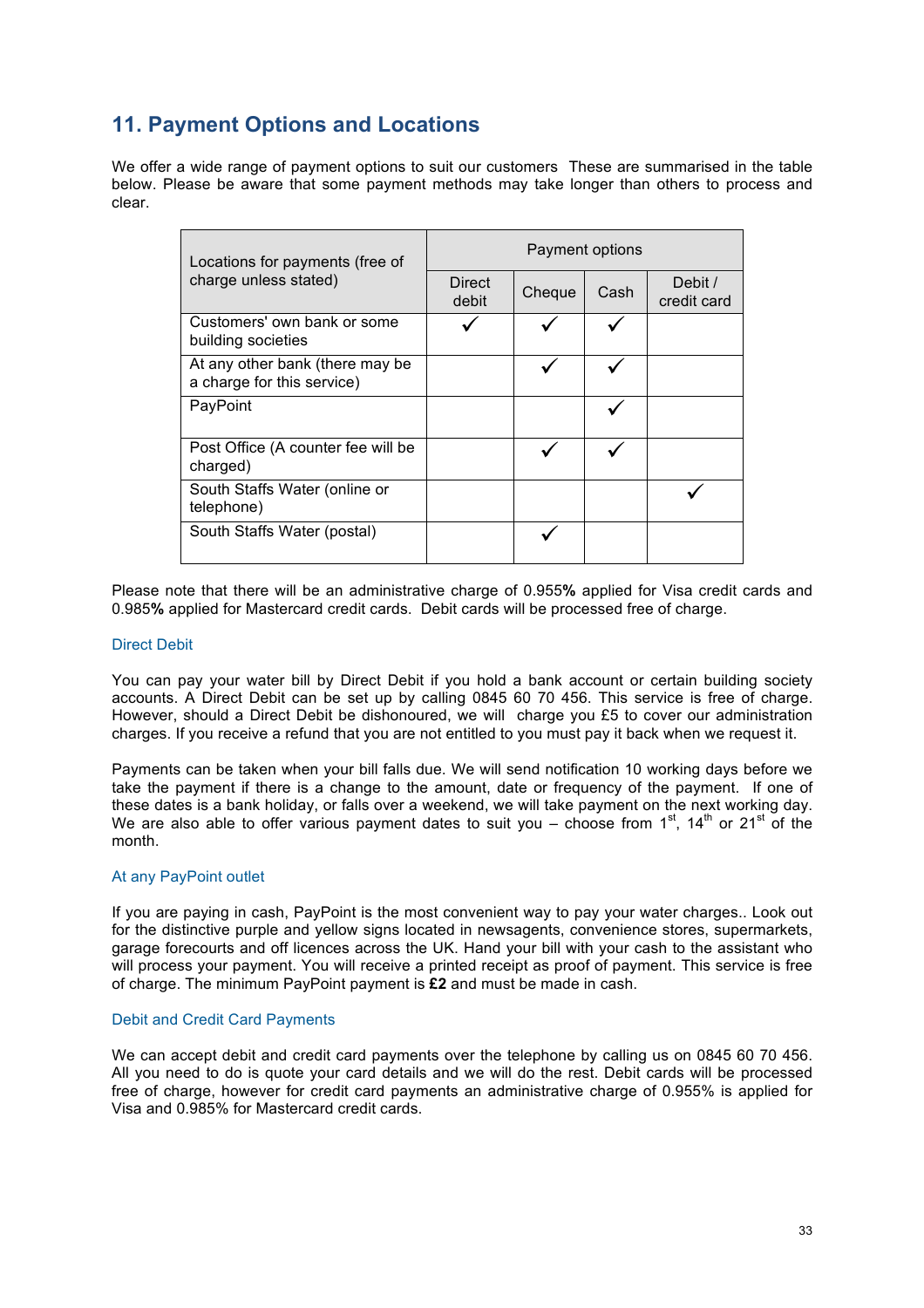#### At any Post Office

Sign and date the payment slip, and take the whole bill with your payment. You can pay by either cash or cheque. Make cheques payable to Post Office Counters Ltd. The Post Office will charge you for this service.

#### By Post

Send your cheque or postal order with the completed payment slip (no receipt will be issued). The address to send your payment to is:

South Staffs Water PLC  $P$   $\bigcap$  Box 63 Walsall **WS2 7PJ** 

Make cheques payable to South Staffs Water PLC and write your name, address and customer reference number on the back of the cheque. Please do not send post-dated cheques. Please do not send cash through the post - we do not accept any responsibility for cash sent by post. This service is free of charge. However, should a cheque be dishonoured, we will make a charge of £5 to cover bank administration charges.

#### At Banks and Building Societies

Using the payment slip at the bottom of your bill you can pay at any bank and most building societies. Cheques are to be made payable to South Staffs Water PLC. This service is free at your own bank or building society. If you do not hold a bank account at the bank that you where make a payment, you may be charged by the bank.

#### Internet or phone banking

Please quote sort code 40-11-18, our bank account number 40770132 and your customer reference number which can be found on your bill. Payments can take up to 5 working days to reach us. The bank may charge you for this service.

#### **Unpaid Bill and Collections Procedure**

We will send a reminder 14 days after your bill is due. If your account still remains unpaid 14 days after this date, we will send notification of our intention to disconnect your supply at least seven days before the supply is due to be disconnected. This notice details the additional costs you will incur if your supply is disconnected and subsequently reconnected.

The following types of property will not be subject to disconnection procedures:

- Residential care homes;
- Nursing homes;<br>• Pesidential care
- Residential care homes for the elderly and mentally ill;
- Children's homes and day care centres;
- Hospitals, doctors' and dentists' surgeries;
- Schools and other educational establishments:
- Prisons and detention centres and police, fire and ambulance stations.

This is not an exhaustive list. For full details see the Water Industry Act 1999, schedule 4a.

We have the right to separate the supplies of mixed-use properties and non-household properties with a schedule 4a element under S64 of the 1999 Act. If it is possible to separate the supply, we will, where possible, install a water meter on the non-household element of the property upon separation. Also, if payments are overdue on the non-household element, we reserve the right to subsequently disconnect its water supply. We may apply for a Warrant of Entry to enable us to do this. Reconnection charges are liable in such circumstances. A mixed-use property is defined as a single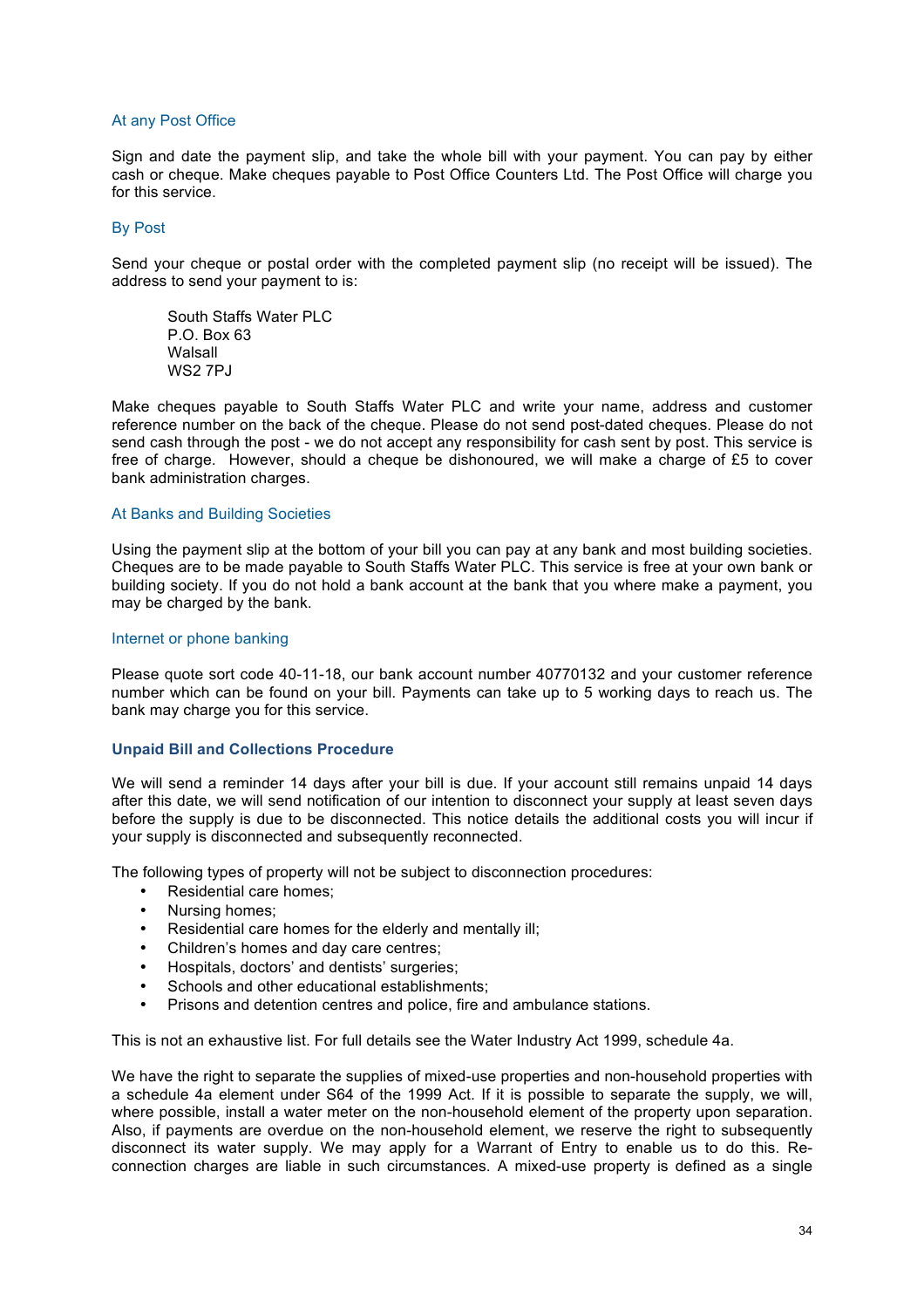supply to a property that is only partly used as a household dwelling and the larger part of the property is non-household.

If we have disconnected a non-household customer for non-payment of their bill, we reserve the right to request a security deposit equivalent to 90 days' consumption before re-connection.

Where we choose not to disconnect a non-household or mixed-use property for non-payment, we may seek to recover the outstanding charges through the County Court or other litigation processes.

#### **Security Deposits for New Non-household Customers**

A security deposit to the equivalent of 90 days consumption may be requested from customers with a poor credit rating or a customer that we know to have been made previously bankrupt. The calculation for daily consumption will be based upon the historical consumption details for the property that is to be occupied by the business. If consumption history is not available, or the expected consumption of the business is expected to be significantly different from previous occupiers, the daily consumption will be derived from the average consumption of the same industry sector that the business relates to. The minimum security deposit that will be requested is £150. The deposit is returned after 12 months where a suitable payment record is maintained by the customer.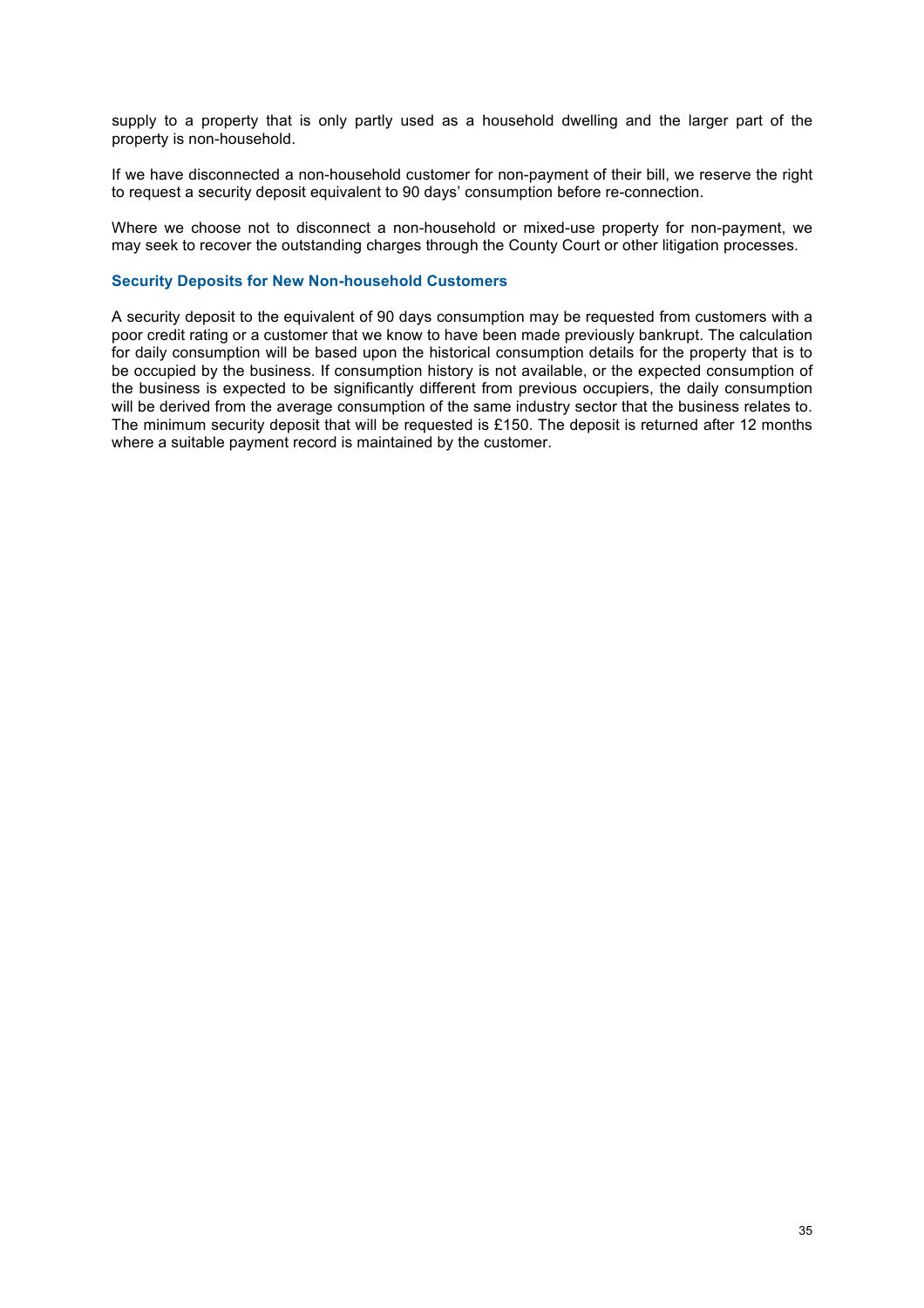### **12. Change of Occupier/Notice of Vacation**

#### **Unmeasured**

If you are vacating your property and a new occupier is moving in, you should notify us of the date on which you are intending to move. Accordingly, the new customer should notify us of the date on which they are intending to move in.

#### **Measured**

Where charges are fixed in relation to any premises by reference to volume, the person made chargeable in relation to those premises as occupier may be liable to pay such charges after the customer has ceased to be the occupier of the premises. This applies where the customer fails to notify the Company of the ending of the occupation of the premises at least two working days before they cease to occupy them in accordance with Section 144 of the 1991 Act.

The charges for which the customer will be liable will be those for the period ending in terms of whichever of the following first occurs after they cease to occupy the premises:

(a) Where the customer informs the Company of the ending of the occupation of the premises less than two working days before, or at any time after the customer ceases to occupy them, the twenty-eighth day after the Company has been informed;

(b) Any day on which any meter would normally have been read in order for the amount of the charges to be determined;

(c) Any day on which any other person informs the Company that they have become the new occupier of the premises.

References to two working days are references to the period of forty-eight hours, calculated after disregarding any time falling on a Saturday or Sunday or on any day which is a bank holiday.

Where the person chargeable is not the occupier of the metered premises, the customer may be held liable until the expiry of twenty-eight days' notice in writing that he no longer resides at the property and does not require a supply.

The twenty-eight days commence from the date the notice is received at the Company's head office in Walsall. This provision will apply when the occupier vacates the premises, but remains the owner of the premises without giving the Company notice of vacation.

#### **Discontinuation of Supplies**

If you want your water supply to be disconnected when you vacate your property, you must advise us. Under certain circumstances, you may be liable for charges if you fail to inform us of the change. Where a property is disconnected and there is evidence that customers have tampered with a seal, we reserve the right to charge for this and any damage caused. We also reserve the right to meter such properties.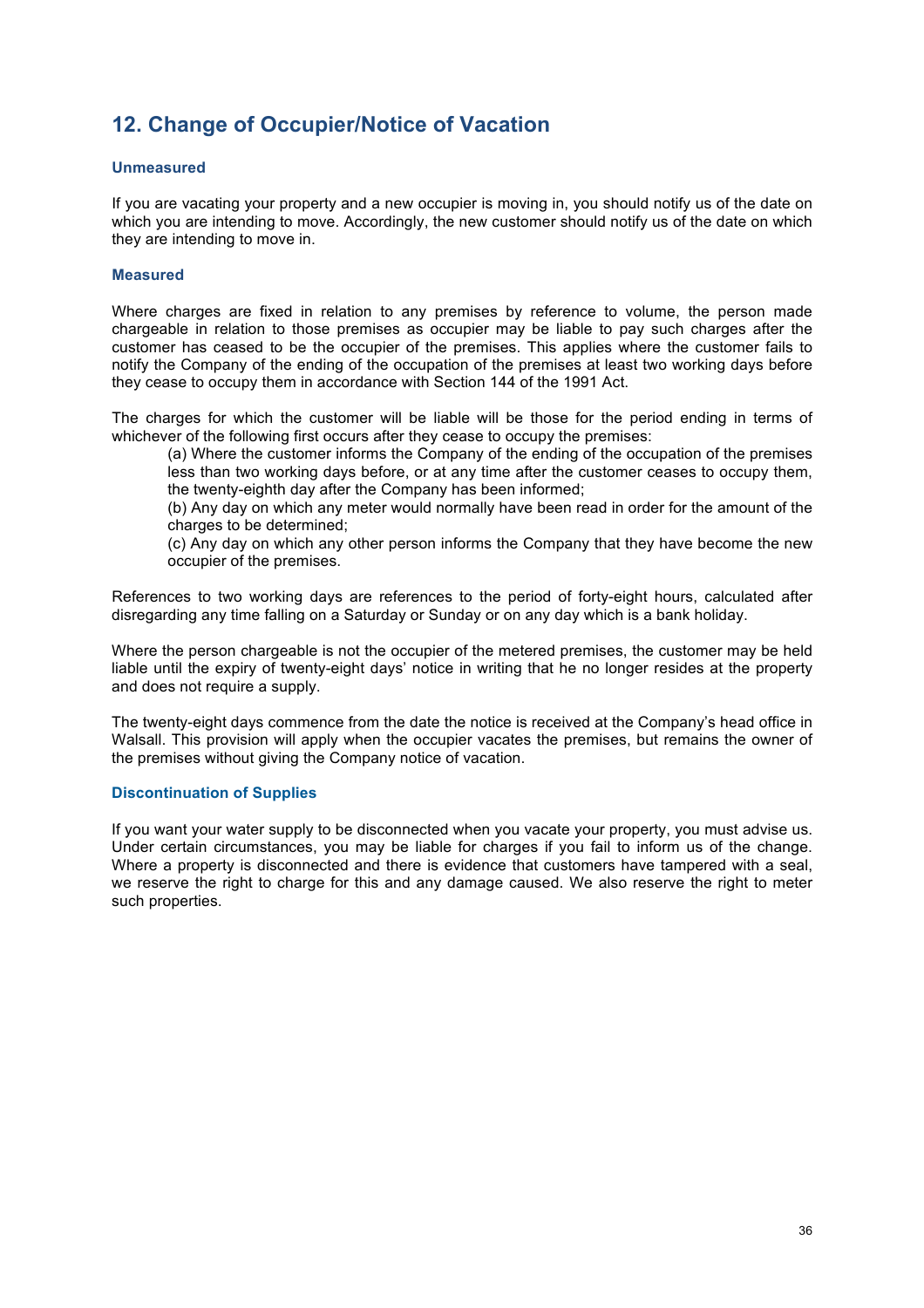# **13. Metering Policy**

#### **New Water Supplies**

All new water supply connections on or after  $1<sup>st</sup>$  April, 1990 are now made through a meter or by assessed volume where this is not possible.

Temporary or short-term supplies of water for certain purposes (for example, building water) may, at our discretion, be permitted without a water meter. These will be charged for by agreement between us.

#### **Existing Water Supplies/Household Meter Option**

Where you reside in a property which is not metered, water service charges will continue to be based on the property's rateable value. You must complete an application form if you wish to have a meter fitted, which in most cases is fitted free of charge. The meter will, however, remain our property. There are circumstances where installation in a preferred location is unreasonably expensive or impractical and in such instances, alternatives will be offered. The plumbing installation must comply with the Water Supply Regulations.

To help you decide if a water meter is likely to save you money, our 'Guide to Household Water Metering' leaflet, which includes an application form, is available by calling 0845 45 67 063. Included within the leaflet are steps you can follow to establish whether a meter would be beneficial. Factors to consider are:

- How many people live in your property?
- How often is the washing machine or dishwasher used?
- Are more baths than showers taken?
- How frequently are any motor vehicles washed?
- How often is the garden watered?

Alternatively, you can assess your consumption and any potential benefits of metering online at www.south-staffs-water.co.uk or obtain independent advice.

#### **Information to customers**

Information about the household meter option scheme will be made available to all customers on request, so they can make an informed decision on how they are charged for the water service they receive. Unmetered customers will be made aware of the availability of the free meter entitlement through a clear reference on or with their bill.

#### **Installation programmes and times**

Where a household customer has requested a water meter, we aim to install the meter within three months of the application being received. If we take longer than three months to fit the meter, we will commence metered water charges from the date of the meter installation and will cease charges based upon rateable value at the end of the three month period. Where additional charges have been paid by you in connection with a meter installation, we will aim to fit the meter within 15 working days of receipt of payment. We reserve the right to install a smart meter. A smart meter is a meter which is capable of being programmed to record the volume of water that you use during particular months or at particular times of the day.

#### **Payment Conditions**

Household customers applying for a free installation of a water meter must continue to pay their unmetered water charges until the meter is fitted. Normal debt recovery will continue if unmetered charges remain unpaid. Once the meter has been fitted, any credit or debit will be refunded or billed separately from your metered water charges.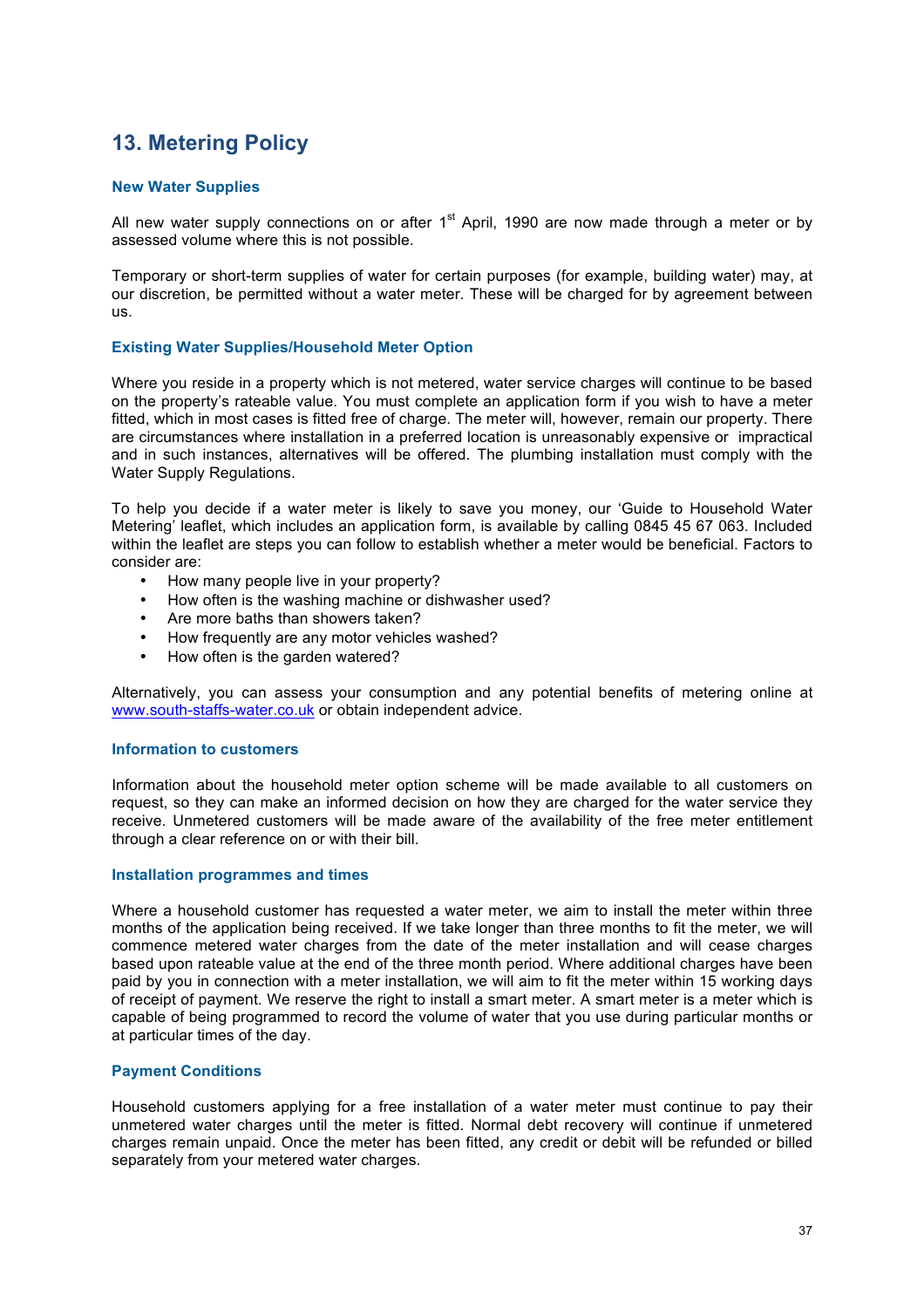#### **Reasonable Expense/Choice of Location**

Our first choice of location for meters to be installed is always externally, at the boundary of the property. This is normally where our existing main stop tap (MST) is located either on the footpath or just within the boundary of the property.

If this is not possible, usually due to shared supplies, then it may be necessary to install an internal meter at the point of entry of the supply to the property, provided this is prior to any pipework branches or external taps. Radio read internal meters will be installed to ensure that we are able to take a reading without the need to enter the property. The touch pad will be fitted on an externally accessible point and is a necessary part of the internal meter installation.

Where it is not possible to install a single meter as above, then we may offer to install more than one meter (subject to the exception of flats described later). If a second meter is to be fitted at the property, the customer will be liable to a charge of £117 + VAT which shall include the cost of and fitting of the device. If this is not possible, customers will be offered the alternative of the relevant assessed charge

We will install meters as above, free of charge, provided that it is not impractical or unreasonably expensive. The criteria for unreasonable costs are where one of the following are involved:

- Separation of supplies;
- Installation of the meter in an alternative location at the specific request of the customer.

Where you choose an alternative location, as above, we reserve the right to charge you for any additional costs incurred. You will have seven days to decide if you wish to proceed with the installation where additional costs are involved.

Where it is necessary for us to reposition a meter for a customer with special needs (for example, elderly or disabled customers), we will waive any extra installation costs.

#### **Meters for flats/Multi-Occupied Properties**

In instances where you request a meter for a flat /multi occupied property, a survey will be completed in the usual manner. However, in these circumstances a number of options are applicable:

Flats with shared heating systems

A meter option will be offered only if:

- An internal fit on the cold water supply is possible, then this will be free of charge; or
- An internal fit is not possible, but you are willing to pay the additional costs for the internal pipework alterations, then a meter will be installed on the cold water supply.

In these circumstances, you will be charged on the basis of a single metered supply.

Flats with shared hot water systems

A meter option will only be offered if:

- Internal fits are possible, in which case two meters will be installed free of charge -one on the cold water supply and one on the hot water supply; and
- The meters will be connected to two external touch pads, which will be installed to ensure that meter readings can take place without the need for gaining access to the property; or
- Where internal fits are not possible, but you are willing to pay the additional costs for the internal pipework alterations, then two meters and two touch pads will be installed.

Where two meters are installed you will be required to pay one standing charge for water services and one standing charge for sewerage services. Where there is a dispute concerning our refusal to install a water meter free of charge, you may approach Ofwat for a determination.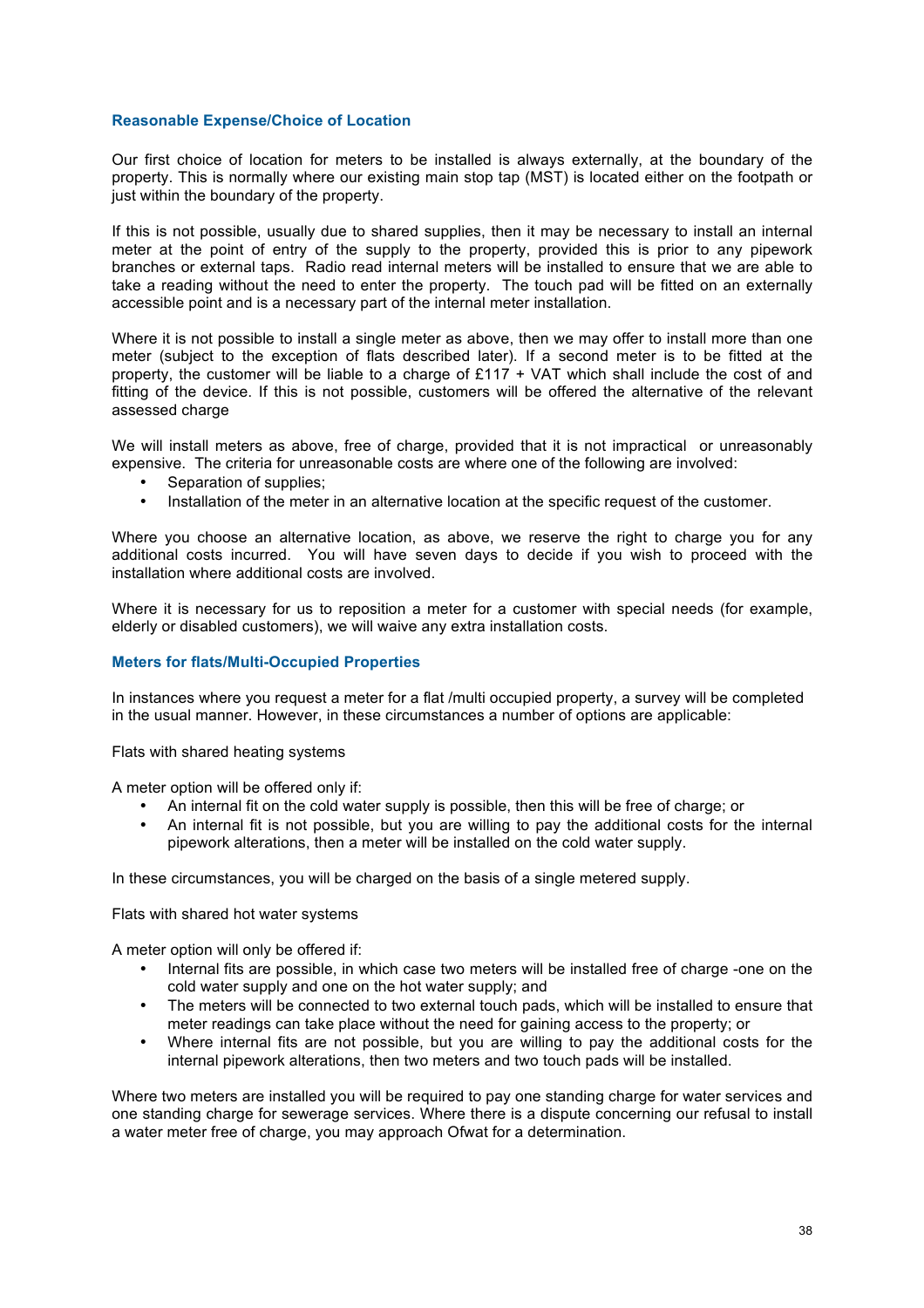#### **Assessed Charges**

Assessed charges will be offered where it is not practical to fit a meter and when it has been established that there is no possibility of a single meter for a shared property. Where a meter can be fitted at reasonable cost, and where you refuse to pay any additional costs for an installation in an alternative location, the assessed charge will not be offered and you will remain on an unmetered charge. The assessed charge for water and sewerage will be based on the property type, e.g. detached, semi-detached, flat/terrace or single occupancy and will apply from the date of the meter installation survey. Where the RV charge is less than the assessed charge, the RV charge will continue to be applied. Where a customer moves into a property and the previous occupier was charged the assessed charge, the new occupier's water charges will continue to be based on the assessed charge. The new occupier cannot choose to have their charges based upon RV.

#### **Reversion to Unmetered Supply Charges**

Household customers who opted for a meter are able to revert to paying their water charges on an unmetered basis provided that:

- They have not previously reverted to an unmetered basis for that property;
- They do not intend to use water for non-essential purposes, as described in the Water Industry (Prescribed Conditions) Regulations 1999;
- They or a member of the household who were living in the property when the original meter application form was issued, still live at the property. Therefore, a new occupier of the property cannot revert to an unmetered charge basis.

You may revert to paying water charges by an unmetered basis within the first twelve months following the meter installation. We will issue you with a statement detailing the consumption over the 12-month period since the meter was fitted. If you wish to revert to an unmetered basis of charging, you should give written notification to us within one month of receiving your statement of water use in the first twelve month period.

Where you decide, and are able to revert to paying your water charges on an unmetered basis, this change will start up to twelve months after you were first charged on a metered basis, or as soon as possible thereafter. An existing customer can revert to metered charges by sending us a second meter application form. However, in these circumstances they may not revert again to unmetered charges.

The water meter must remain in place. Therefore, future occupiers will be charged on a metered basis. The supply will remain metered, with the customer being unable to revert, where a water meter is fitted:

- On a new supply;
- As a meter option before  $1<sup>st</sup>$  April 2000;
- On a new property; and
- Compulsorily in line with the Regulations.

If you are having difficulty paying, our debt management policies will make you aware that your future water charges may reduce if a water meter is installed as part of our free meter option scheme.

#### **Selective Metering**

#### **Change of Occupier Metering**

When a property without a meter either changes ownership or tenanted occupancy of more than 6 months, we may install a meter and charge that property according to water used. We will provide the new occupier with full details of charges, the location of the meter and a copy of the WaterSure vulnerable group's tariff, if this is applicable.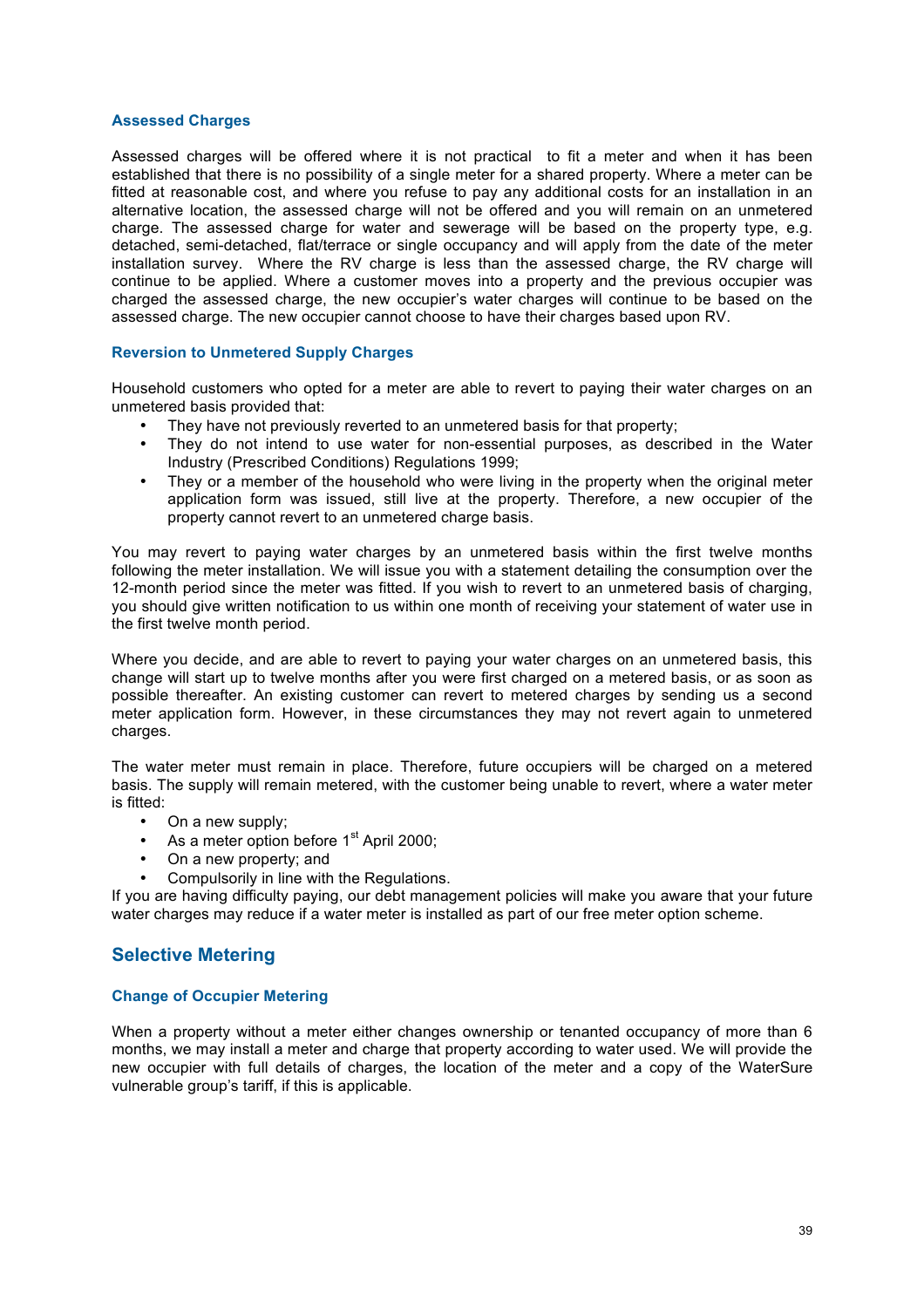#### **New Properties**

All new premises pay for water supply based on the volume of water recorded by a water meter. Household customers moving into a new property will receive information on the basis on which they will pay charges for that property.

#### **The Water Industry (Prescribed Conditions) Regulations 1999**

The Water Industry (Prescribed Conditions) Regulations 1999 allows for the compulsory installation of a water meter where the conditions described in the Regulations exist. Specifically, this requires a meter to be fitted if water is used for a:

- Swimming pool or pond with a capacity greater than 10,000 litres;
- Sprinkler or unattended garden watering devices;
- Bath with a capacity greater than 230 litres;
- Certain types of shower; and
- Unit incorporating reverse osmosis.

If any of the conditions apply and a water meter is not fitted, you must contact us and we will make arrangements to fit a meter. However, if we are made aware that a sprinkler is in use or hose left running unattended, then details of the property will be recorded and investigated further. You will not be able to revert to an unmetered charge.

#### **Change of use**

If water use changes to non-household use or there are substantial alterations or conversions to premises where there is a common supply pipe serving two or more premises in separate occupation, the supply to the original premises that has changed use will be metered. Where the meter can be installed internally, we will fit the meter free of charge. If this is technically difficult or not cost effective the meter will be fitted at the branch stop tap if available and is subject to the meter being freely accessible for meter reading. If a meter cannot be fitted internally or at the branch stop tap either:

- The person chargeable for the supply must provide for the common supply to be separated or a separate metered supply to be installed to the premises; or
- The occupier or owner of the premises seeks agreement with us to pay the water service charges for all the premises serviced by the common service pipe, provided that all the occupiers of the premises concerned agree. The nominated owner or occupier will also have to make their own arrangements to recover any amount due from the other owners or occupiers.

Once a water meter has been fitted, non-household customers cannot revert to having their water charges based on an unmetered basis.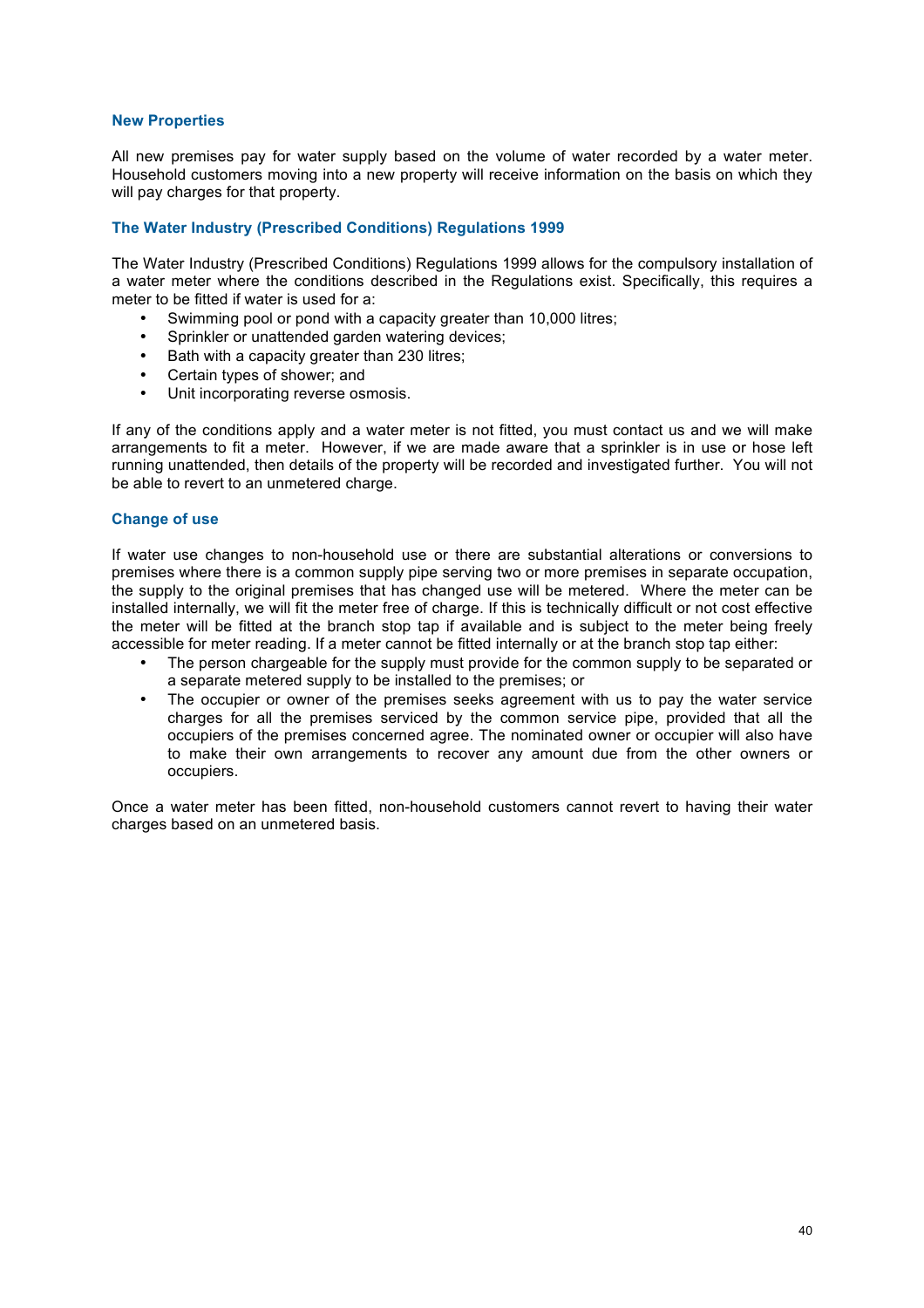### **14. Customer Information/How to contact us**

General Information can be found on our website:

http://www.south-staffs-water.co.uk

This information includes: Our Code of Practice for Leakage Our Codes of Practice for Household Customers Our Code of Practice for Household Customer Debt Our Code of Practice for Non-Household Customer Debt Surface Water Drainage About our Customer Complaints Procedure WaterSure leaflet Extra Help If You Need It Water Use in Your Home Water Use in Your Business Your Guide to Household Water Meters

#### **Billing and General Account Enquiries**

General information can be found on our website:

http://www.south-staffs-water.co.uk

Opening hours for general account enquiries:

7am – 8pm Monday-Friday 8am - 1pm Saturday

Bill enquiries: 0845 60 70 456 Difficulty paying: 0800 09 30 610 To set up a Direct Debit: 0845 60 70 456 Household meter option: 0845 45 67 063 Provide a meter reading: 0845 60 70 456

#### **Water Issues**

General information can be found on our website:

http://www.south-staffs-water.co.uk

Opening hours for supply problems: 7 days a week.

If you have any problems regarding the quality or pressure of your water please call us: Supply problems and emergencies: 0800 389 10 11

If you see a leak within South Staffs Water's area, please contact us. Report a leak: 0800 389 10 11

#### **Other useful numbers**

Minicom Textphone (for the deaf and hard of hearing): 01922 61 80 25 To check a caller is genuine: 0800 389 10 11 Crimestoppers (an independent organisation): 0800 555 111 Sewer and drainage issues (Severn Trent Water): 0800 783 44 44

South Staffs Water Fax Number: 01922 61 62 39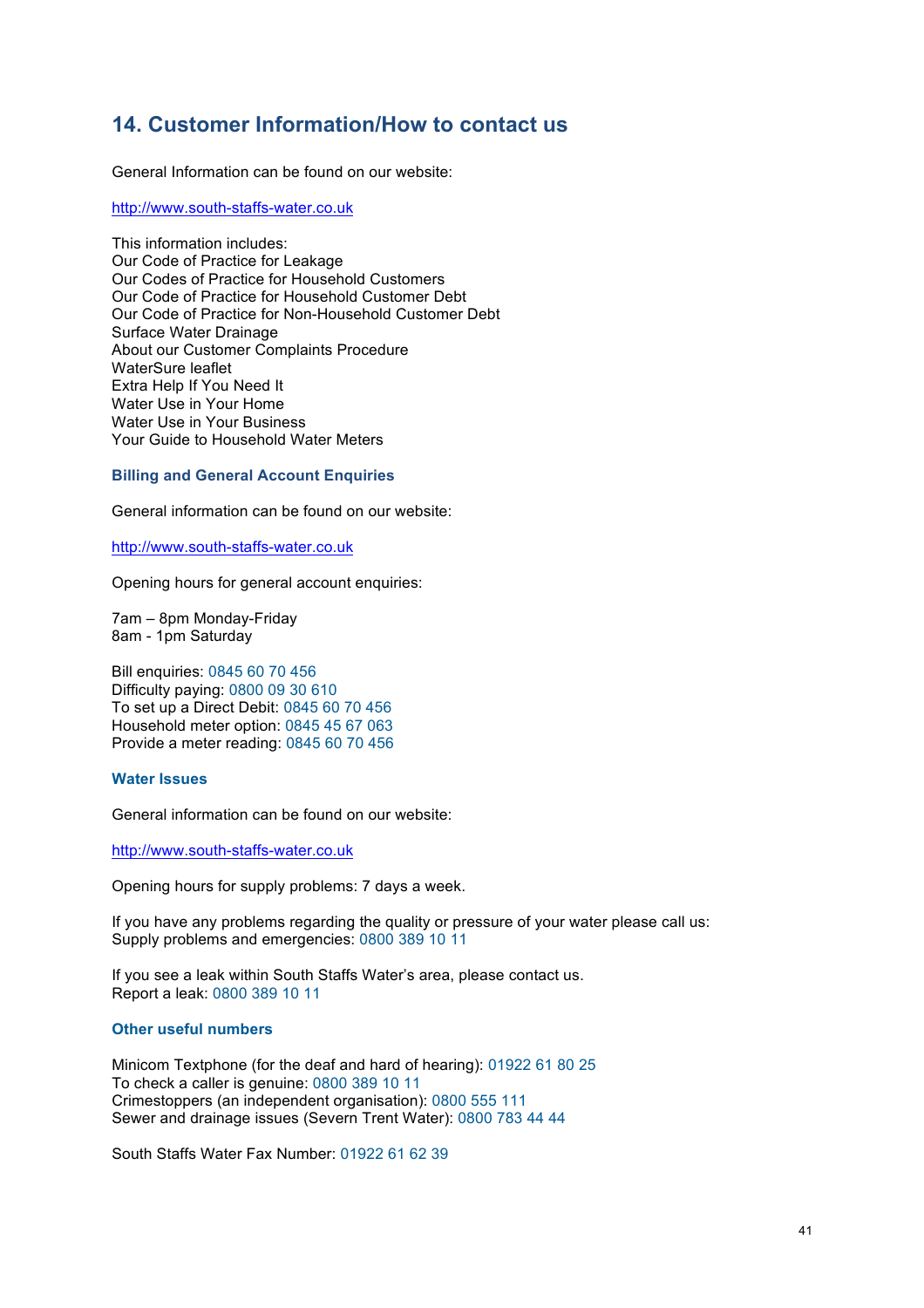#### **Postal address**

South Staffs Water Green Lane **Walsall** WS2 7PD

#### **Our Commitment to You**

#### **Water Services**

We recognise that despite our best efforts, things can go wrong. When they do we want to know as soon as possible, and we'll do our best to put things right quickly. Please call us on one of the following numbers

Billing Complaints: 0845 60 70 456

Water Supply Complaints: 0800 389 10 11

#### **Sewerage Services**

Complaints about sewerage services should be directed to Severn Trent Water Ltd, who we bill on behalf of. Their address is:

Severn Trent Water Ltd PO Box 5309 **Coventry** CV3 9FH

Telephone: 0800 783 4444

If you are unable to call us, you can write to us:

Customer Relations South Staffs Water PLC Green Lane Walsall WS2 7PD

Fax: 01922 616239

All complaints are dealt with fully, providing a full investigation into the facts and any action that we intend to take or the customer can take to prevent repetition.

If you have written to us and you are not satisfied with our response, you can write to the Customer Service Delivery Co-Ordinator, who will carry out an independent review. If you are still dissatisfied you can refer the matter to the Consumer Council for Water Central to investigate any dispute.

Consumer Council for Water Central 1<sup>st</sup> floor Victoria Square House Victoria Square **Birmingham** B2 4AJ

Telephone: 0121 345 1017 Fax: 0121 345 1010

Office hours: Mon to Fri 8.30 to 16.30 Web: www.ccwater.org.uk